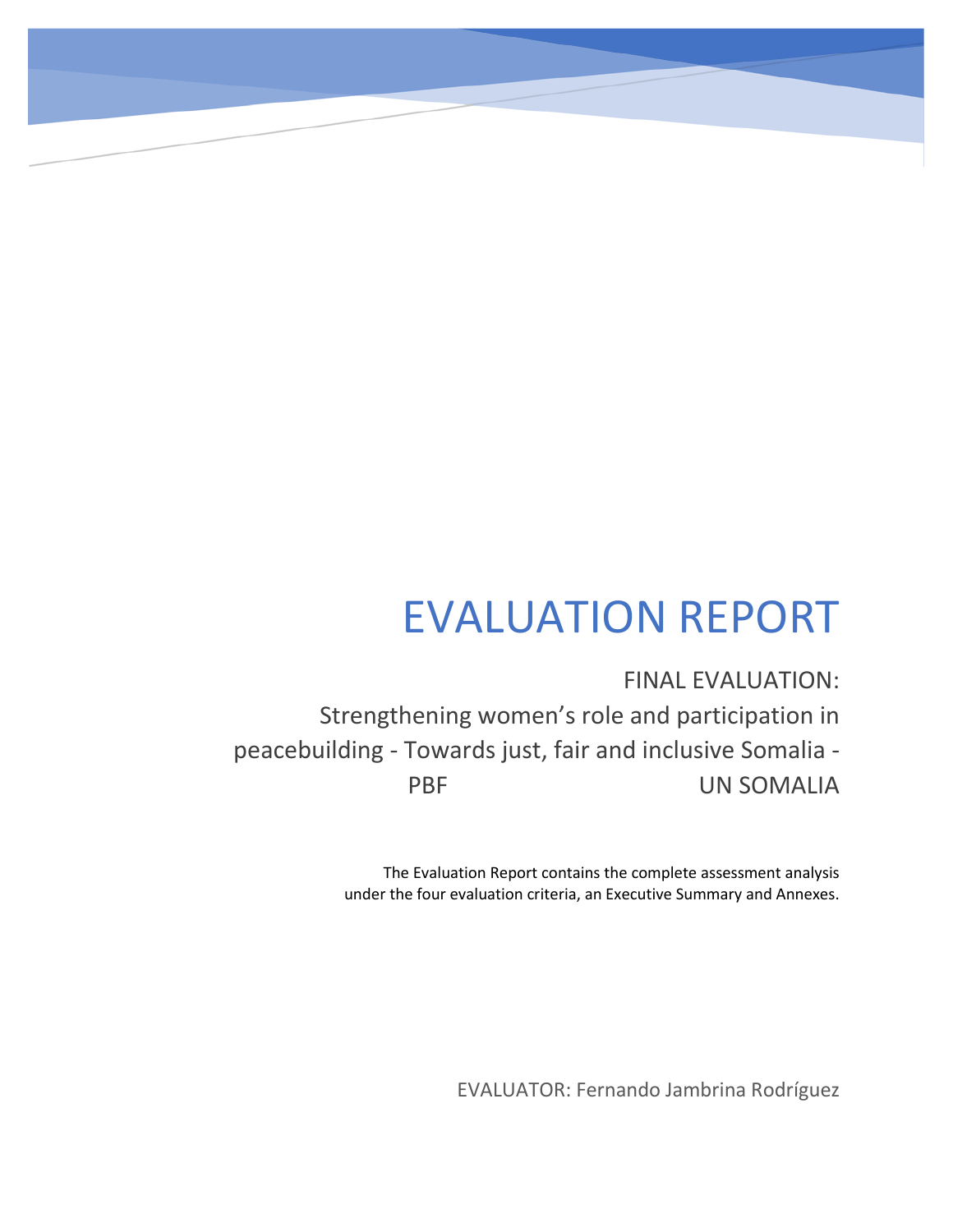# Contents

| Programmatic Performance: Achievement of Outputs and Objectives  16 |
|---------------------------------------------------------------------|
|                                                                     |
|                                                                     |
|                                                                     |
|                                                                     |
|                                                                     |
|                                                                     |
|                                                                     |
| 26                                                                  |
|                                                                     |
|                                                                     |
|                                                                     |
|                                                                     |
|                                                                     |
|                                                                     |
|                                                                     |

 $\mathbf{1}$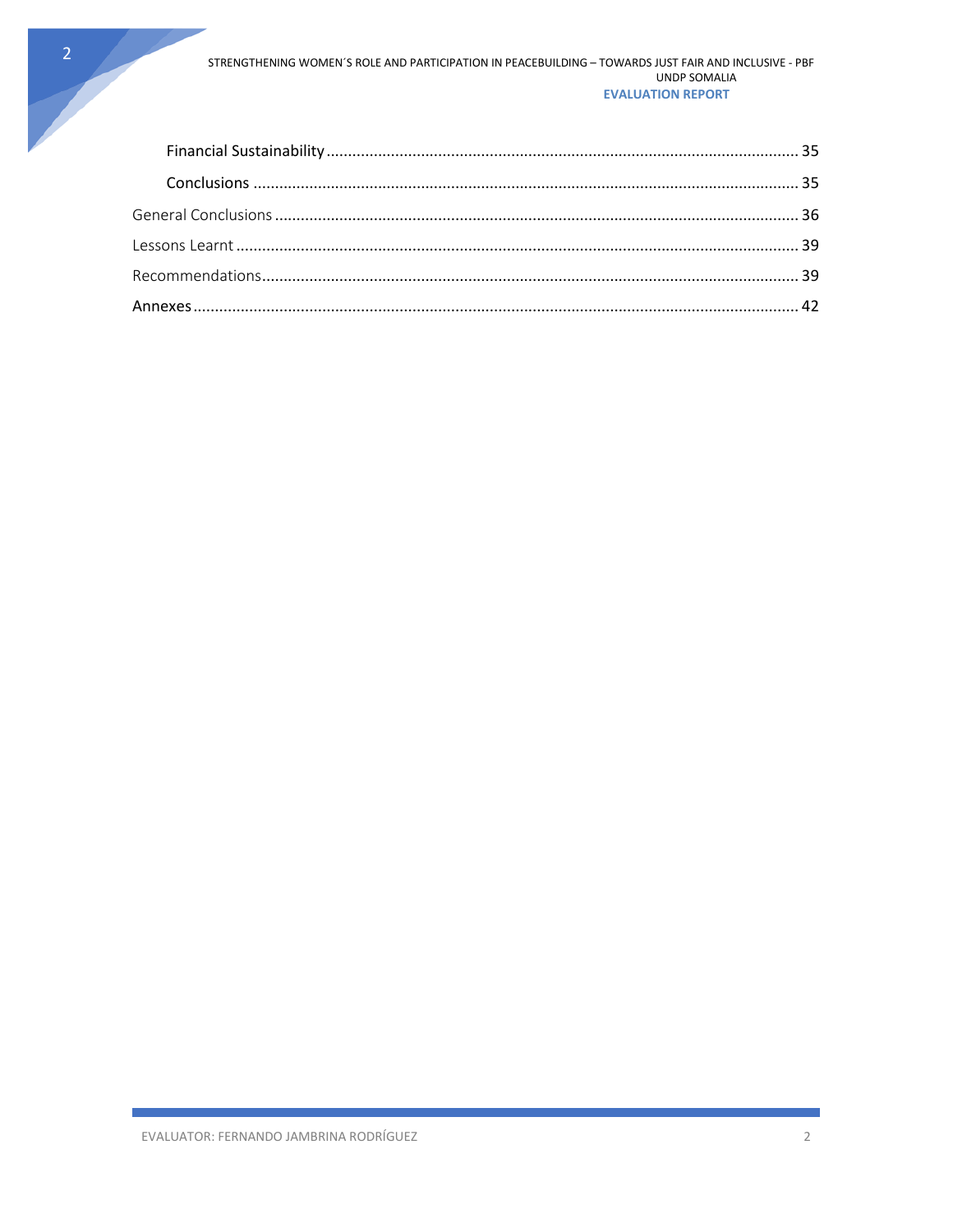

# <span id="page-3-0"></span>Acronyms

| <b>ADR</b>      | Assessment of Development Results                                          |
|-----------------|----------------------------------------------------------------------------|
| AMISOM          | African Union Mission in Somalia                                           |
| CCE-CC          | Community Capacity Enhancement through Community Conversation              |
| <b>CEDAW</b>    | Convention on the Elimination of All Forms of Discrimination Against Women |
| GBV-FGM         | Gender Based Violence-Female Genital Mutilation                            |
| <b>GEWE</b>     | Gender Equality and Women Empowerment                                      |
| GTG             | <b>Gender Thematic Group</b>                                               |
| <b>MOLSA</b>    | Ministry of Labor and Social Affairs                                       |
| <b>MOWDAFA</b>  | Ministry of Women Development & Family Affairs                             |
| <b>MoWHR</b>    | Ministry of Women and Human Rights                                         |
| PBF             | Peace Building Fund                                                        |
| <b>PSGs</b>     | Peacebuilding and Statebuilding Goals                                      |
| SL, PL & FL     | Somaliland, Puntland & Federal Level                                       |
| SOB             | Sexual Offence Bill                                                        |
| <b>UN Women</b> | United Nations Entity for Gender Equality and the Empowerment of Women     |
| <b>UNDP</b>     | United Nations Development Program                                         |
| SWALI           | Somali Women Leadership Initiative                                         |
| <b>RUNOs</b>    | <b>Recipient United Nations Organization</b>                               |
| <b>NCF</b>      | Somali National Consultative Forum                                         |
| <b>HLPF</b>     | High Level Partnership Forum                                               |
| <b>NGP</b>      | <b>National Gender Plan</b>                                                |
| MPTF            | Multi Partner Trust Fund                                                   |
| <b>ESARO</b>    | Eastern and Southern Africa Regional Office                                |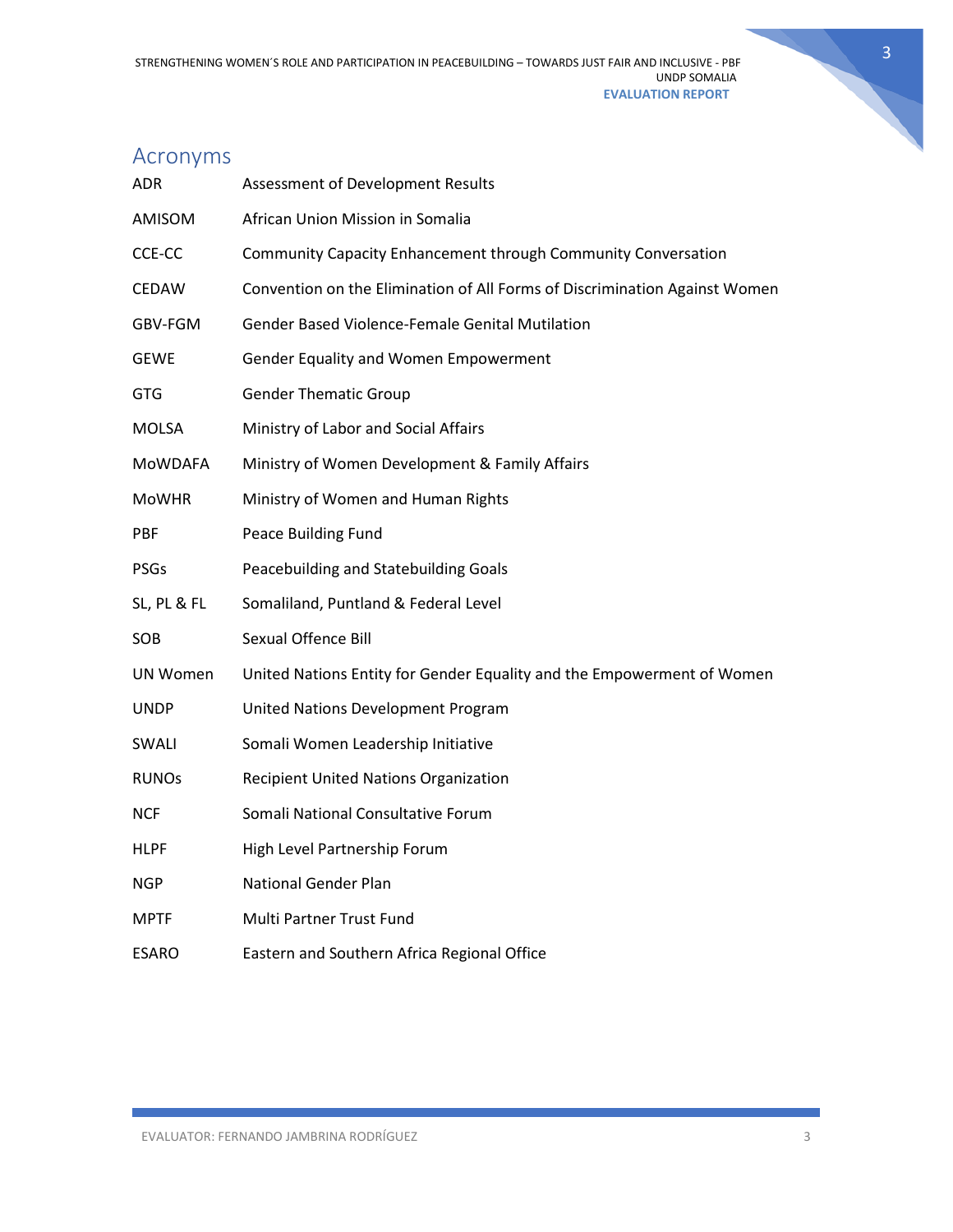# <span id="page-4-0"></span>Introduction

The different efforts made to progress in improving the women´s rights in Somalia in terms of personal security, economic empowerment, participating in decisions making and the policy and legislative framework, have faced constantly with the opposition of strong forces. Traditional attitudes and beliefs, the clans based structure of the society, the war as a way of live, and a structural poverty.

The successive programs developed by United Nations have meant a succession of small steps towards a more egalitarian and equitable society, with a greater recognition of the role of women. The latest UNDP programs joined efforts of greater programmatic scope within the framework of national agreements and strategic action documents aimed at peacebuilding and state-building.

Commitments made by the Federal Government of Somalia in the framework of the Somali New Deal Compact, involve strengthening national gender machineries and providing support to Somali women civil society leaders to advocate for integration of gender concerns and representation of women in the emerging political, peacebuilding and state building processes.

PBSO monitors the inclusion of gender equality and women's empowerment all PBF projects, in line with SC Resolutions 1325, 1888, 1889, 1960 and 2122, and as mandated by the Secretary-General in his Seven-Point Action Plan on Gender Responsive Peacebuilding.

PBF Project proposes three Outcomes: Enhanced participation of women in political and public policy making processes to sustain and consolidate peace; Enhanced capacity of MoWHRD and women CSOs, in particular their leadership role, policy making ability, advocacy and negotiation skills to inform and influence the Peacebuilding and Statebuilding Goals (PSG); and The Somalia New Deal Compact commitments to advance gender equality and women's empowerment realized.

This Evaluation Report has been prepared in accordance with UNDP standards. The contents are presented as follows: Analysis of the global context pertaining to Gender Equality and Women Empowerment; Description of the Project evaluated; Principles and methodology used in the evaluative process; Analysis of the evaluation criteria requested in the Terms of Reference: Relevance/Design, Effectiveness, Efficiency and Sustainability; General Conclusions reached by the evaluation. Each chapter is accompanied by its corresponding conclusions. Final global conclusions are complemented by Lessons Learned and Good Practices collected. Finally, a series of Recommendations is offered.

In addition to the region of the Federal government of Somalia in Mogadishu, the evaluation process called for two field visits in two Regions of Somalia Federal territory. Two places were selected: Hargeisa and Garowe. 36 Project stakeholders were interviewed, including Program UN staff, national and local officials, civil society organizations and donors.

The evaluation faced logistical and security challenges that complicate the work. In this context, all the Project staff and the different stakeholders should be thanked for their openness, sincerity and commitment to the evaluative process.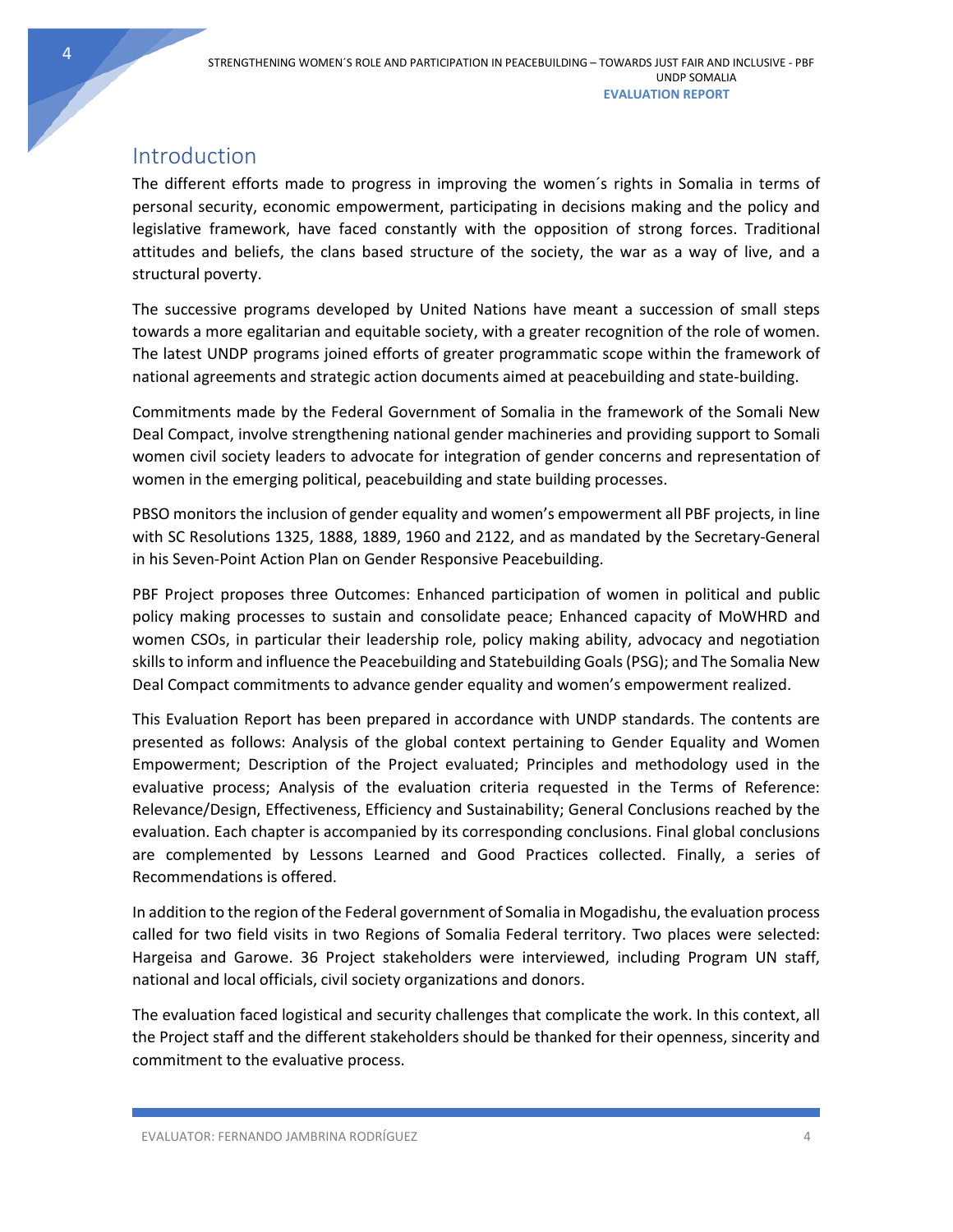# <span id="page-5-0"></span>The Evaluation

The evaluation is understood as a constructive, participatory and reflective process, aimed at assessing the processes put in place and its ability to achieve the expected objectives and results. His ultimate goal is to issue a number of useful recommendations ahead of a possible following phase of Programming, or the development of future similar interventions.

The evaluator developed this task based on a retrospective evaluation concept from a "resultsbased management" standpoint, according to the latest cooperation trends set forth in the Paris Declaration on Aid Effectiveness to Development (2005) and its Action Plan Accra (2008). The logical framework is the methodological reference structure.

The ToR of the consultancy established that the purposes of the evaluation are:

- *Assess whether each of the UNDP GEWE project and UN joint PBF project achieved their stated outputs*
- *Determine whether each of the projects contributed to achieving their stated programme outcomes*
- *Highlight any processes and partnerships that contributed to achievement of both project outputs*
- *Document lessons learned, success stories and good practices to capitalize on the experiences gained on both projects*
- *Provide forward-looking recommendations on how to build on the achievements of both projects and to ensure that they are sustained by the relevant stakeholders*
- *The evaluation should take into consideration projects´ duration, existing resources and political and contextual constraints.*

The evaluation assessed the Project's relevance, efficiency, effectiveness and sustainability. These are the main evaluation criteria, based on the specifications of *Management Manual Assessments UNDP*, and according to the interests and needs that reflect the scope of study proposed in the ToR.

Ownership, alignment, harmonization and a results-based management approach, as part of the commitments of the Paris/Accra Agenda for improving development aid, are also taken into account in the evaluation process as other criteria.

Cross-cutting approaches will also be evaluative criteria, forming part of the analysis of each of the evaluation criteria: gender, human rights and governance.

In addition, the evaluator will try to elucidate the progress that the project had in the implementation of some intervention strategies inherent to its development that are part of the sustainability approach: *Institutional and capacity strengthening, Coordination and strategic alliances.*

An Inception Report was delivered exposing the different methodological approaches to be applied in the evaluation process (See Annex 3).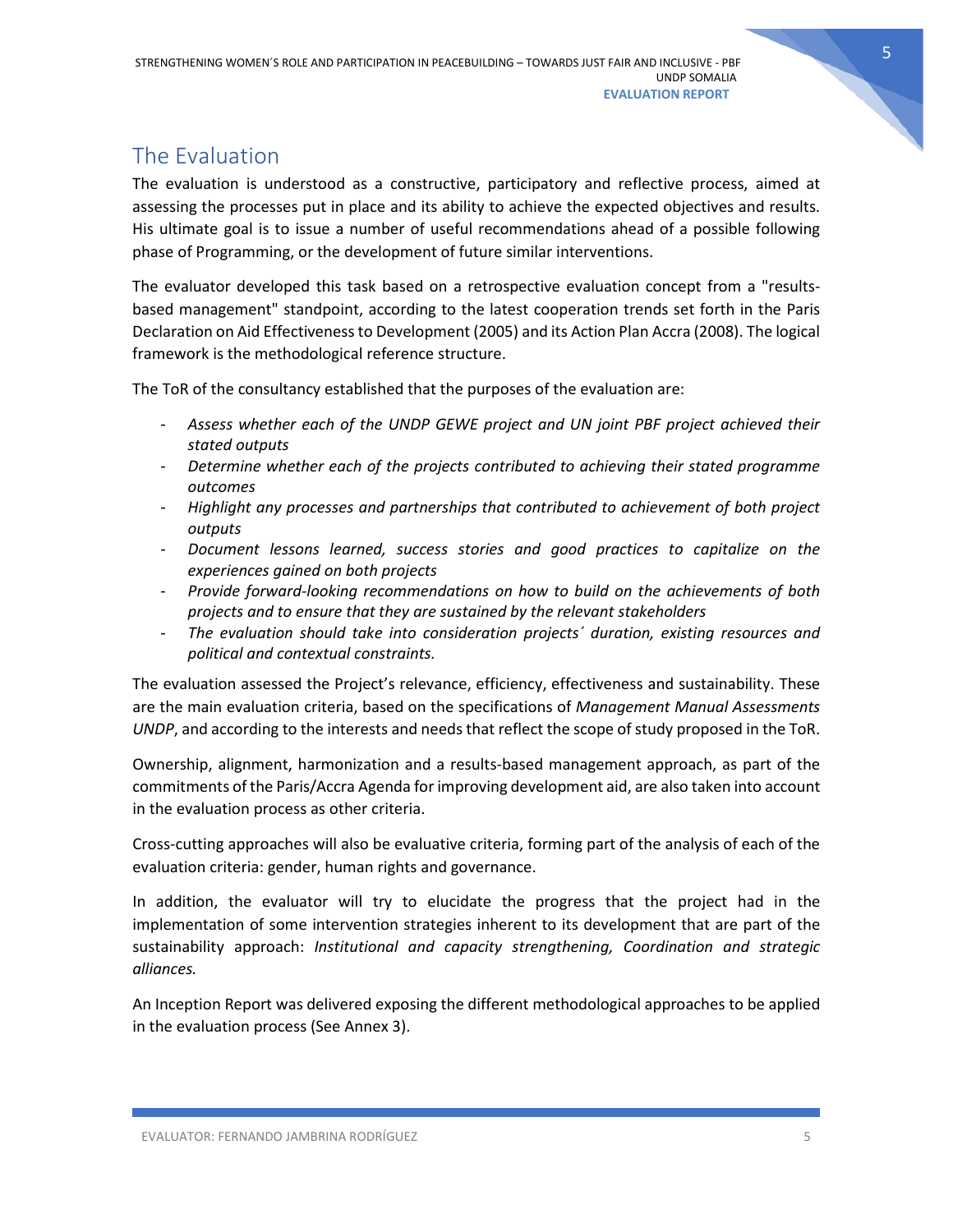# <span id="page-6-0"></span>**Context**

Somali women are traditionally excluded from decision making. This dynamic is strengthened in times of drought and displacement -2016-2017- on women and children.

The 2012 Provisional Constitution of the Federal Republic of Somalia, prohibit discrimination, under the general principles of human rights. Principles of gender equity and women's rights are enshrined in the individual constitutions of Somaliland and Puntland. The 30 per cent allotment was enshrined within the 'Garowe II Principles,' an agreement signed in February 2012 which set forth the new institutional structures to replace the Transitional Government. The 'Mogadishu Declaration,' which was the outcome of the National Consultative Forum which ended in December 2015, stipulated that the electoral colleges would be "diverse and contain representation from women, youth and civil society" and that "there shall be a minimum fixed number of seats reserved for women in both houses."

Although Gender Policies and Strategies have been developed, their adoption and implementation have been slow in the three Regions -PL, SL and FL-. Sexual Offences Bills have been also impulse. Within the New Deal Compact, although gender is a cross-cutting area within the PSGs, there are no specific gender priorities for each PSG and gender is totally absent from the PSGs results matrix. The Ministry of Women and Human Rights has not participated in the development of the six joint programmes launched in support of the New Deal commitments.

The Vision 2016 and the Somali New Deal Compact provide the overarching framework for the peace- and state building efforts in Somalia. Initiatives are organized around the five Peace and State-building Goals (PSGs)<sup>[1](#page-6-1)</sup> of the Compact. The interventions of the Federal Government of Somalia (FGS) and its partners including the UN are aligned with the PSGs. This project is developed within the framework of PSG, Inclusive Politics, which is considered to be a remedy to conflict prevention and attainment of peace. Women's enhanced participation in political processes is preserved in the Compact and strategic priorities and initiatives and interventions under PSG 1 are crucial to attain that.

An attack on the Jazeera Hotel in Mogadishu led to structural damages to the main United Nations Development Program (UNDP) offices at the United Nations Common Compound (UNCC) on 26 July 2015. UNDP national staff were relocating affecting normal operations of UNDP, leading to challenges in coordination of staff activities and program implementation. Other attacks on hotels and government institutions continued to occur during the Project´s implementation.

A significant step forward for peace and stability was the completion establishment of three federal states (Jubaland, South West and Galmudug) which was directly linked to this project; only remaining is Hiraan/Middle Shabelle, the process of which is currently underway.

<span id="page-6-1"></span> <sup>1</sup> The Somali Compact entails five Peacebuilding and State-building Goals (PSGs) namely: Inclusive Politics (PSG1), Security (PSG2), Justice (PSG3), Economic foundations (PSG4) and Revenues and Services (PSG5).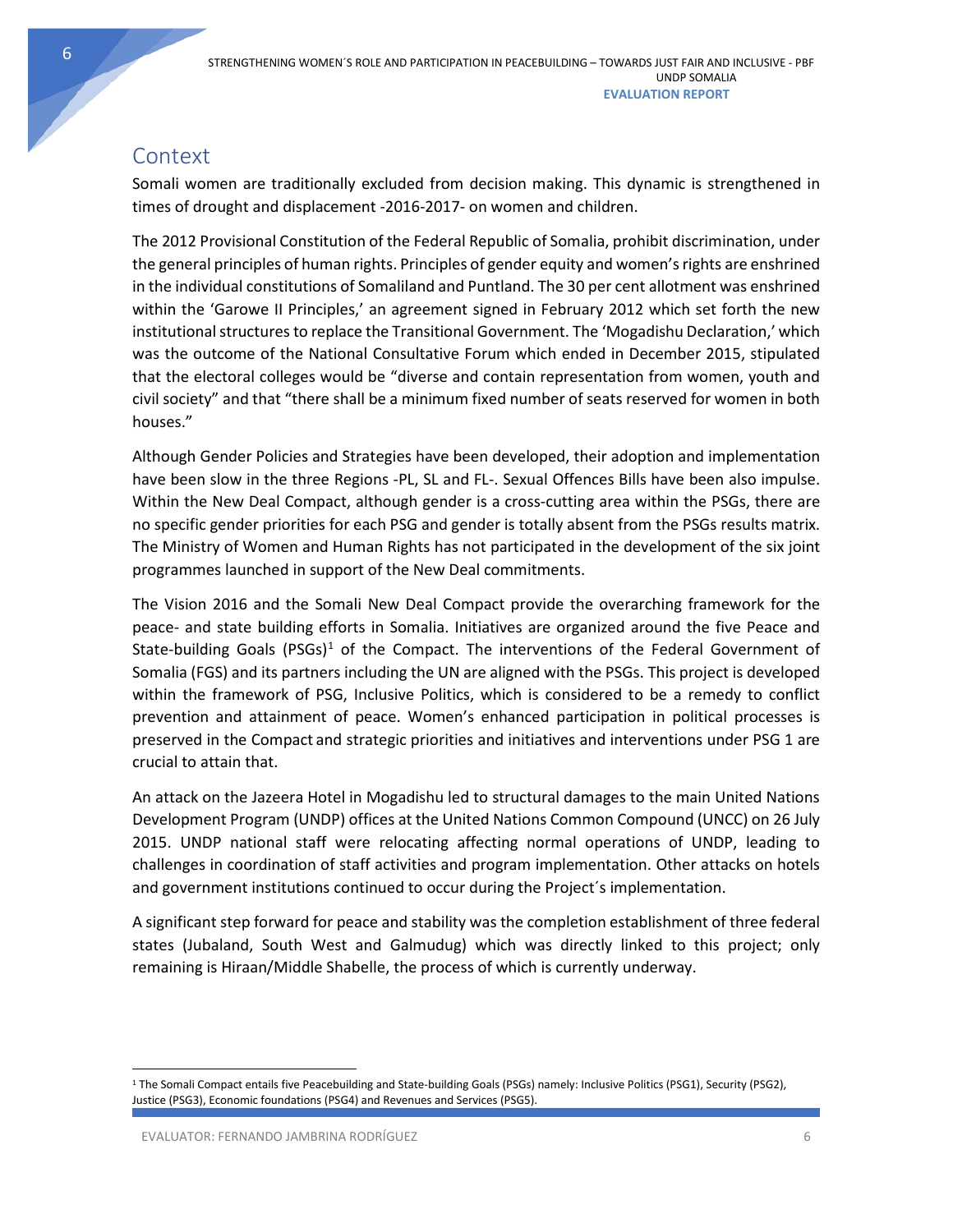

# <span id="page-7-0"></span>Relevance

The Relevance chapter analyzes the design of the intervention. In the following chapters, the strategies of intervention and management mechanisms will be assessed in terms of effectiveness, efficiency and sustainability.

### <span id="page-7-1"></span>*Strategic Framework*

The Project is aligned to a common strategic national framework for development, reflected in different main instruments:

- ADR findings: This project is designed drawing inspiration from the ADR findings, with specific focus on Outcome 4
- Somali New Deal Compact, that proposes a series of commitments for gender:
	- o Contribute to enhancing the role women play in Somali society as peace-builders, as economic actors, and as figures central to the promotion of community stability and social cohesion.
	- o Ensure equitable participation of women, youth and other marginalized groups in national political processes.
	- o Respond directly to the acute challenges contributing to sustained gender disparities across multiple sectors.
	- o Address contributing factors perpetuating gender inequality through strategic priorities under all PSGs.
	- o Strengthen a government-led gender coordination mechanism, which includes representatives from the UN and donors, to ensure effective coordination of gender efforts across sectors.
- UN Integrated Strategic Framework (ISF)
- Provisional Federal Constitution and placed within the framework of CEDAW and the UN SCRs 1325, 1888, 1889 and 1820
- UNDP CDP Somalia 2011 2015. Specifically, Outcome 4: *Somali Women and Men Attain Greater Gender Equality and are Empowered*.
- Extensive consultation of partners, stakeholders and key counterparts nationwide and internal lessons gained from the first project implementation.

There are some other important international tools coming from the sphere of United Nations that also inform the design and implementation of the Projects:

- UNDP's Eight-Point Agenda for Women's Empowerment and Gender Equality in Crisis Prevention and Recovery
- UN Secretary General's 7 Point Action Plan on Women's Peace and Security
- UNDP's Strategic Plan (2014-2017)
- Gender Equality Strategy (2014-2017)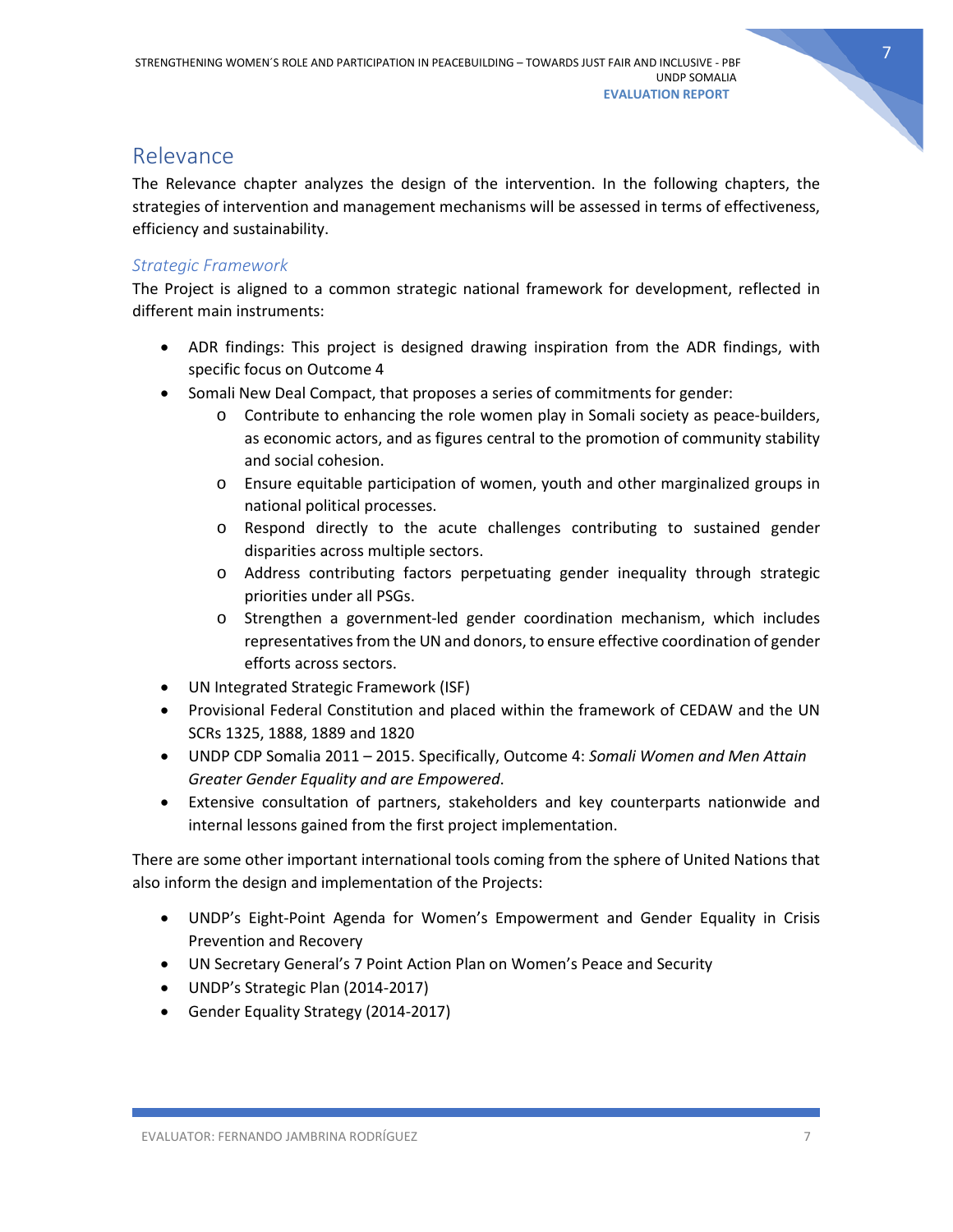# <span id="page-8-0"></span>*Proposal of Intervention*

The proposal contains a large and detailed exposition of the context, which helps to contextualize the intervention. Problems and determinants are exposed and are the elements for the construction of a theory of change.

The Project interventions include the following:

- *1. Support the MoWHRD to establish coordination mechanisms among key line and oversight ministries involved in various processes, CSOs, women's groups, and influential women leaders at the national and regional levels.*
- *2. Strengthen existing networks and women's collectives such as the SWLI, to effectively play their catalytic role and serve as solidarity model for greater cooperation and movement at national and local levels.*
- *3. Strengthen the capacity of women leaders and groups and particularly young women in leadership, negotiation, advocacy conflict resolution, policy dialogues and analysis, gender analysis.*
- *4. Create opportunities for exchange and networking of women leaders and peace-builders across national and regional level in Somalia, building the capacity of women organizations and leaders to establish cohesion among the different groups, networks and platforms.*
- *5. Develop tools, briefing papers, research and public information campaigns to promote women's political participation and inform gender responsive policy dialogues in PSGs.*
- *6. Develop and implement an advocacy plan to reach out to Federal and Regional government structures spearheading state-formation, political and development processes.*
- *7. Reach out to community elders to engage them in advocacy campaign for women's greater recognition, role, representation and participation.*

The Project had a wide range of action in relation to the quantity of resources available, the geographic scope and the time for execution. This appreciation must be nuanced by the fact that the main strategy of intervention is the advocacy, together with training. Advocacy is not an expensive strategy of intervention, it only demands a team of specialist that develop that advocacy, as the Project did.

The main implementing partners proposed for the intervention are:

- *Government: Ministry of Women and Human Rights Development (MoWRHD - Federal), Ministry of Interior and Federal Ministry of Women Development and Family Affairs (MoWDAFA - Puntland)*
- *CSOs: Somali Women Leadership Initiative (SWLI), and others to be determined through competitive bidding.*
- *Research institution: Heritage Institute for Policy Studies*

The Project interventions were also expected to target advocacy at key public bodies and structures for state-building and peacebuilding, including:

8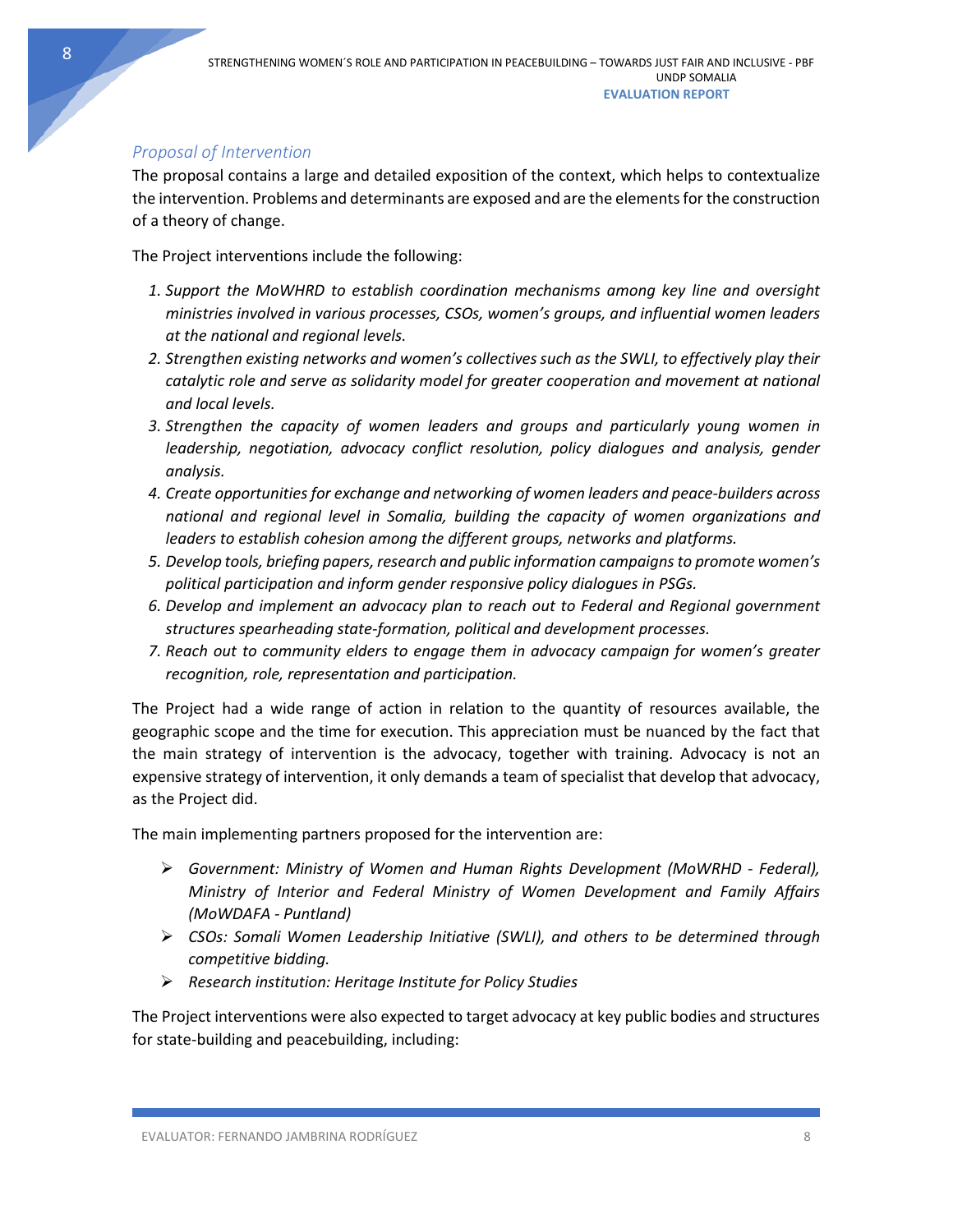- *Office of the Prime Minister (Stabilization Unit, Policy Unit), Aid Coordination Unit (MoF), Policy Unit, the Technical Committee on State Formation, Parliament, relevant line and oversight ministries, PSG Working Groups, Independent Constitutional Review Committee.*
- *Electoral commission and other elections governance/administrative bodies that are in process of being formed, for ensuring balanced representation of women in membership and integration of gender issues into their functions.*
- *Elders and religious institutions as informal actors that limit women's access, participation and life choices, as a specific target group for negotiations with the aim of building visible support to increase women's participation in state-building and peacebuilding processes.*
- *Development partners and the donor community in Somalia, for their proactive role in advocating and reinforcing accountability for women's participation and contribution.*

The geographical coverage of the Project is precisely defined. It is proposed to be implemented at national and regional levels, in Mogadishu (Federal), Puntland, Baidoa, Kismayo and Geddo. At the same time, it is proposed to address also *newly emerging states and recovered areas*, which is an imprecise statement.

This coverage responds to those being part of negotiations and those that *can be modeled and replicated in other locations/regions with similar features*. The engagement in Mogadishu was expected to have a greater impact across the Federal territory, being Mogadishu the center of power. Anyhow, it is a wide range of intervention for a limited budget and time for implementation -1 million dollars to all those regions and 18 months-.

This meant a weakness in terms of focus. It would have been more appropriate to aim for a more discrete intervention in terms of geographical and thematic scope with a limited quantity of resources.

The objectives of the Project are very well sustained, with an expected main purpose and a logic of intervention expressed in narrative form and very accurately.

### <span id="page-9-0"></span>*The main thesis of intervention*

To achieve the set goals and objectives, the project is guided by the following proposes and logic:

*Representation and participation: If support is provided to strengthen women's representation and participation in public policy making fora, then women will have greater access to decision making processes and as a result will be able to influence the PSG processes and policy decisions. If further support is provided to enhance their capacity and strengthen their role, then they will gain access and ability to negotiate for political and economic justice which will bring about changes in genderpower relations. If project interventions are specifically tailored to support women's collectives and enable them to influence various political and peace building processes at various levels then that will enable them to influence various on-going processes, including PSGs and in effect women's agency and voice will be strengthened. If support is directed to networks of women leaders and gender advocates with specific aim to carry out policy advocacy then that is likely to result in a policy shift, making all new policies and legislations more gender responsive. If assistance provided to enhance women's capacity and leadership role then that is likely to make them more confident to*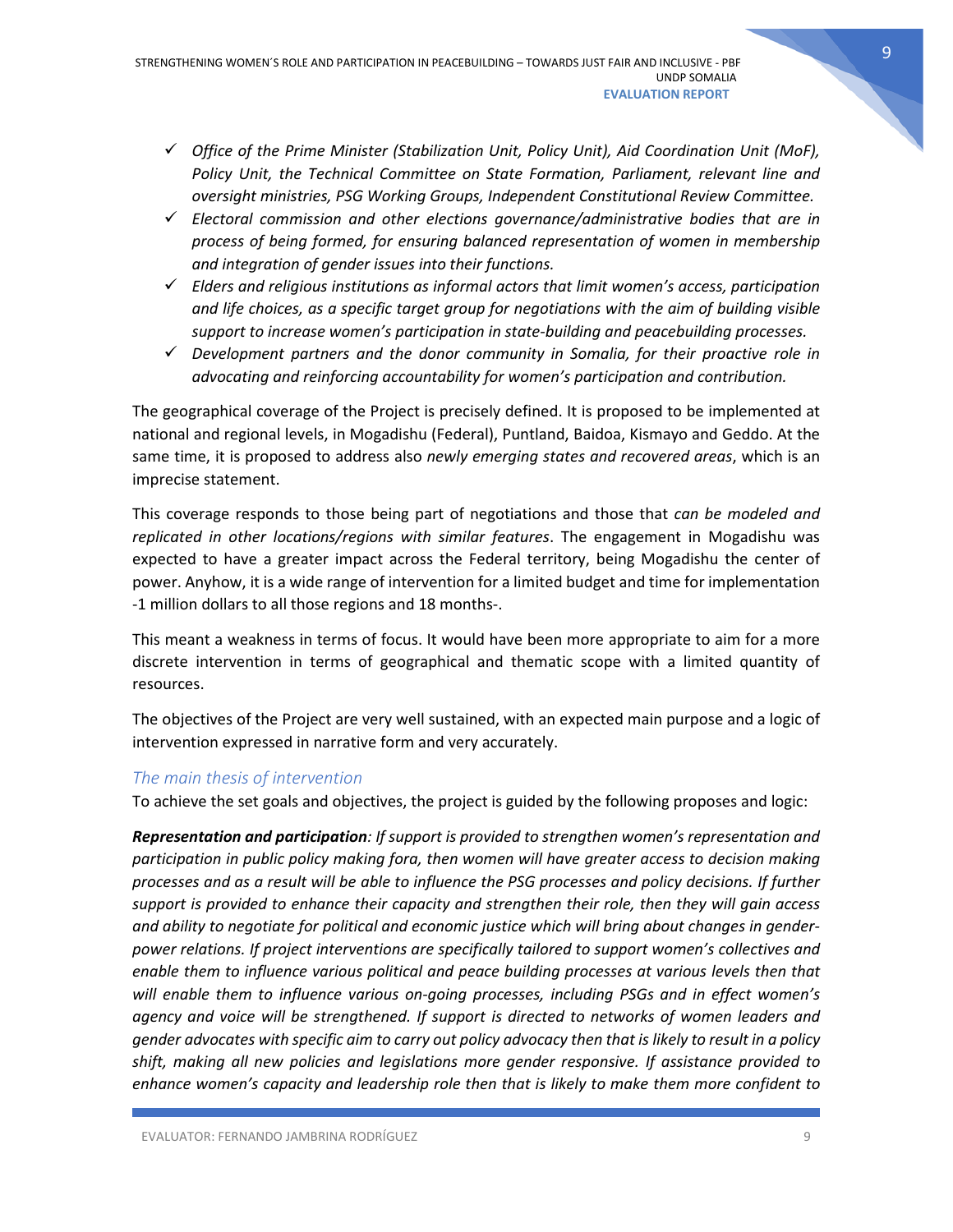*take part in elections as candidates which may eventually enhance women's representations in various public offices at different levels and their role as candidates and voters during the electoral process.*

| <b>Action</b>                                                                                                                 | <b>Effect</b>                                                                                                                                      |
|-------------------------------------------------------------------------------------------------------------------------------|----------------------------------------------------------------------------------------------------------------------------------------------------|
| provided<br>strengthen<br>to<br>women's<br>support<br>is.<br>representation and participation in public policy<br>making fora | women will have greater access to decision<br>making processes and as a result will be able to<br>influence the PSG processes and policy decisions |
| enhance their capacity and strengthen their role                                                                              | access and ability to negotiate for political and<br>economic justice, changes in gender-power<br>relations                                        |
| support women's collectives and enable them to<br>influence various political and peace<br>building<br>processes              | influence various on-going processes, including<br>PSGs and in effect women's agency and voice will<br>be strengthened                             |
| support is directed to networks of women leaders and<br>gender advocates with specific aim to carry out policy<br>advocacy    | a policy shift, making all new policies and<br>legislations more gender responsive                                                                 |
| assistance provided to enhance women's capacity<br>and leadership role                                                        | more confident to take part in elections as<br>which may eventually enhance<br>candidates<br>women's representations in various public offices     |

The proposed changes are very high and cannot be achieved in a short period of time, nor with such a small Project. They should be defined in terms of a more precise contribution, defining stakeholders.

*Policy making: With project support if women can take part in national and regional decision making processes then that will give them new experience, eventually generate new body of knowledge and give women stronger voice to influence and (re)shape societal thinking and belief of potential, role and abilities of women; in other words the project is likely to challenge gender stereotype and reshaping societal values and belief of women's ability and role, including that in political processes, governance, in peace-building, service delivery and economic recovery. This will further contribute to a change in the political culture prompting processes which are more democratic and where there is room for the voices of otherwise marginalized groups. This will also promote an enabling environment to improve policies, and hence produce more equitable service delivery and economic empowerment.*

| <b>Action</b>                                                                                          | <b>Effect</b>                                                                                              |
|--------------------------------------------------------------------------------------------------------|------------------------------------------------------------------------------------------------------------|
| women can take part in national and regional<br>decision-making processes                              | new experience, eventually generate new body of<br>knowledge and give women stronger voice to<br>influence |
| to challenge gender stereotype and reshaping societal<br>values and belief of women's ability and role | change in the political culture prompting<br>processes                                                     |
|                                                                                                        | enabling environment to improve policies                                                                   |

A process of changing social values and beliefsmust be a longer-term process. This requires precisely defining the specific contribution from the Project.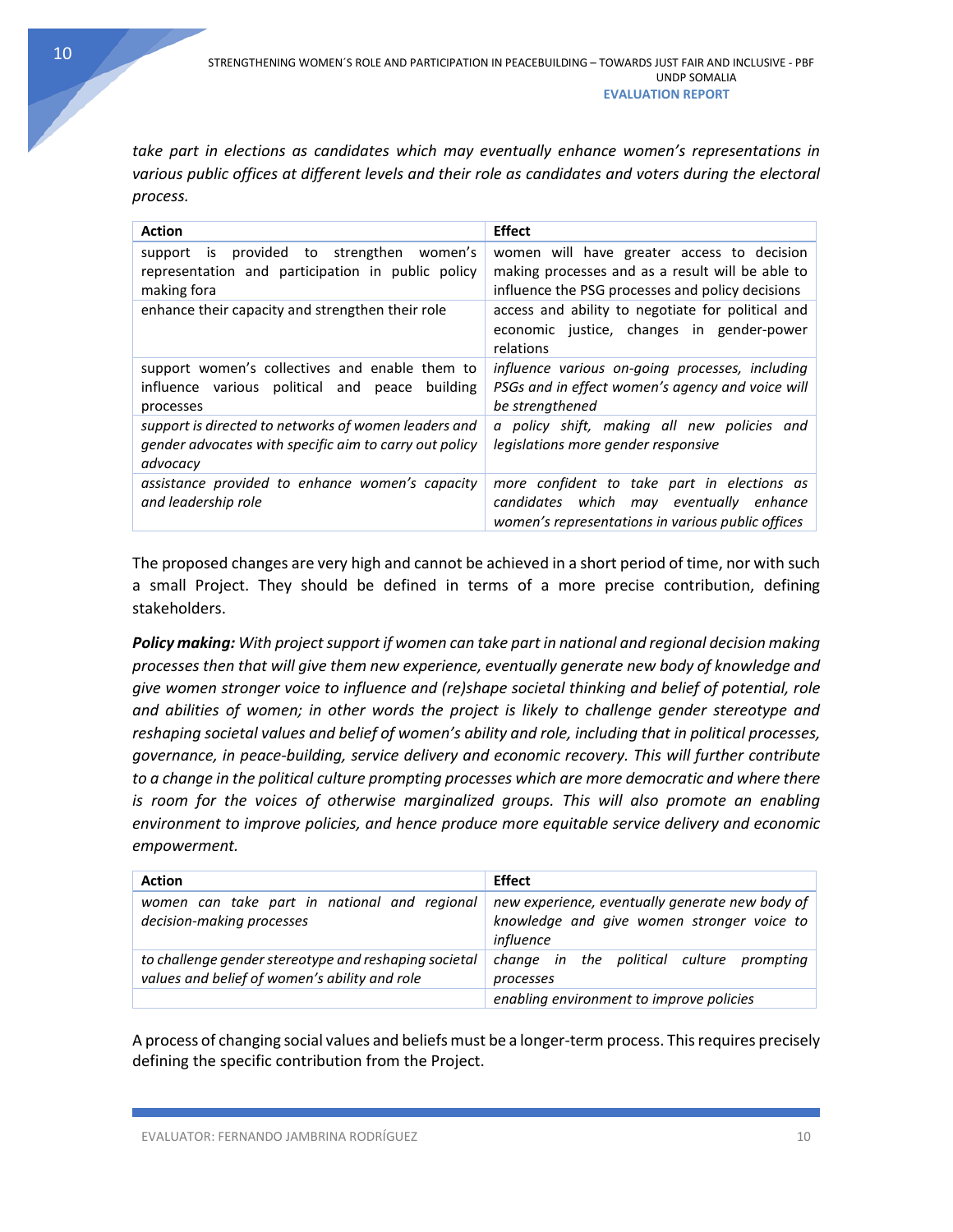*Coordination & mobilization: If project facilitates women's groups, networks to come together and strengthen their alliance that will help them build their own constituency and support-base, increasing their membership and enhance their capacity to lobby, widen their outreach, which will eventually enable them to negotiate, influence and impact processes of Federalism. In other words, it will make both quantitative and qualitative changes. If project supports women to build alliance and partnership with community elders that will strengthen their ability to negotiate with clan leaders and break the traditional barriers for women's participation in politics and positions of authority.*

| <b>Action</b>                                                              | <b>Effect</b>                                                                                                        |
|----------------------------------------------------------------------------|----------------------------------------------------------------------------------------------------------------------|
| women's groups, networks to come together and<br>strengthen their alliance | build their own constituency and support-base,<br>increasing their membership and enhance their<br>capacity to lobby |
| alliance and partnership with community elders                             | ability to negotiate with clan leaders and break<br>the traditional barriers for women's participation               |

This is the most important strategic approach of the Project. In such a small Project with such long expected effects, coordination is an essential premise. Similarly, it is to articulate with all the social sectors for an integral intervention.

*Advocacy: If project interventions help influence policy shift that will be catalytic to change political culture which will continue to support women's groups, networks and MoWHRD and benefit women*  and girls beyond the project life time. The achievements in line with the Compact gender *commitments which will be processed through the project interventions will continue to serve as guidance, norms and frameworks effecting change in gender-power relations beyond the project life time and in the longer-term as well.*

| <b>Action</b>                                | <b>Effect</b>                                            |
|----------------------------------------------|----------------------------------------------------------|
| influence policy shift                       | change political culture                                 |
| achievements in line with the Compact gender | will continue to serve as guidance, norms and            |
| commitments                                  | frameworks effecting change in gender-power<br>relations |

Advocacy is the main intervention strategy, along with training. However, the commitments of the Somali New Deal Compact are very broad and the project should be very precise in its contribution.

*Capacity strengthening: If afforded support for capacity building of national gender machineries and women's organizations that will transform their ability to dialogue, lobby, advocate and influence the culture of politics making it more inclusive eventually that will create more space for women and give them greater recognition.*

| <b>Action</b>                                                                 | Effect                                                                                        |
|-------------------------------------------------------------------------------|-----------------------------------------------------------------------------------------------|
| capacity building of national gender machineries and<br>women's organizations | transform their ability to dialogue, lobby,<br>advocate and influence the culture of politics |
|                                                                               | more space for women and give them greater<br>recognition                                     |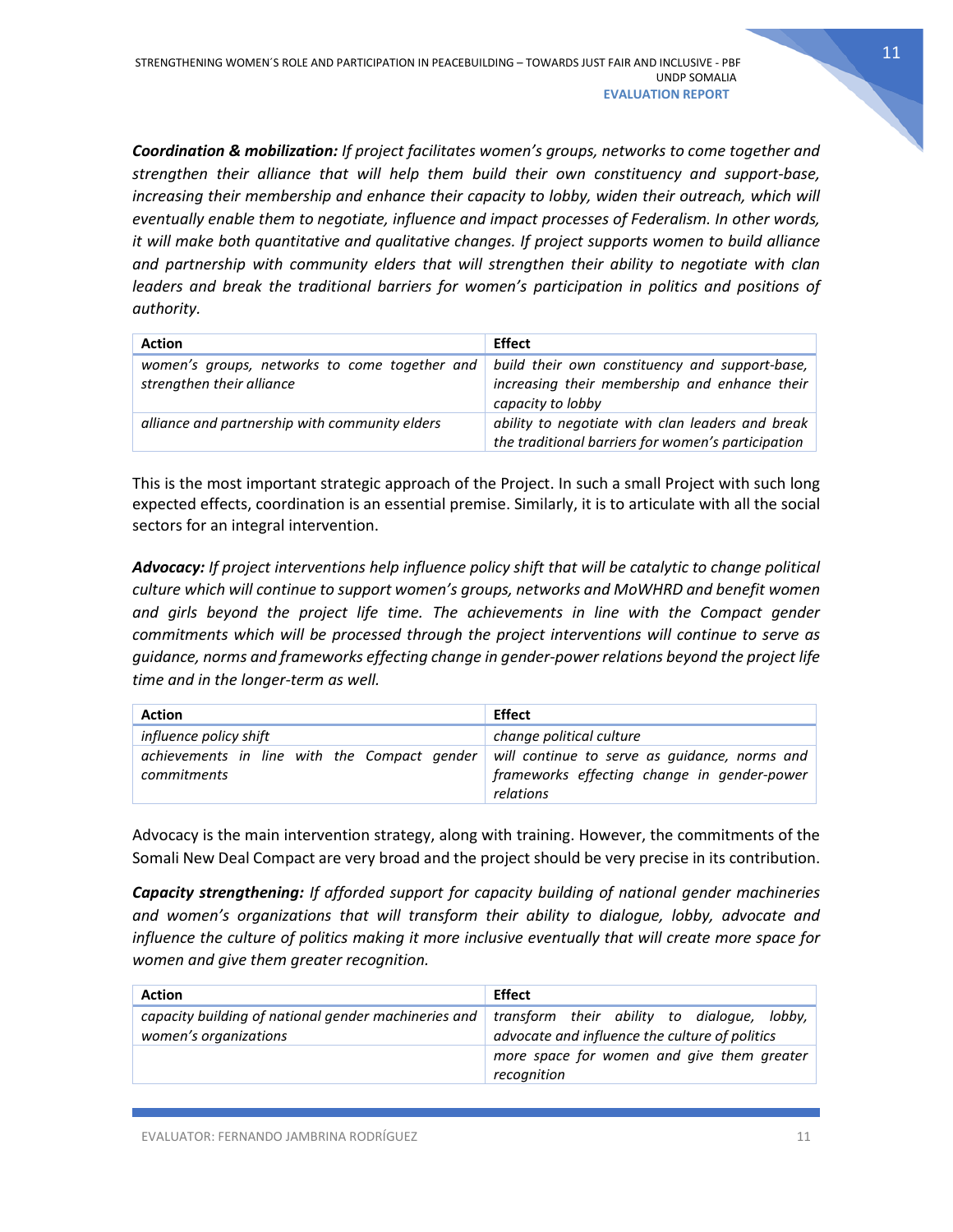UNDP SOMALIA

The strengthening of capacities allows to transfer sustainability in the form of installation of new work dynamics. But the project had to be more precise in the definition of the capacities that it tries to install and the precise object of the same ones.

*Access to public sphere: Furthermore, with the project support if women can enhance their access to public sphere that will help them gain more visibility and voice, enabling them to influence policy agenda, legislations, policies and strategies that will drive state-formation and peacebuilding processes. If project can create environment that is enabling for women to influence electoral process then their participation in elections as candidates and voters as well as appointees in emerging state structures will increase.*

| Action                                                                          | Effect                                                                                                                                                                |
|---------------------------------------------------------------------------------|-----------------------------------------------------------------------------------------------------------------------------------------------------------------------|
| women can enhance their access to public sphere                                 | more visibility and voice, enabling them to<br>influence policy agenda, legislations and<br>strategies that will drive state-formation and<br>peacebuilding processes |
| create environment that is enabling for women to<br>influence electoral process | participation in elections as candidates and voters<br>as well as appointees in emerging state structures<br>will increase                                            |

Access to the public sphere is an expected effect of the Project, rather than an intervention strategy. From the Project, it is necessary to define the concrete area of contribution.

More specifically, the thesis of intervention proposed for each Output are as following:

**Outcome 1.** *Enhanced role and participation of women in influencing political and public policy making processes to promote, sustain and consolidate peace. A new generation of women leaders, who are actively promoting peace, advocating for inclusive and gender responsive policies and political culture, will emerge as a result of the project interventions furthering women's greater role and participation in all decision and policy making processes and emerging state institutions relevant to peace-building and peace consolidation in Somalia.*

| <b>Action</b>                                                                                                                                                                                                                                                                                | <b>Effect</b>                                          |
|----------------------------------------------------------------------------------------------------------------------------------------------------------------------------------------------------------------------------------------------------------------------------------------------|--------------------------------------------------------|
| furthering women's greater role and participation in $\vert$ Enhanced role and participation of women in<br>all decision and policy making processes and influencing political and public policy making<br>emerging state institutions relevant to peace-building<br>and peace consolidation | processes to promote, sustain and consolidate<br>peace |
|                                                                                                                                                                                                                                                                                              | new generation of women leaders will emerge            |

The proposal is valid in its content, but it is not precise in its contribution from a small Project to an effect of great dimension.

**Outcome 2.** *Enhanced capacity of MoWHRD and women CSOs, in particular their leadership role, policy making ability, advocacy and negotiation skills so as to inform and influence the PSG processes; in effect, a shift in the culture of exclusionary political and public decision-making processes is expected to start taking roots in the peace-building and stabilization processes in Somalia.*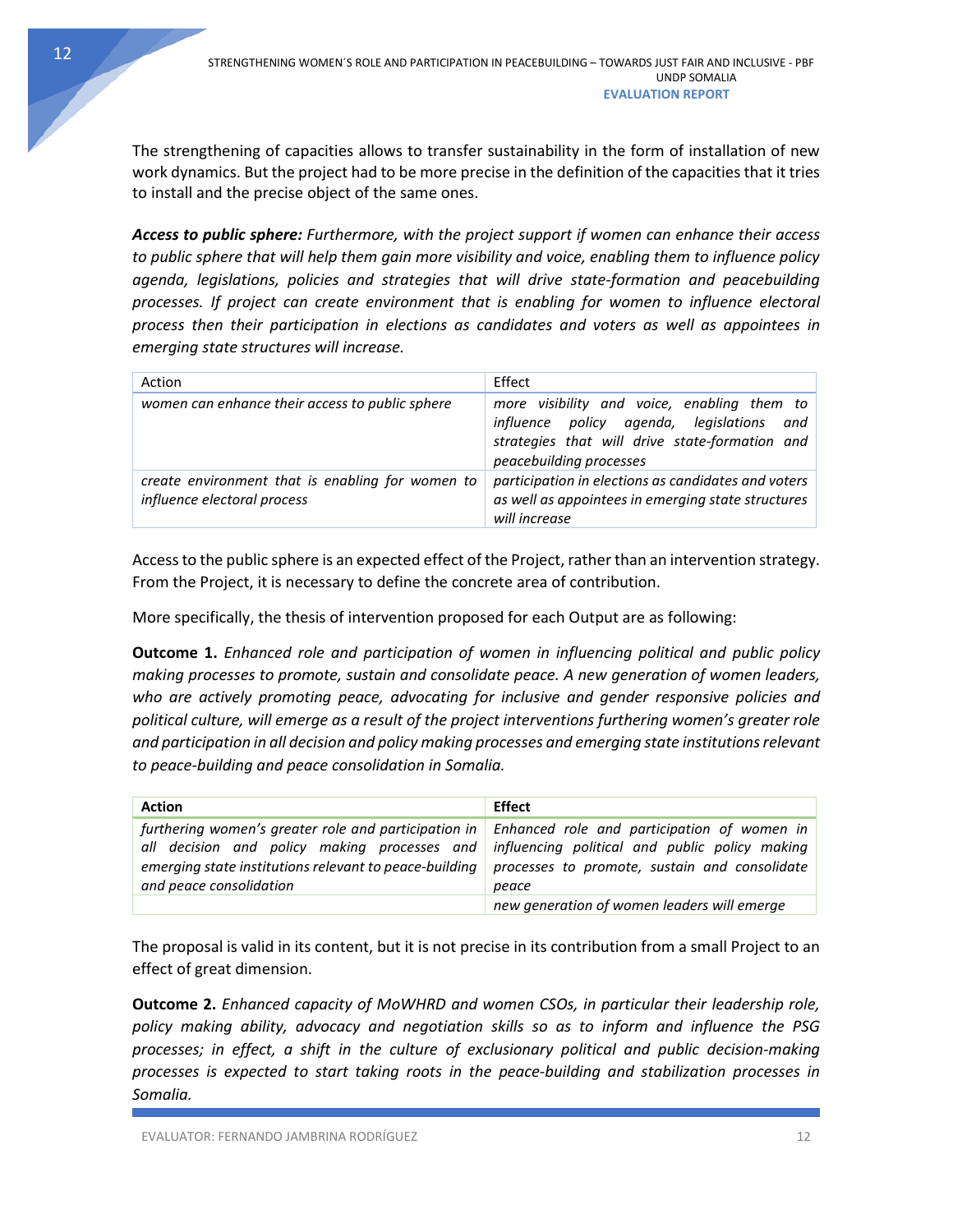| <b>Action</b>                                                                                                                 | <b>Effect</b>                                                                          |
|-------------------------------------------------------------------------------------------------------------------------------|----------------------------------------------------------------------------------------|
| Enhanced capacity of MoWHRD                                                                                                   |                                                                                        |
| Enhanced capacity of women CSOs                                                                                               |                                                                                        |
| leadership role, policy making ability, advocacy and<br>negotiation skills so as to inform and influence the<br>PSG processes | shift in the culture of exclusionary political and<br>public decision-making processes |

It is a more precise statement in terms of contribution, since it determines the concrete institution and the CSO sector which is intended to be strengthened and the precise capacities that are expected to be installed.

**Outcome 3.** *The Somalia New Deal Compact commitments to advance gender equality and women's empowerment realized. The project will generate a significant push to advance the role of Somali women as peace-builders and be catalytic in empowering them in claiming their due space in public offices/sphere through various afore mentioned processes.*

| <b>Action</b>                                                           | <b>Effect</b>                                                                                          |
|-------------------------------------------------------------------------|--------------------------------------------------------------------------------------------------------|
| push to advance the role of Somali women as peace-<br>builders          | Somalia New Deal Compact commitments to<br>advance gender equality and women's<br>empowerment realized |
| empowering them in claiming their due space in<br>public offices/sphere |                                                                                                        |

The proposal focuses on advancing the Somalia New Deal Compact agreements regarding gender equality and women's empowerment, but it is a very broad area of action. In addition, the proposed lines of work are imprecise for such a small project. The contribution should have been more defined.

### <span id="page-13-0"></span>*A Joint Initiative*

UNDP is named as executing entity and Project administrator. Being a Joint Initiative, there are other two UN implementing agencies: UNSOM and UN Women.

For many years now, the UN System has been moving towards a logic of *One UN*, *Delivering As One*  programming. Joint Programs have been the methodological instrument to materialize that spirit of joint intervention. Agencies participate in the *joint initiatives*, contributing their expertise and offering programmatic coordination with each other and the UNDP.

It is intended that each participating Agency contribute its expertise towards a common Initiative. The Agencies are selected to participate based on the speciality of their mandates and implication in Gender Equality and Women Empowerment issues. The PBF Project proposed a division of roles and resources for the three Agencies involved in its design. An analysis of its performance will be offered in the chapter of Efficiency.

A common problem in the design of the Joint Programs is the division of programmatic areas and financial resources. This is so that there is some autonomy in the action by each Agency, but it tends to be understood as a separation of the programmatic action, decreasing efficiency.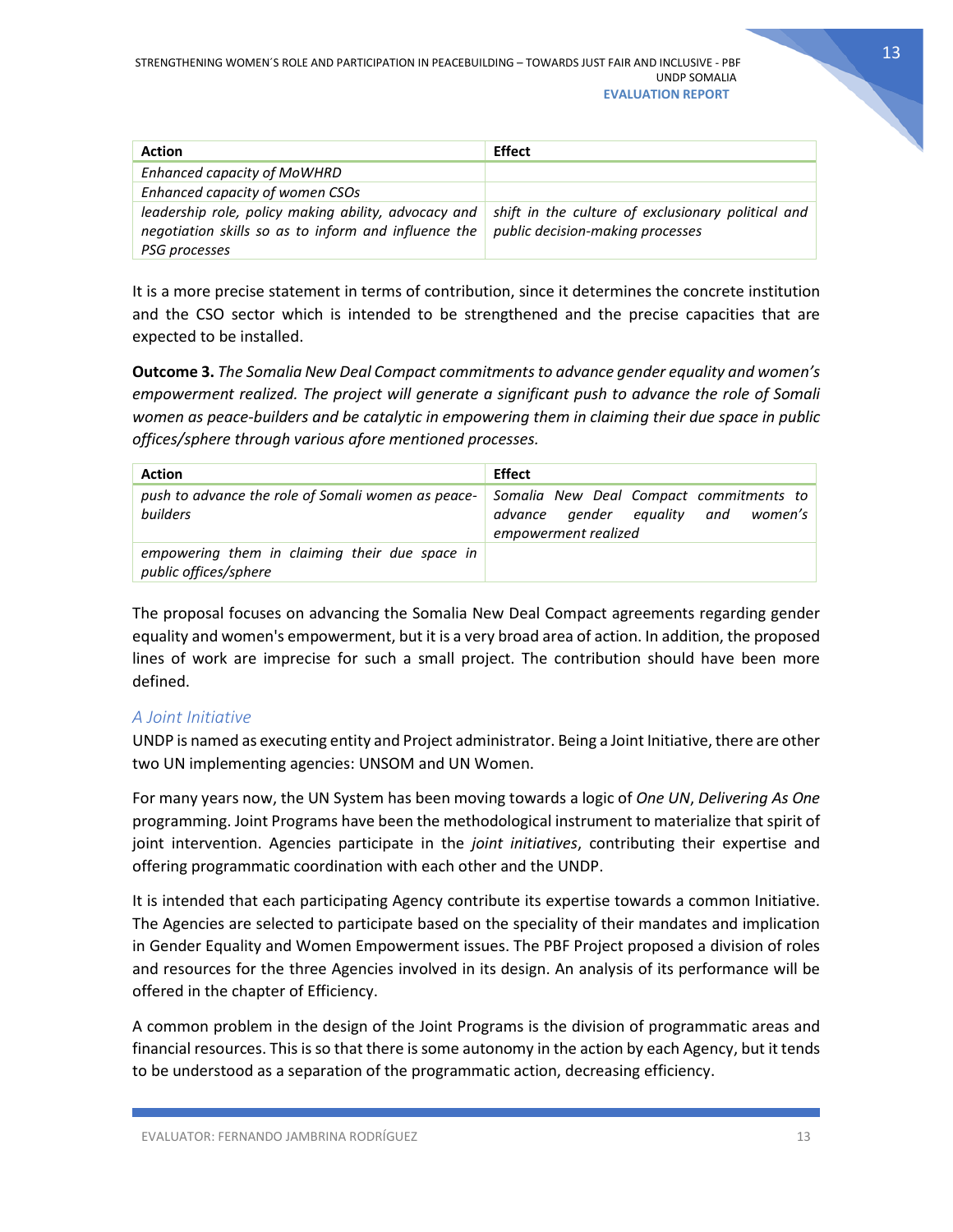#### **EVALUATION REPORT**

UNDP SOMALIA

In a Project with limited resources, coordination and mainstreaming, more than a strategy becomes an obligation. Interagency coordination is always a challenge, but in contexts like Somalia, with many factors acting against the women's interests and with difficulties in fund raising, it becames a necessity, not only inside RUNOs, but also with the other stakeholders and different agents involved.

In the Chapter referred to Efficiency, the performance of these instances in mainstreaming the intervention for getting results, will be analyzed.

### <span id="page-14-0"></span>*Strategic Management Tools*

The Project document does not foresee management tools, which are very useful to define work guidelines in aspects such as: monitoring and evaluation, communication, knowledge management or sustainability.

However, in practice, the Project is nourished by the work in these aspects developed by the participating Agencies. UNDP, as administrator, developed some lines of work in its GEWE Project, being the programmatic and operative framework within which the PBF Project is developed.

The PBF Project document established a monitoring and evaluation framework. It proposes some different tools: monthly update, monitoring visits, bi-annual reviews, data collection, and evaluation mechanisms. The bi-annual did not make sense in an 18-month Project.

A national Monitoring specialist (UNV) should be responsible for assisting the MoWHRD in the overall coordination of the Project and that of the PMC. This staff was not hired.

All those instruments are shown as a complex set of monitoring tools to be developed in a quarterly basis. In the practice, it seems difficult to comply. Some of the tools proposed are repetitive or have similar function.

In addition to all these mechanisms, the RUNOs also were expected to implement a quality assurance and monitoring set of mechanisms. In the chapter referred to Efficiency, the performance of that monitoring system will be analyzed.

The definition of guidelines for knowledge management would have contributed to the intervention with an interesting tool to systematize experiences, duplicate in cascade, enrich reports and favour the mobilization of resources.

Due to the nature of the intervention, oriented to generate capacities and to advocacy for conditions to the realization of women's rights, with limited resources and for three Regions, sustainability was also another important tool not considered in the Project's design.

### <span id="page-14-1"></span>*Logical Framework*

Indicators are a difficult matter in a planning process, more so in Projects that proposes approaches in thematic of human rights, governability and peacebuilding. The Logical Framework considered by the Project proposed a set of indicators that were aimed at qualifying the performance of the Project -the most of them-, and some other more activity oriented. The indicators defined are adequate to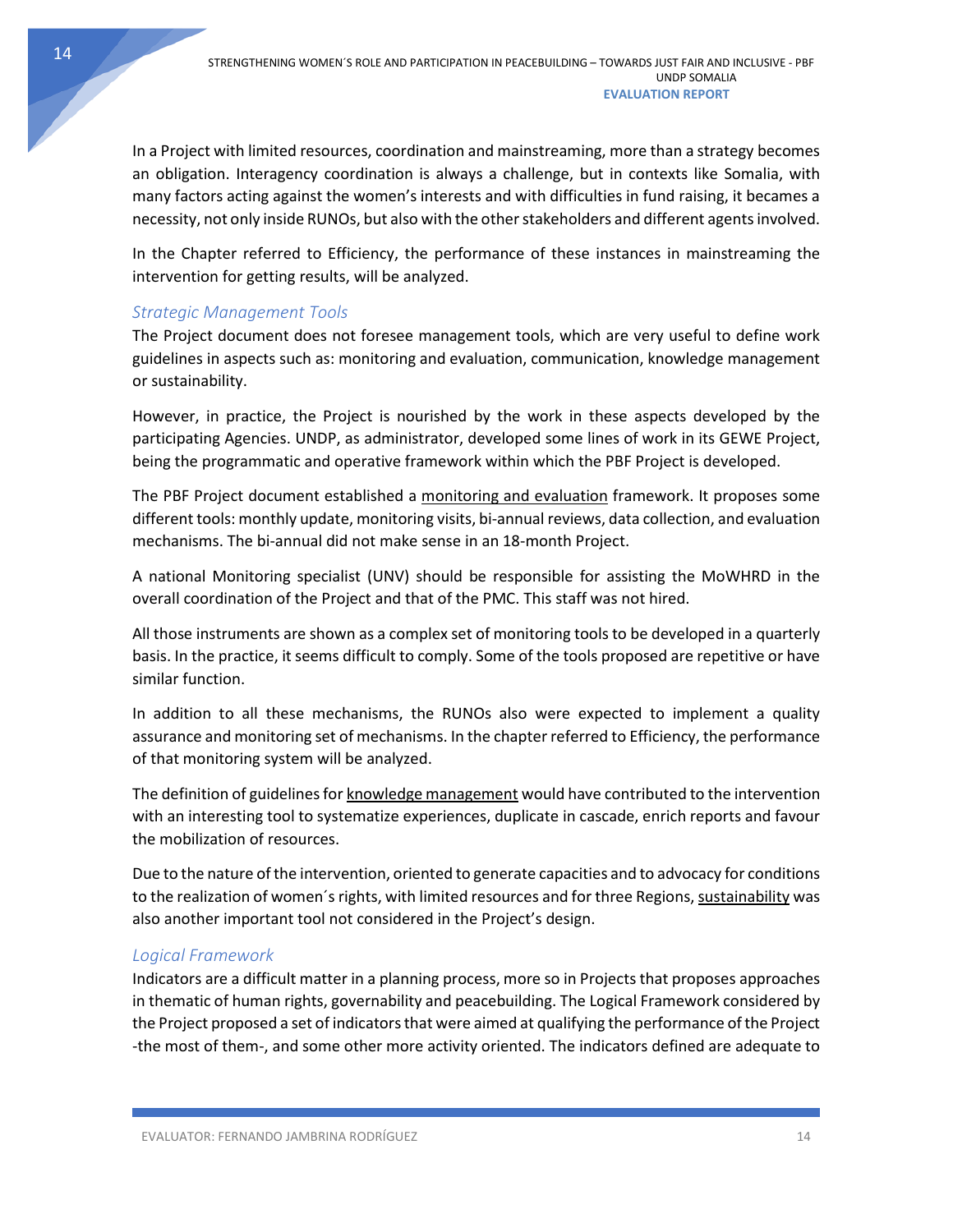international quality standards<sup>[2](#page-15-2)</sup> and they included a baseline and a target. But the indicators had the problem of being a very large number -22 indicator- for a small Project, including Outcome and Output indicators. In addition, the indicators had the logic of design, in the sense that they were very ambitious for the resources and time available. This later affected its performance.

Another element in a UN standard Logframe<sup>[3](#page-15-3)</sup> is the Assumptions and Risks column. For the PBF Project, the risks and assumptions were defined properly. It responds to a standard Logframe.

Some of the risks are: resistance from clan-leaders; increased threat to women from extremist groups; and weak financial management capacity may lead to poor accountability. Risks are identified as factors that may affect the implementation of the Project and the delivery of results. The performance in monitoring indicators and risks is analyzed in the chapter of Effectiveness.

The annual plans were part of the Programming of the GEWE component of UNDP. The annual work plans issued, lack of a narrative exposition, only have the list of expected activities, the goals of the indicators and the budget. A narrative explanation would have accounted for the changes that were expected to be achieved in each period.

### <span id="page-15-0"></span>*Cross-cutting Approaches*

The Project Document has the gender approach internalized not as a crosscutting issue but as the medullar and essential component of the intervention strategy. However, a positioning and guidelines for gender mainstreaming would have help to a common delivery among all the actors involved.

Other important approaches, such as human rights approach and governance approach, were not considered in the design. Those are important for a Project dealing with women´s rights and women´s empowerment. It doesn´t mean that they were not considered in the Project´s implementation, but a specific positioning at design level would offer cross-cutting thinking and being included in the activities and budget proposed. Those three approaches were developed in practice, not under specific guidelines, but they are mainstreamed throughout the activities, planning, reports and tools issued from the Project.

The chapter of Effectiveness, offer an analysis of the performance of the cross-cutting approaches.

### <span id="page-15-1"></span>*Conclusions*

The Project is characterized by having a good construction. Not only in terms of alignment with the context but also in exposition of thesis of intervention, internal coherence, strategic approaches and managerial arrangements. The Project is aligned to a common strategic national framework for development. The proposal contains a detailed exposition of the context, problems and determinants, exposed in a theory of change. It would have been opportune to count with different

<span id="page-15-3"></span><http://unpan1.un.org/intradoc/groups/public/documents/UN/UNPAN032814.pdf>;

<span id="page-15-2"></span><sup>&</sup>lt;sup>2</sup> UN recognized methodology. SMART criteria: Specific, Measurable, Attainable, Relevant, and Time-bound. 3 <https://undg.org/wp-content/uploads/2015/01/UNDG-RBM-Handbook-2012.pdf> ;

<http://web.undp.org/evaluation/evaluations/handbook/english/documents/pme-handbook.pdf> ; <https://www.un.cv/files/UNDG%20RBM%20Handbook.pdf>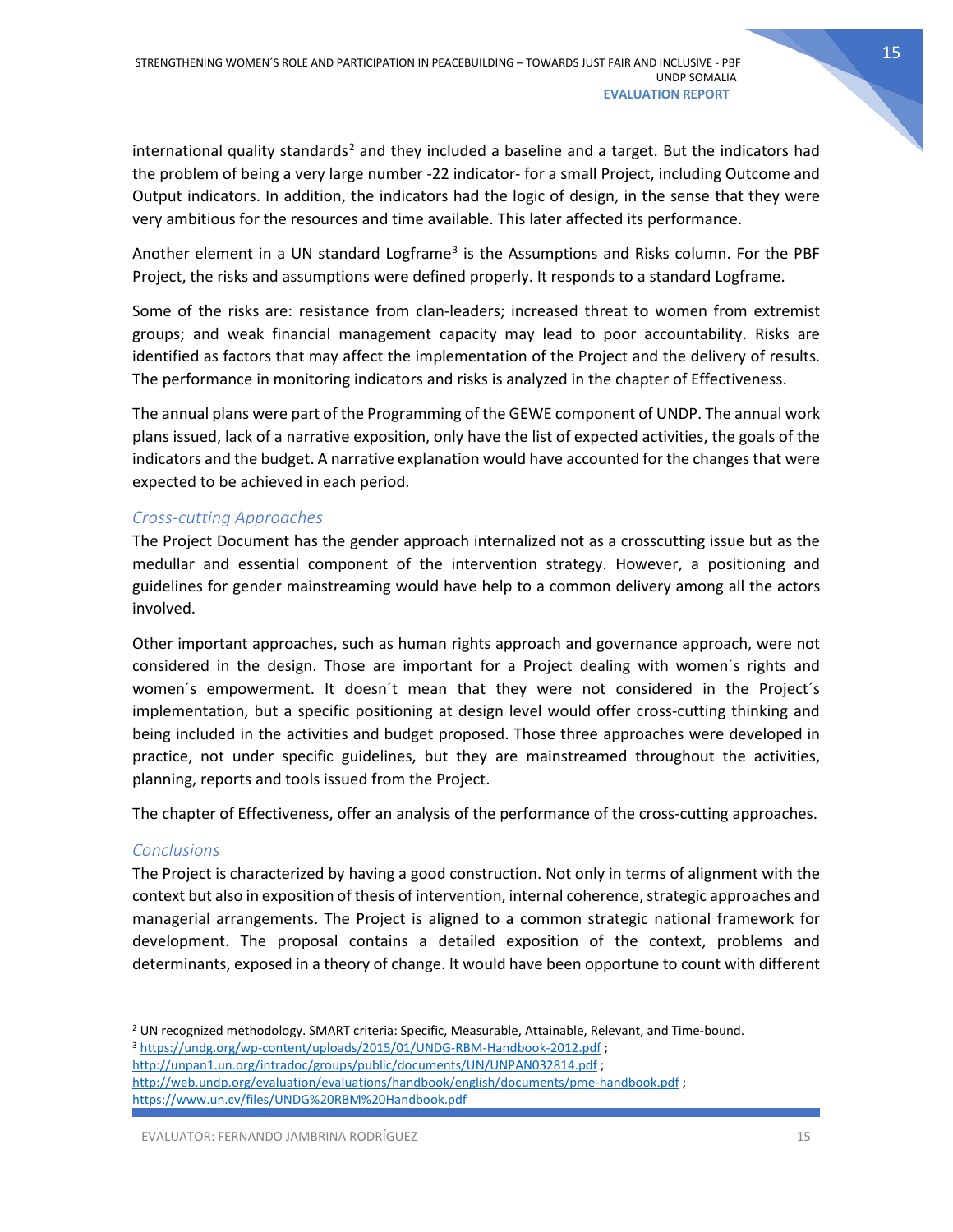management tools for programmatic approaches as: monitoring and evaluation, communication, knowledge management, sustainability, or resource mobilization.

The main intervention strategies are advocacy and training -strengthening of capacities and community sensitization strategies-. Those are appropriate strategies for a Project with limited resources.

The Project presented a proposal of intervention with many different thematic to address, within a very complex context and with limited resources. A more reduced and focused proposal could have favored a more comprehensive intervention and get small achievements in the framework of a greater women´s agenda. Would have also been opportune, in a context of difficulties for the resource mobilization.

The Project had to manage with a situation of dismemberment of the territory that implies a political and administrative division. In the practice, there exists three regions that address similar problematic but that requires a separate intervention. That is an unexpected situation that makes the intervention more expensive and with more challenges in terms of logistic and articulation.

# <span id="page-16-0"></span>Effectiveness

This chapter analyzes the scope of the results and the generation of changes proposed in the theory of change. Additionally, it reviews the performance of the indicators, the realization of the risks and the means of mitigation interposed, and the inclusion of the transversal approaches.

### <span id="page-16-1"></span>*Programmatic Performance: Achievement of Outputs and Objectives*

This section provides a brief account of the Projects' activity to outline the dimension of the intervention. The summary refers to the content of each proposed output and activity in the Project´s Logframe and provides a reflection about the changes and remaining effects produced.

*Outcome 1: Enhanced participation of women in political and public policy making processes to sustain and consolidate peace.*

### *Output 1.1: Capacity of Gender advocates to promote women's participation in peacebuilding and state building processes is enhanced*

Training developed equipped women with increased knowledge and skills in advocacy and leadership, resulting in their improved engagement in National Consultative Forum and subsequent consultations and processes relevant to the 2016 electoral process.

Activities were useful in enhancing confidence and capacity of women rights and gender advocates, and the engagement of participants in various processes, including the on-going state formation process, the National Consultative Forum and associated public consultations.

Forums allowed to community members made commitment to support women's full participation in the forthcoming elections, women's engagement in existing and new political parties, women's capacity building in coalition building and networking to ensure women's voices are heard.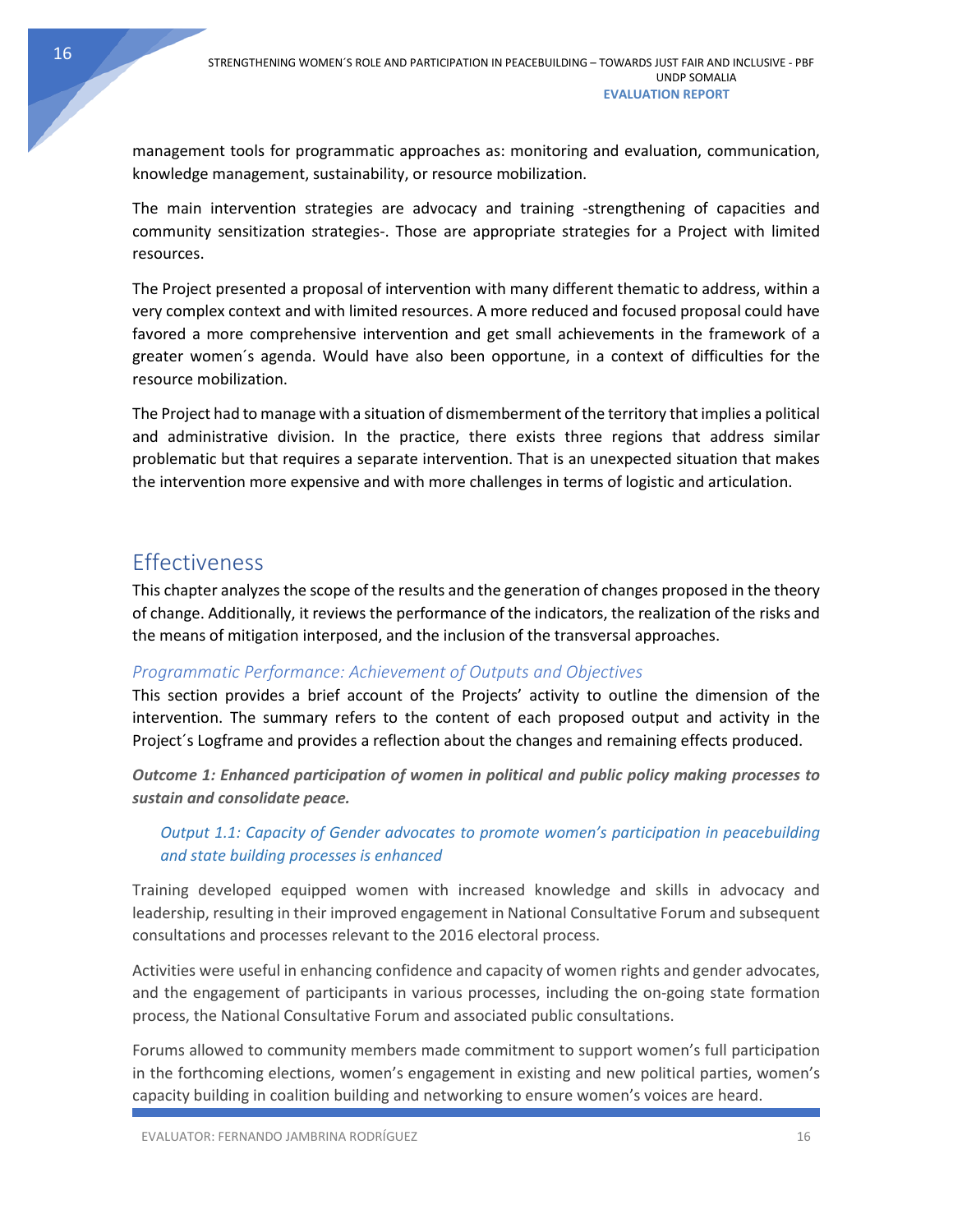# *Output 1.2: Key policy making institutions adopt policies, legal and administrative frameworks to enable women's participation in political and peacebuilding processes*

Women civil society organization´s leaders and activists were equipped with information and strategies to carry out advocacy to address and incorporate gender and women's rights issues in the review of the federal provisional constitution and ensure active engagement of women.

# *Output 1.3: Representation of women as candidates for political offices as well as appointees to key government bodies to peacebuilding and decision-making is increased*

MoWHRD convened a national conference involving regional women affairs ministries and civil society leaders -500 community members- and members of parliaments and prepared a Declaration of Women, which they presented at the closing plenary of the NCF in December 2016 and demanded a minimum 30% seats for women in the both houses of parliament.

The process provided women with greater access to authority and voice as well enhanced and improved their confidence and capability. The decisions of the NCF and the National Leadership Forum were hugely influenced by the advocacy and lobby carried out by the women which reflected in the stipulations of the respective communiques.

*Outcome 2: Enhanced capacity of MoWHRD, regional gender machineries and womenled/gender-focused CSOs, in particular their coordination role and for evidence-based policymaking and advocacy to inform inclusive state building and peacebuilding processes*

*Output 2.1: MoWHRD effectively coordinates with regional gender machineries and CSOs on advocacy for gender-responsive policy development.*

MoWHRD has been leading consultations and conferences, creating an approach to advocacy and campaign for women`s rights and representation.

# *Output 2.2: CSO capacities built to promote community engagement in peacebuilding and state formation processes.*

The trained CSOs have been organizing local community engagement sessions of women's political participation and representation on the ongoing peacebuilding and state formation processes in Mogadishu, Baido and Addado. Of the trainees, 90% reported an increase of their knowledge of CCE methodology and its application to facilitate and promote women's political participation process.

# *Output 2.3: National policies, legislation and strategies to advance women's participation in politics, state building and peacebuilding processes are informed by timely, relevant and consistent data and analysis*

The dissemination forum was aimed to share the research findings with government and civil society representatives to provide them with specific information, pursue them to engage in appropriate programming and policy action that would promote the participation of Somali women in leadership and decision-making at various levels and in processes. The Somali Sexual Offense Bill was redrafted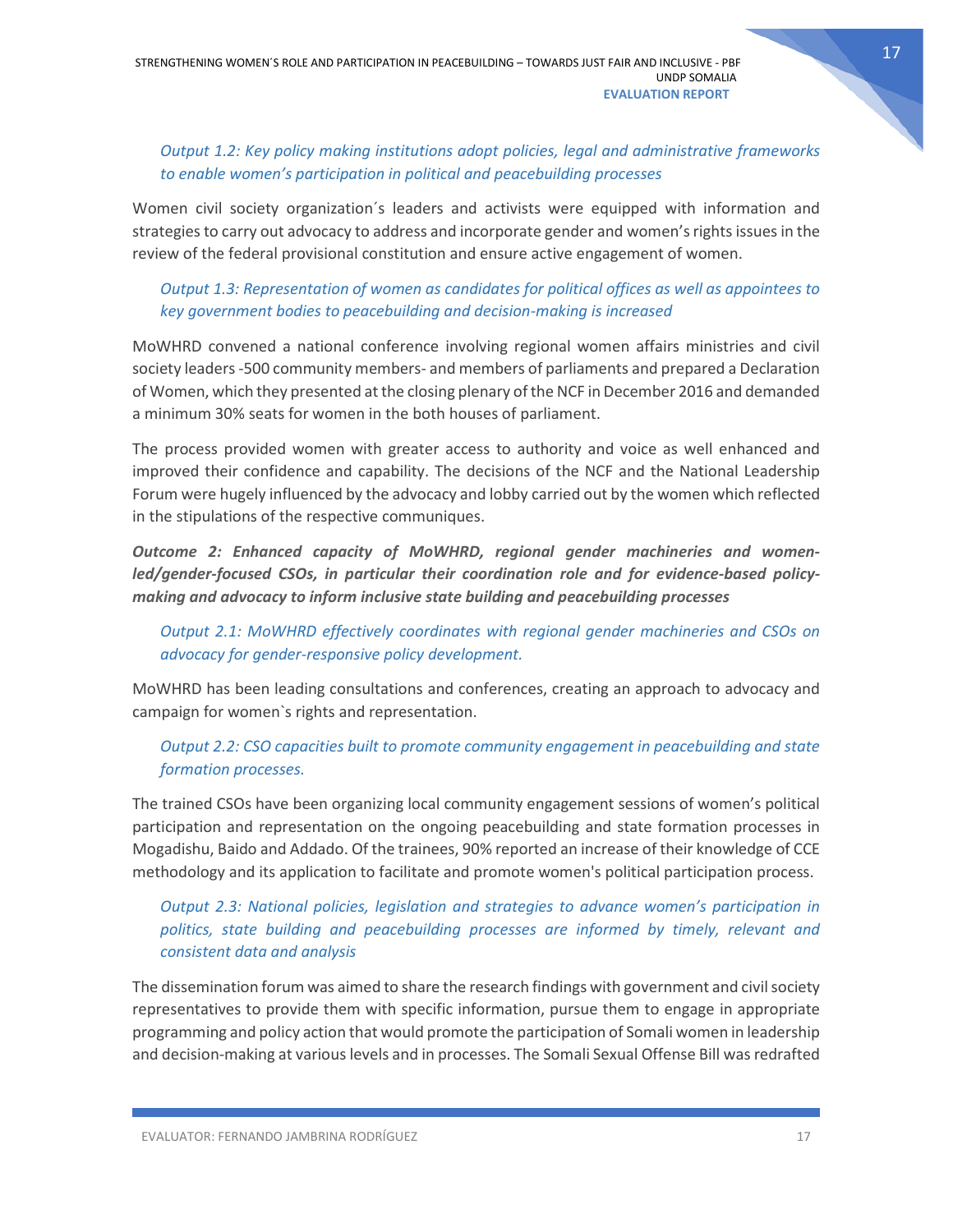capturing all forms of sexual violence. Lobbying for the revision of the Puntland National Health Policy to account for the de-medicalization of FGM.

*Outcome 3: Somalia New Deal Compact commitments to advance gender equality and women's empowerment realized.*

*Output 3.1: Representation and contribution of MoWHRD, regional gender machineries and women-led/gender-focused CSOs to the Somali Compact implementation structures is increased and clear Gender results integrated into the PSGs*

The representation of the Minister MoWHRD in the HLPF has become part of the engagement of key national leaders. In her deliberation, the Minister highlights key achievements vis-à-vis the Compact deliverables on gender.

The Minister also has a seat at the SDRF, which monitors the progress of the Compact deliverables and approves new initiatives/projects to realize the peacebuilding and state-building goals. The Minister was among the five-member ministerial Task Force set-up by the then Prime Minister to lead the process for an agreed upon electoral model for the 2016 electoral process, which was a Compact milestone.

Instead of a gender strategy specifically addressing gender issues relevant to the Compact, the MoWHRD aimed to address key compact gender deliverables within a wider framework. MoWHRD launched the National Gender Policy formulation process in September 2015. The process was concluded through a consultative process, which included stakeholders from across the country federal and state-level, in May 2016. The NGP was finalized and endorsed by the cabinet in May 2016.

# *Output 3.2: PSG priorities for the elections, constitutional review and state formation integrate and respond to specific concerns for women and girls*

Therefore, until the process is completed and the review/new constitutional is endorsed, no concrete assertion can be made on the inclusion of gender provisions, including women's quota in the constitution. The process has been stalled due to heavy engagement of the federal leaders and concerned entities in the preparation of the 2016 electoral process.

The training equipped the participants with greater understanding of gender equality issues in media reporting and strengthened their ability to investigate and develop stories that are responsive to gender and women's issues.

*PBF´s Main Objective: The project is expected to impact upon political culture, newly-created Federal and national institutions and processes, making them more inclusive and responsive, enabling women to influence political processes and decision making and strengthen their voice and expand their space in public and political area.*

Project achievements should be valued in the form of a contribution to long and complex processes. It is not so much the Project, but its ability to articulate with other initiatives to produce the desired effects. In that sense, the Project contributed to a more inclusive political culture regarding women,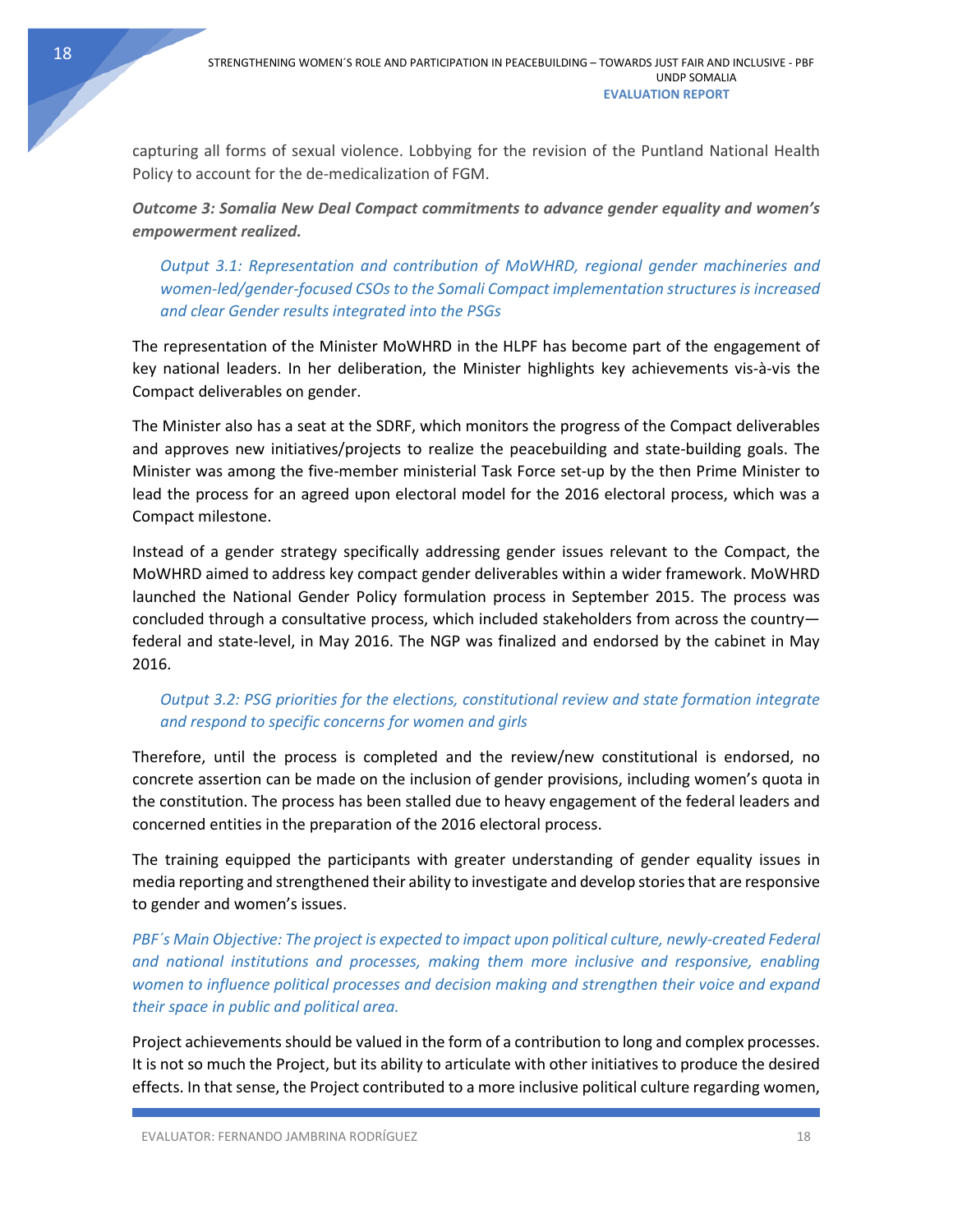strengthening their voice and presence in more areas of State administration. The project enabled civil society women leaders and peace activists enhanced engagement in peace processes, womenpeace missions to Galkayo is an example to that effect.

**Outcome 1: Enhanced role and participation of women in political and public policy-making processes to sustain and consolidate peace.**

The Project supported the formulation of the National Gender Policy (NGP), successfully advocated for the inclusion of women's quota in the newly adopted electoral model.

The engagement of participants in various processes, including: the state formation process; the National Consultative Forum and associated public consultations held for the determination of the 2016 electoral model; and the campaign to secure 30% reserved seats for women in the ended 2016 electoral process, that resulted in a significant increase of 10% women's representation in the Federal parliament from 14% in 2012 to 24% in 2016.

Women leaders Peace Missions intervened and mediated during active violence and fighting broke out on the border of Puntland and Galmudug regions. The women peace missions engaged with power brokers, the fighting factions and ceasefire committee involved to persuade them to agree on a peaceful resolution of the crisis. It meant a real implementation of the skills acquired by women in Peacebuilding.

**Outcome 2: Enhanced capacity of MoWHRD, regional gender machineries and womenled/gender-focused CSOs, in particular their coordination role and for evidence-based policymaking and advocacy to inform inclusive state building and peacebuilding processes**

The project contributed to enhanced women´s participation and improved leadership capacity of women political aspirants and facilitated the community engagement in support of women's political participation through the Community Consultations Sessions (CCE).

Workshops on Federalism and Peacebuilding and Conflict Management undertaken by the Joint Programme on Support to Emerging Federal States had high levels of women's participation -26 women from the South-West State Ministry of Women's Affairs and CSOs were trained on conflict resolution-. Local authorities were also sensitized to the importance of women and youth participation in peace and development efforts.

MoWHRD convened a number of national activities and campaigns involving women leaders, the Committee of Goodwill Ambassadors, CSOs, state women affairs ministries. Those activities contributed to establish a collective position of women on issues of political representation and leadership role. However, the leadership of the Ministry and the articulation with CSO continue to be weak. The activities required a greater focus on peacebuilding and state-building.

### **Outcome 3: Somalia New Deal Compact commitments to advance gender equality and women's empowerment realized.**

The project supported the baseline survey on women's participation in politics and state formation process. Analytical work began on women's representation in the police and legal aid needs of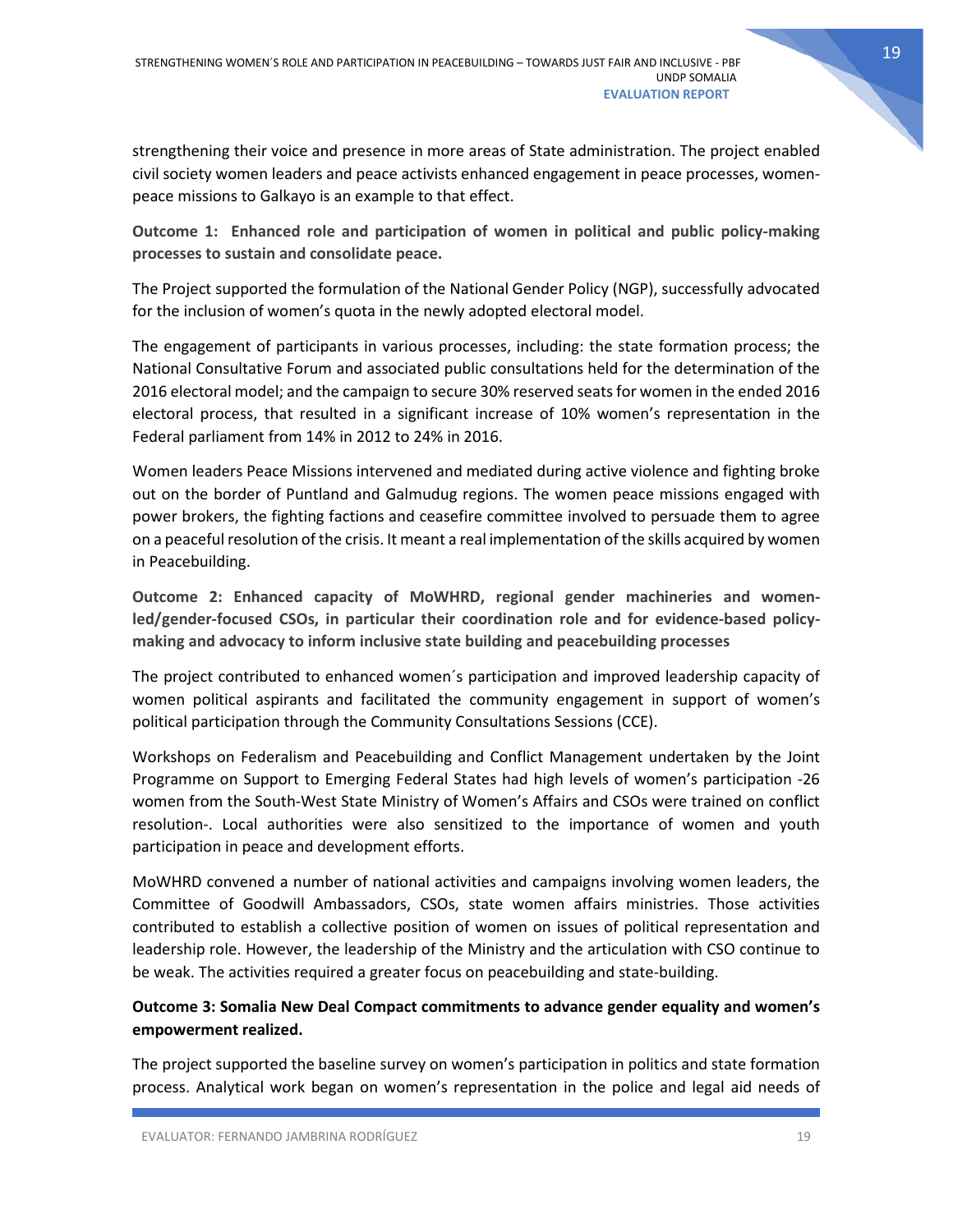women in conflict with the law. A Women's Access to Justice Action Plan for Puntland was developed which will be aligned to the federal Women's Access to Justice Policy. Significant strides were made in the development of FGM Bills in all states.

MoWHRD achieved significant results in coordination and monitoring of the gender deliveries in the Somali New Deal Compact. Through advocacy, representation of the Minister MoWHRD in the HLPF has since become part of the engagement of key national leaders. The Minister also has a seat at the SDRF, which monitors the progress of the Compact deliverables and approves new initiatives/projects to realize the peacebuilding and state-building goals. On the other hand, a major milestone was reached when the Federal cabinet endorsed an advance draft of the National Gender Policy (NGP). The Policy provides an overarching framework for gender equality and women's empowerment endeavours in Somalia.

UNSOM leads the reports of commitments to the Compact. The chairperson of the Commission for following those commitments is a woman. UNSOM is a privileged interlocutor at this political level, but the Government has not offered sufficient political will.

### <span id="page-20-0"></span>*Indicators*

Indicators were reported in the two Progress Reports issued (Mid and Final Reports). However, there is no evidence of a specific discussion regarding the performance of the indicators and taking decisions to correct some programmatic tendencies.

The analysis of indicators had the difficulty of disperse information. It was necessary to review the reports to get a compilation. There has not been a systematic following into a global board. There was not either a final report that integrates all data.

The collection of information can be improved in the sense of being more organized. They collect and agree on information in meetings of National Clusters with the Government. It is not a precise and conscientious systematic way of gathering information for reporting. Obtaining the information from the partners to feed the reports has been a difficulty.

Some of the Project's indicators refers to progress indicators, but some other (the majority) have a special interest because of their content more geared towards qualitative sustainable results:

- *Number of newly adopted policies and laws with gender equality and WPS provisions enshrined in them.*
- *Number of advocacy initiatives led by MoWHRD in coordination with regional gender machineries and CSOs on enhancing women's representation in peacebuilding processes.*
- *Increase in representation of MoWHRD, regional gender machineries and women's groups in the Compact implementation/coordination structures.*
- *Number of Compact related meetings and events in which MoWHRD, regional gender machineries and women-led/gender-focused CSOs participation*

In general terms, the indicators report a good performance, reaching the goal or surpassing it. There are some interesting indicators that report vague values -partially-. This indicates the difficulty of obtaining data or that there was no specific activity developed in this regard. For example: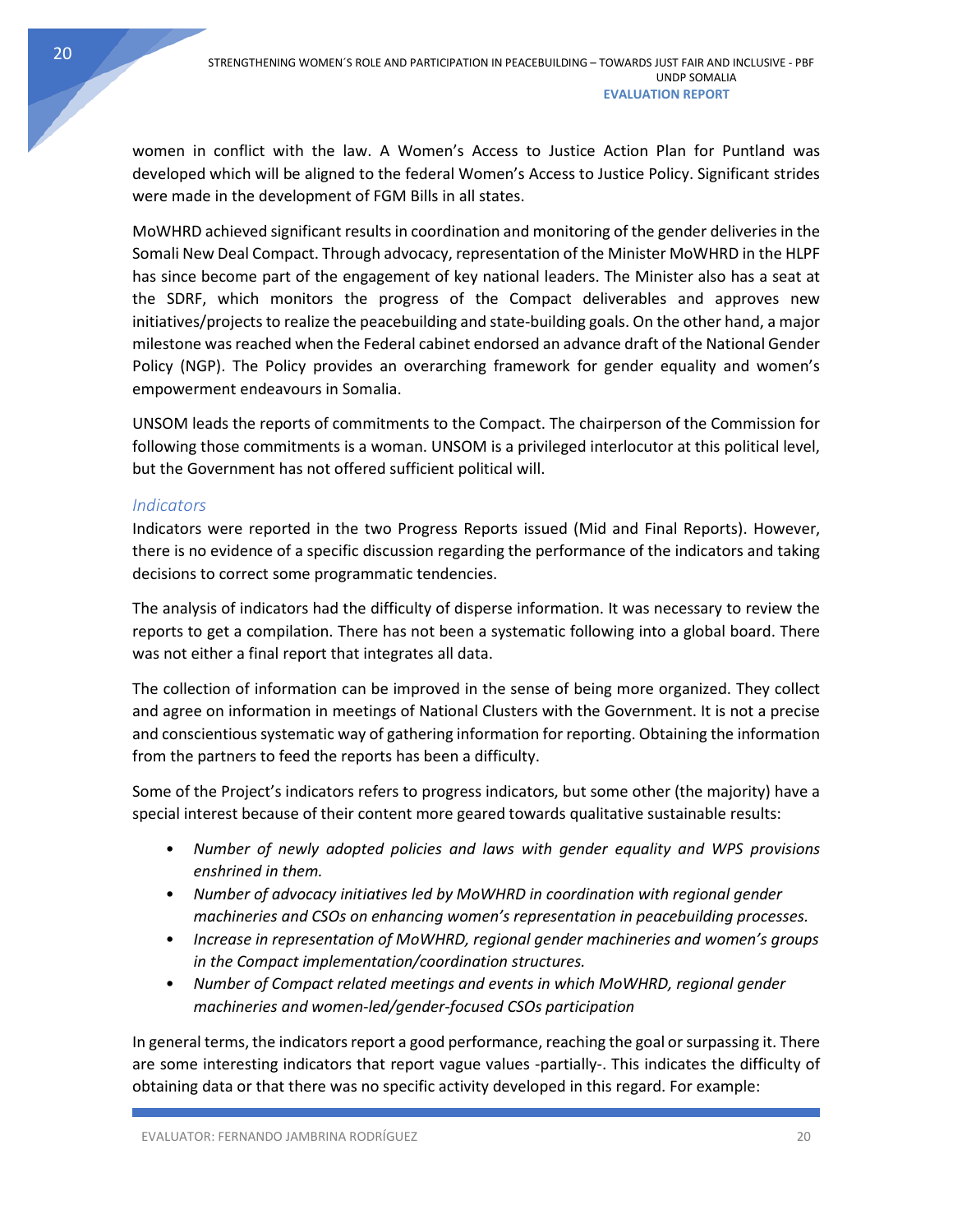- o *% of women candidates on party lists from major political parties in federal election.*
- o *% of women in various commissions, bodies and structures in federal states.*
- o *% of campaign financing that goes to women established in Party Law*

In Annex 6, an analysis of its performance is offered.

#### <span id="page-21-0"></span>*Cross-cutting Approaches*

#### Human Rights approach

Under a human rights approach, it is expected that all actions developed have been informed by an awareness of being acting in the framework of internationally recognized rights and duties. That's why exist two interlocutors: on the one hand there are the rights holders, that must be conscious that its demands are based on international standards; on the other hand, we have the duty bearers, the officials and politics are workers for the common welfare, public servants. This means that gender equality is considered because there is a public demand. The services provided are institutionalized and are not a once-off action aimed at obtaining a political revenue.

In the PBF Project, this relationship has been developed implicitly thanks to the dynamics introduced. Although it was not established in the Project document a rights approach from the design, the Project worked in that sense from different facets of the implementation. Mainly in the provision of training and in advocacy strategies.

Many of the results and achievements reached by the Project, are expressed in terms of human rights: women´s political participation advocacy, and the review and adaptation of the policy and law framework. However, it is necessary to strengthen the human rights approach in all the interventions.

### Gender approach

All the Project has a gender approach. That is the focus of the Project. The gender dimension was considered in all the Project activities with women as candidates for politic participation, as the subject of the training and as beneficiaries of the policy and legislative reform.

The Project management implemented a strategy of gender mainstreaming. For that purpose, a gender toolkit was issued and training was imparted to UNDP and UNSOM staff. It would have been appropriate to extend that training to the partners -Government and CSO´s- to sharing a common approach and vision and for strengthening of institutional capacities.

The Project did not carry out a deliberate strategy of working with men. That could have help to produce better results. This does not mean that we do not work with men. It was done and in a productive way, but it did not respond to a systematic strategy, but to singular actions.

#### Governance approach

The Project worked a high level of decision makers, parliament and ministries. But the local level was not reached with the same intensity in advocacy activities. There are security and logistical difficulties to reach the communities. However, it is a strategic level to institutionalize dynamics of change.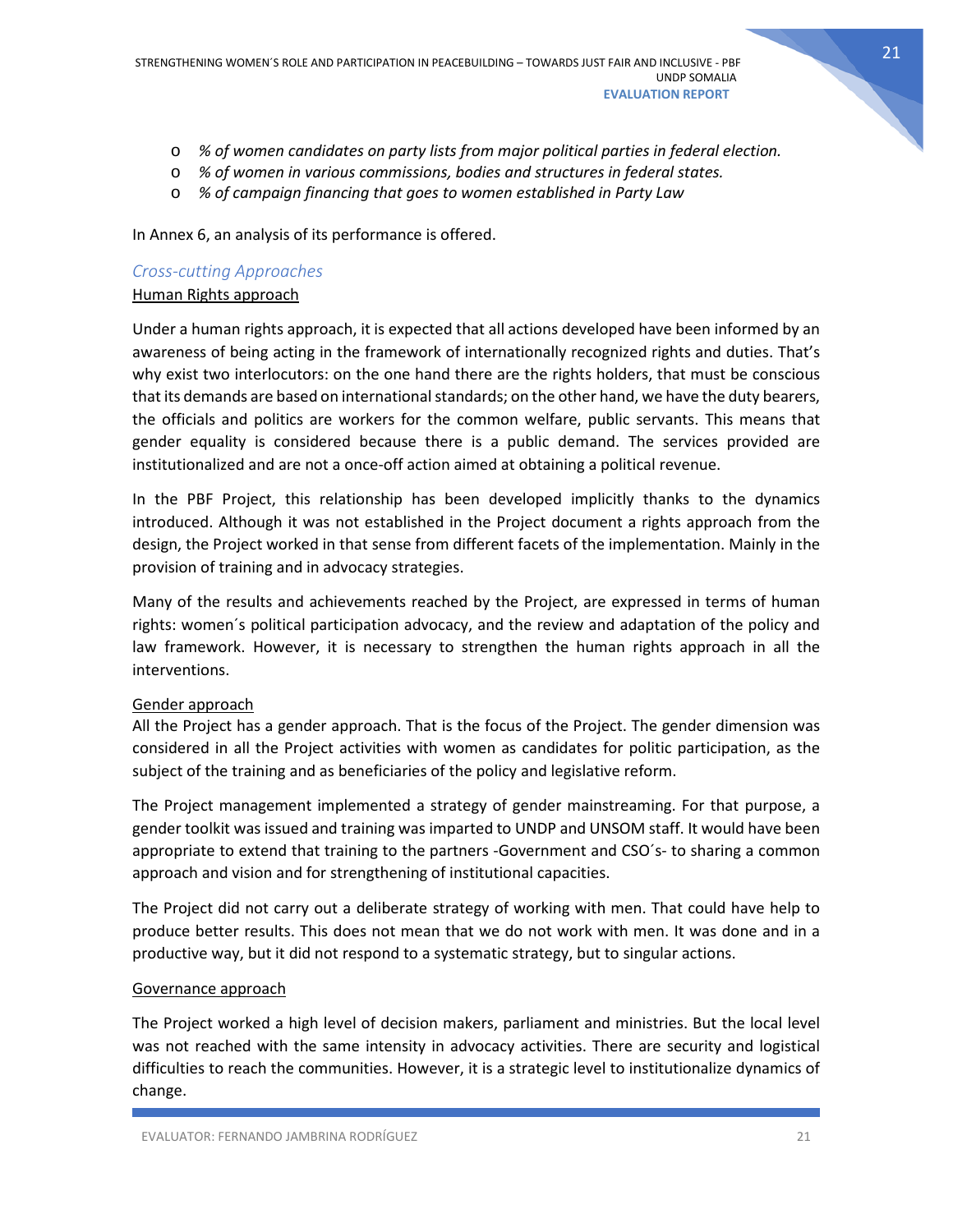The project proposed to generate local action plans arising from the processes of awareness in the communities. Communities were trained to be able to take decisions and conduct their local planning. There is no evidence that it was produced.

An interesting dynamic was the initiative of mainstreaming focal points in ministries, that get a partial success. More than that, would have been very effective to try to introduce in the different levels of government a dynamic of work of all social sectors articulated around the same goals: civil society organizations, religious leaders, clan leaders, *Guurti* (Elders Council), different ministries and institutions, and donors. That dynamic would create appropriation and leadership.

### <span id="page-22-0"></span>*Risks Management*

The Project Document included a risk analysis in its design, identifying possible risks and proposing mitigation measures. The analysis is quite complete and the risks adequately identified.

*The risks anticipated in implementing this project include resistance from clan-leaders; lack of adequate physical safety and security as the project implementation will involve women's movement between regions and organization of events; increased threat to women from extremist groups; deterioration in security situation may involve risks for the implementation of the project and delivery of results; weak financial management capacity may lead to poor accountability. The risk management matrix below reflects mitigating strategies that will be deployed to address them.*

There were other emerging situations that were not anticipated in the Project document and became a challenge: new emerging regions in the political and administrative landscape; the situation of drought and famine in some regions of the territories of intervention; the highly elevated cost of operation in some regions, united to complicated logistic conditions; a constant change of ministries of women and technical staff.

Those situations have represented a risk for implementation and have required decision-making to adjust the programme's strategy and workplan by the project management board. Analysis were done, and mitigation measures were identified and addressed.

Project reports analysed those aspects. The context analysis carried out in the management board meetings, provided a permanent review of what happened in each Region and for the whole Project. (See Annex 7).

# <span id="page-22-1"></span>**Conclusions**

Achievements must be valued considering some key determinants in the intervention. Some of them were anticipated in the risk analysis of the Project, but other were not. Those are: logistic, elevated costs of the intervention in the different regions, weakness of the different structures of Government at Federal, Regional or Local levels, and weaknesses in the articulation of civil society and its capacity of delivering results.

Much of the changes have been operated top to bottom. There have been progresses at a higher level, but those changes must be accompanied and sustained by the society. It is necessary to work at both levels parallelly. It is necessary to be always sure that society is prepared and accepts and assumes those changes.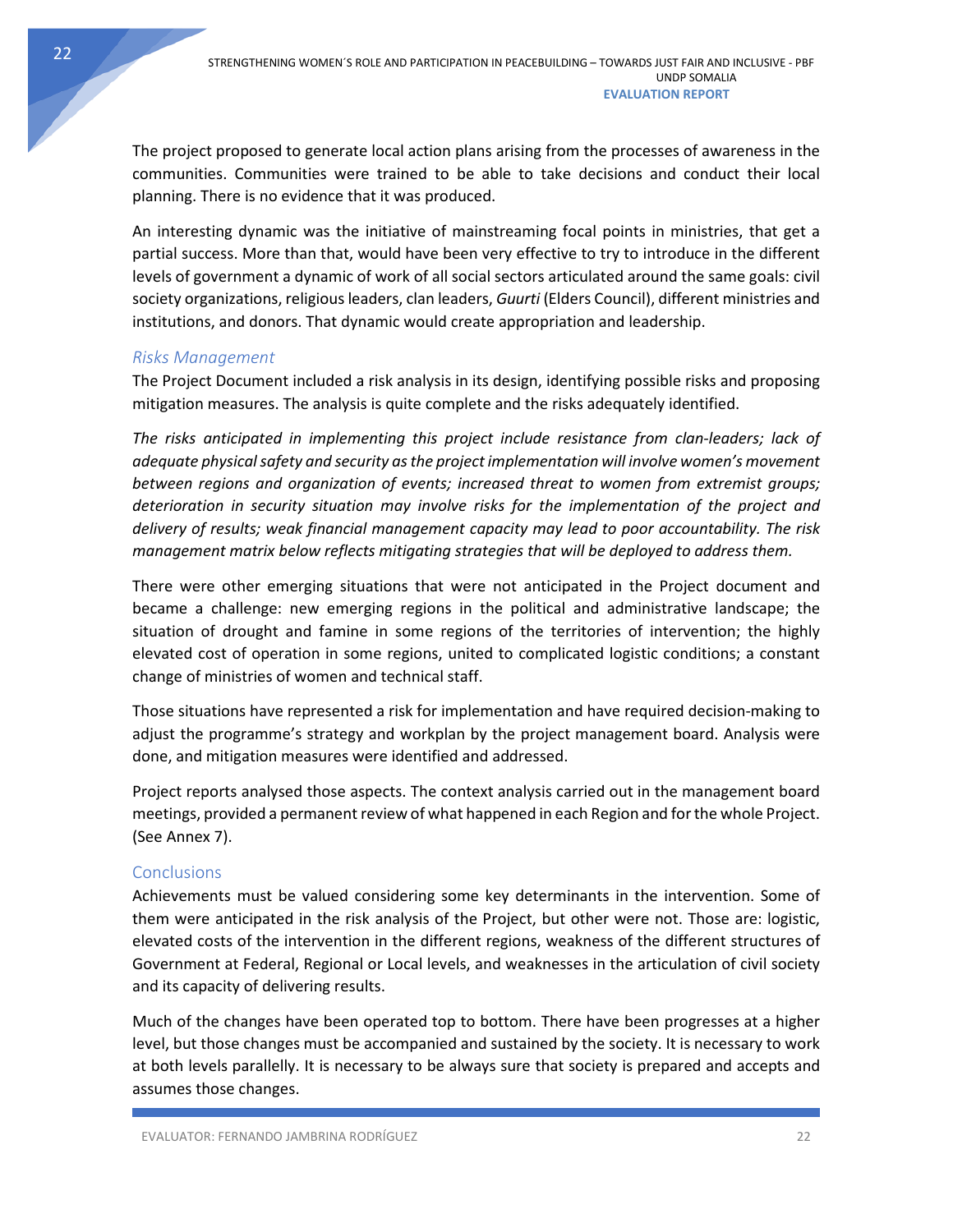Most of the activity of the Project was aimed to foment big changes that would have not been achieved acting alone. The successes were produced because of joint efforts with other initiatives working towards the same purpose. That is why we can also talk of changes produced at a mayor scale. There is no a direct attribution to the project, but changes appreciated in the society help us to understand the contribution of the efforts made and shows that we are walking in the correct direction.

Talking about changes perceived -in the last three years- by contribution of the Project, there are some many interesting, beyond those reported, related to gender equality and women´s empowerment, that announce that there are improvements:

- $\triangleright$  It has become normal to talk about gender issues in a context of great difficulty in talking about these issues. Even religious leaders are addressing the issue.
- $\triangleright$  Now there are women prosecutors. There are 40 lawyers.
- $\triangleright$  Women organizations advocating more actively.
- $\triangleright$  In the meetings at all levels and sectors, now a gender balance is always considered.
- $\triangleright$  In the next elections there are more women interested in participating in politics, because others were successful.

In general terms, the Project had a moderate performance in terms of expected results, with different levels depending on the Outcome. A general consideration is that the focus of the action was placed more generally on participation of women in politics arena, and not so much in the specific thematic of peacebuilding and state building.

Outcome 1: It had a good performance in reaching some levels of quota for women in a very difficult context. However, the big achievements in advocacy and commitment in the elections process, need to be confirmed in the following elections processes in 2019.

Most of the changes produced were operated from top to bottom. Most of the work was been operated at a political level and was weakly accompanied with work at the community level. For a better sustainability of changes, those must be also operated at that level. It is necessary to change the perception of the hole society, including religious leaders and clans, in order to get more sustainable changes. It is necessary to create a genuine demand from the society that put the pressure on politics and decision makers at all levels. It is necessary to prepare de society for the changes. Gender continues being an issue that progress in small steps, and that speed must be respected, not trying to go faster.

The Project could reach many women candidates and prepared all conditions to succeed in getting some political spaces for her, which is a very big achievement. However, those women are not prepared to be decision makers. We could get the seats, but not the capacity of taking decisions.

There are two factors that determine the capacity of decision of women and must be considered for future interventions:

- The clan based structure of politics
- The limited capacities of those women in terms of leadership and knowledges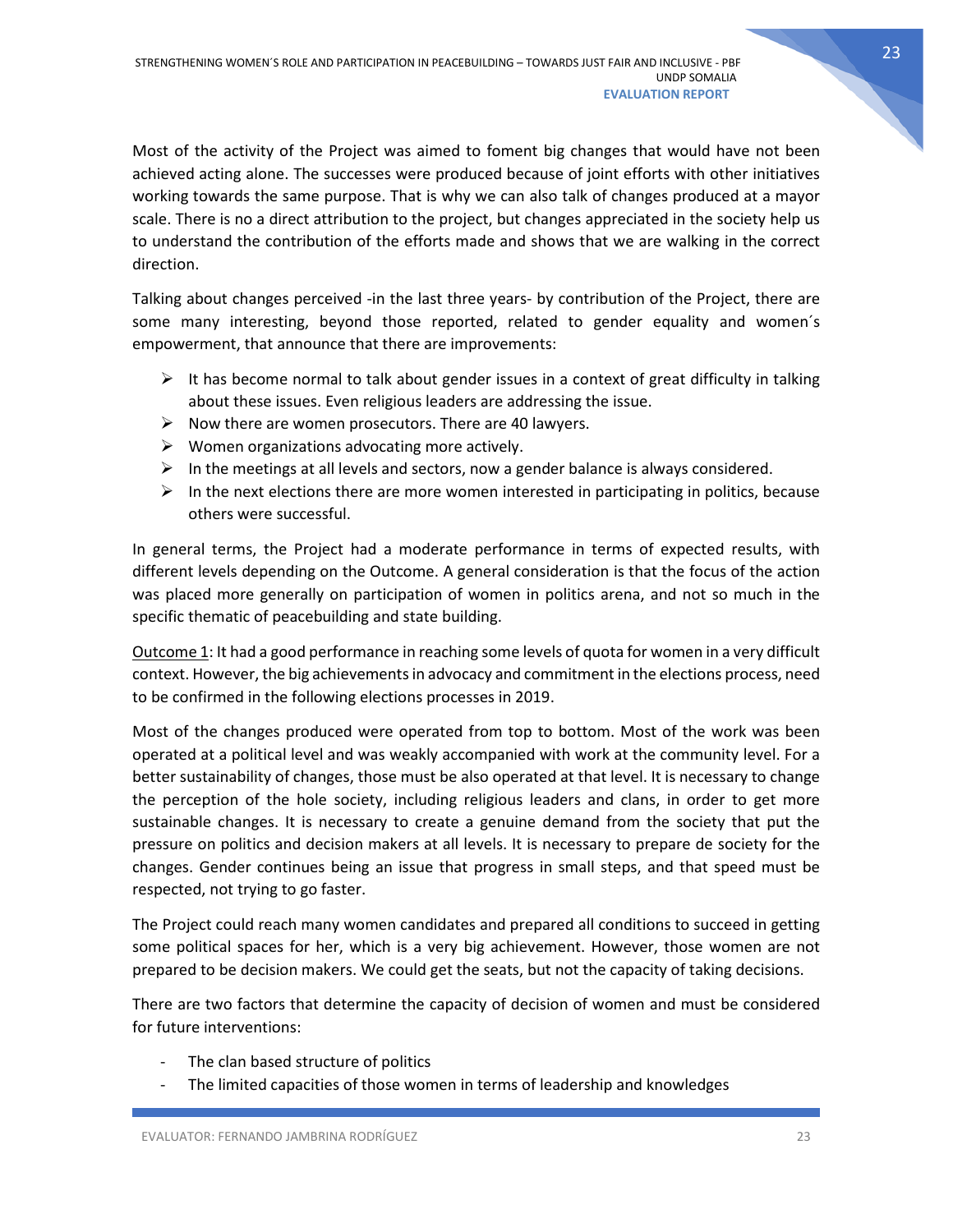- The lack of awareness of women about a women's agenda
- The weak nexus among women in politics and women in communities
- The lack of a clear women's agenda and priorities for that agenda for more joint and effective actions

On the other hand, the work was aimed at the participation of women in general, not specifically towards their participation in Peacebuilding and State Building processes, which were the object of the PBF Project.

Outcome 2: This Outcome sought the strengthening of Women's Ministries, CSOs and gender machineries focused on greater participation of women. The actions did not have so much focus on capacity building and installation of dynamics, as awareness-raising actions such as the CCEs in a limited number of communities.

Federalism and peacebuilding were worked with Emerging Federal States and a little with local governments. But the focus on peacebuilding and state-building was weak.

Outcome 3: This is the most important Outcome, since it provides sustainability to the other achievements of the Project. Inside a Project oriented to generate changes in the society and in the political structure of the country, the policy and legislative reform provide with the necessary framework for a favourable environment for changes.

MoWHRD was positioned in decision-making bodies related to Peacebuilding and State-building - HLPF and SDRF-. From these spaces it has been possible to advocate for important processes of political reform within the framework of the Somali Compact agreements, such as FGM Bill, SOB, National Gender Policy and Constitutional Review.

# <span id="page-24-0"></span>**Efficiency**

In this chapter, the project management structure, the administrative and financial flow, its articulation and mainstreaming capacity and its monitoring and reporting system, will be analyzed. From the different analysis, conclusions will be extracted at the end of the chapter.

### <span id="page-24-1"></span>*Project Structure*

The Project Document established a management structure. It is led by a Project Management Committee, which makes programmatic decisions, and also has a Coordination and Technical Advisory Committee, which is responsible for implementation.

The Project structure is based on the RUNOs management structure, being the Deputy Country Director the top supervisor and having the Gender Program Manager from each Agency as a main reference. The Gender Program Managers had a relevant presence and play an important role of accompaniment and quality assurance of the project.

From an operational point of view, the Project had a UNV Coordinator and a national specialist in UNV Monitoring, who would provide assistance to the MoWHRD Ministry in the coordination.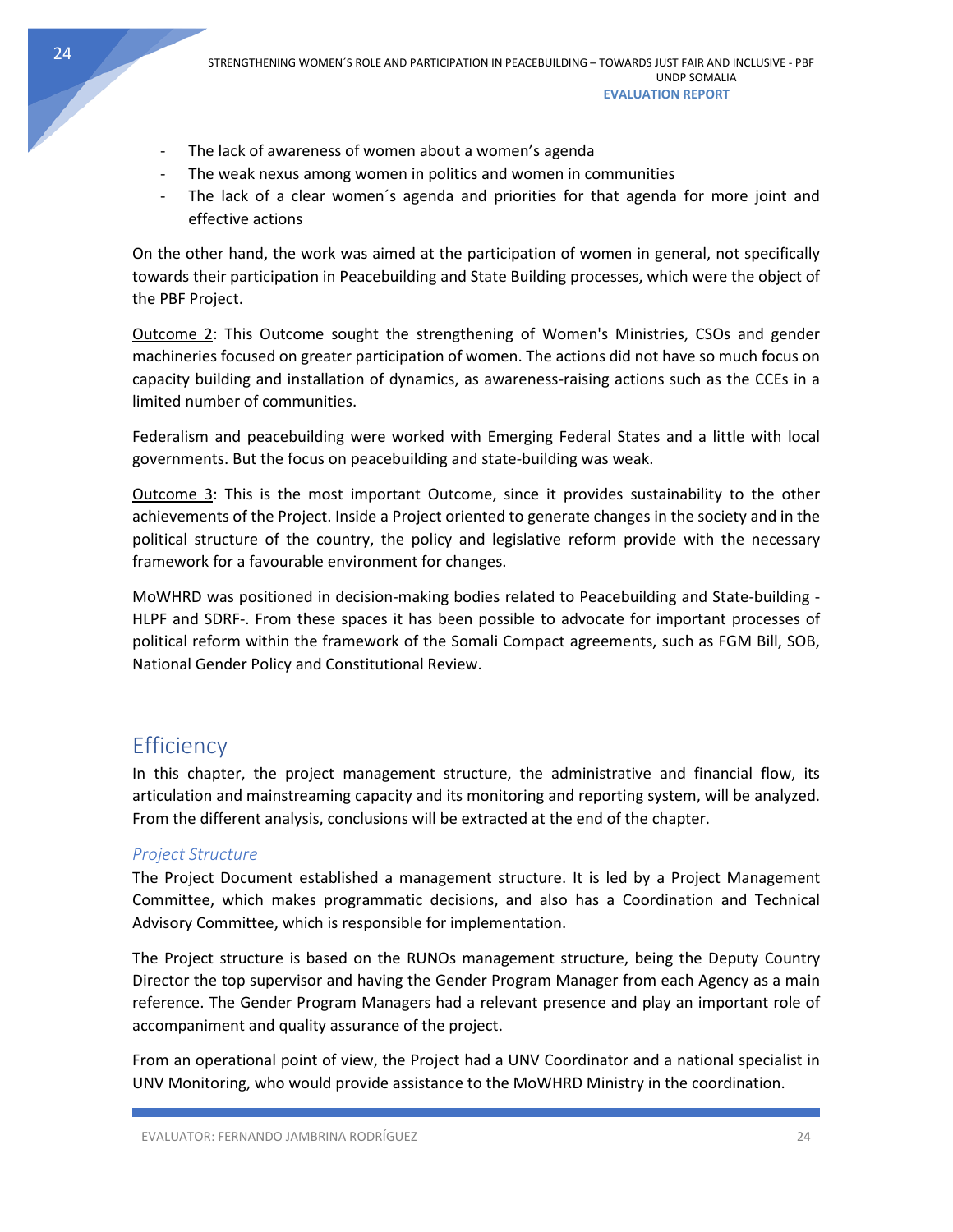*The International UNV Project Coordinator and national Monitoring Specialist (UNV) will be responsible for assisting the MoWHRD in the overall coordination of the project and that of the PMC.*

In practice, there was not a Monitoring Specialist, but a UNV Coordinator. His performance was weak in his role of impulse and articulation. This circumstance decreased the effectiveness and efficiency of the Project.

The basic structure of the Project also includes specialized personnel in the RUNOs and personnel specifically hired for the execution of the Project in UNDP and UN Women. In the same way, there was personnel from the different Agencies for the execution in the Regional Offices of each Agency.



It was a simple coordination structure, but for such a small Project, the Agencies should have absorbed the programming without having to hire coordination staff. This is to achieve a more efficient intervention.

### <span id="page-25-0"></span>*Financial Flow*

The project was implemented *using the direct implementation modality, providing the necessary technical capacity ensuring smooth implementation of the project*.

The UNDP MPTF Office serves as the Administrative Agent (AA) of the PBF and is responsible for the receipt of donor contributions, the transfer of funds to Recipient UN Organizations, the consolidation of narrative and financial reports (Mid-term and Final) and the submission of these to the PBSO and the PBF donors. As the Administrative Agent of the PBF, MPTF Office transfers funds to RUNOS based on the signed Memorandum of Understanding between each RUNO and the MPTF Office.

RUNOs assumed full programmatic and financial accountability for the funds disbursed to them by the Administrative Agent, administered in accordance with its own regulations, rules, directives and procedures. This system is efficient from the point of view of the administration, but has implications from the programmatic. The tendency is for Agencies to be responsible for executing a part, to the detriment of coordination and joint action.

Agencies signs McG´s with the CSOs. Letters of Agreement LoA are signed with Governments and National Institutions. Both McG and LoA are the standard agreements for UNDP. The duration of those agreements depends on the kind of assignment. Each partner draws up a planning schedule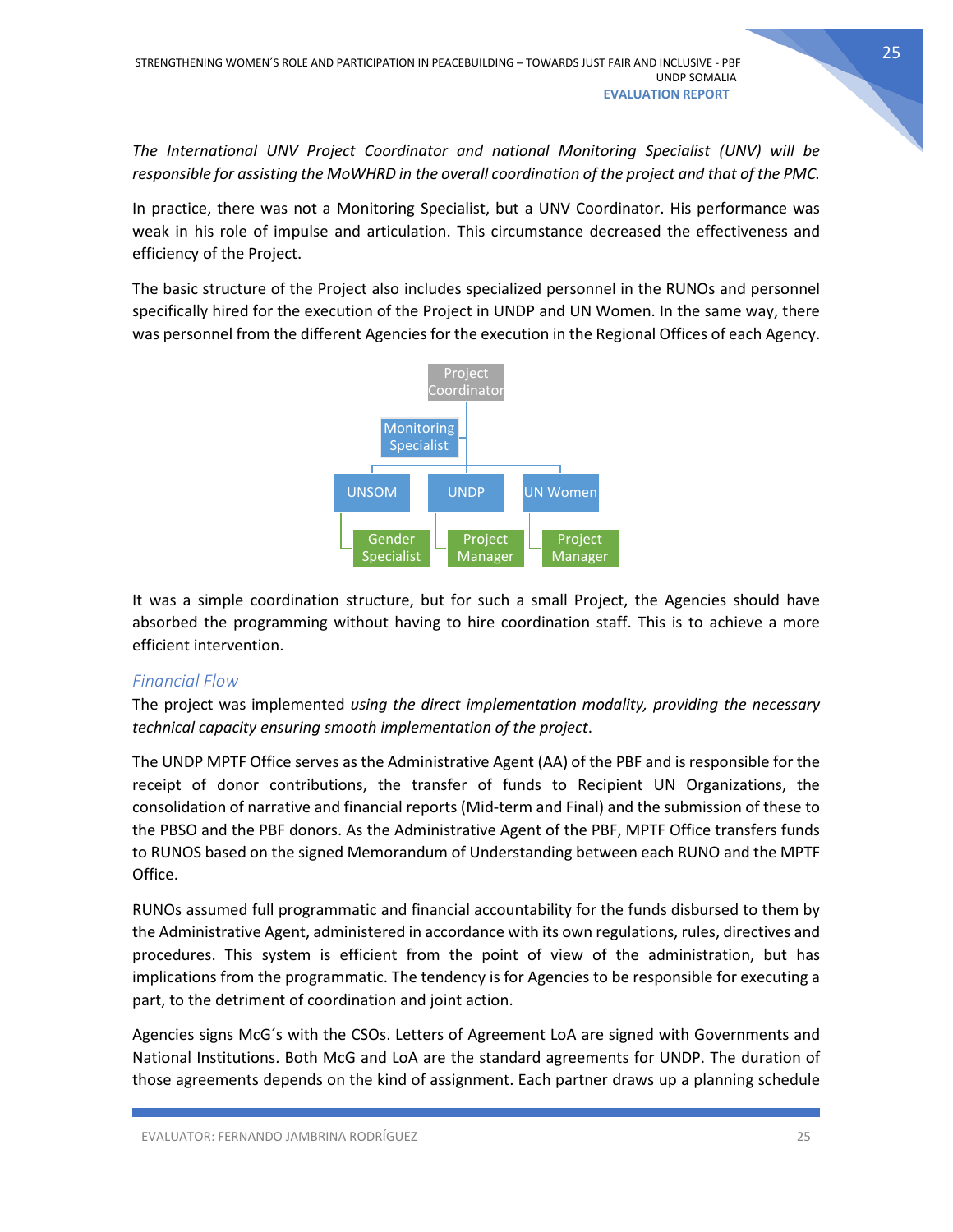on activity basis and responds for it before the following disbursement. Partners charge salaries and activities -training and mobilization mainly-. Disbursements in the framework of the Letters of Agreement are done on a quarterly basis, depending on the approval of the progress reports, which trigger the next tranche payment.

Sometimes, the NGOs receive the resources in three tranches, responding with narrative and financial reports to an agreement for 40 thousand dollars and 5 months of work. It became a big administrative charge for UNDP and for the CSOs since an efficiency point of view. All partners carry out an annual audit exercise that guarantees a close financial control system.

The financial flow doesn´t report any delays that could affect the performance of the Project. There were produced some delays in contracting and signing at the beginning of each cycle that were an inconvenience. Quarterly Reports are usually submitted at the end of each quarter and sometimes, partners do not have sufficient funds to move to another quarter smoothly. That doesn´t allow a total continuity of activities. But it is the minor of the cases, normally, there are not sensitive delays with the reception of the next tranche Payment.

# <span id="page-26-0"></span>*Monitoring System*

The Project was supposed to develop a monitoring plan, *underpinned by specific data collection exercises and contribute to strong evaluation*. The Monitoring System designed was composed of three elements:

*Monitoring: The RUNO, MoWHRD, relevant Civil Society and stakeholders will be involved in monitoring activities to ensure cost-effectiveness and timeliness of project delivery. The project management meetings, which will be held on a quarterly basis, will serve as an important monitoring mechanism for timely and effective implementation of the project.* 

In practice, the monitoring activity was developed by the Agencies, although not in a systematic way. On the ground, a company was responsible for carrying out monitoring missions, but not on a periodic basis, but in response to specific aspects.

**Data collection:** *Monitoring will be supported by collection and analysis of data by the M&E Specialist and by the Project Coordinator of relevant documentation such as monthly reports. Data collection exercises will be conducted at midterm and at the end of the project.*

As expected, a data collection, analysis and reporting took place in the medium term and at the end. Those were the only two Reports available specifically issued by the PBF Project.

*Evaluation: A mid-term partnership review and final independent evaluation will be carried out. The midterm partnership review will invite all relevant stakeholders, including project beneficiaries, to reflect and discuss project implementation after the project's first eight months of implementation.* 

The project reported the following monitoring dynamics:

- $\checkmark$  3 Regular monitoring meetings with partner organizations Bi-annual in 2016
- $\checkmark$  1 Project Board Meeting in Nov 2015
- $\checkmark$  1 Coordination, technical and advisory committee meeting April 2016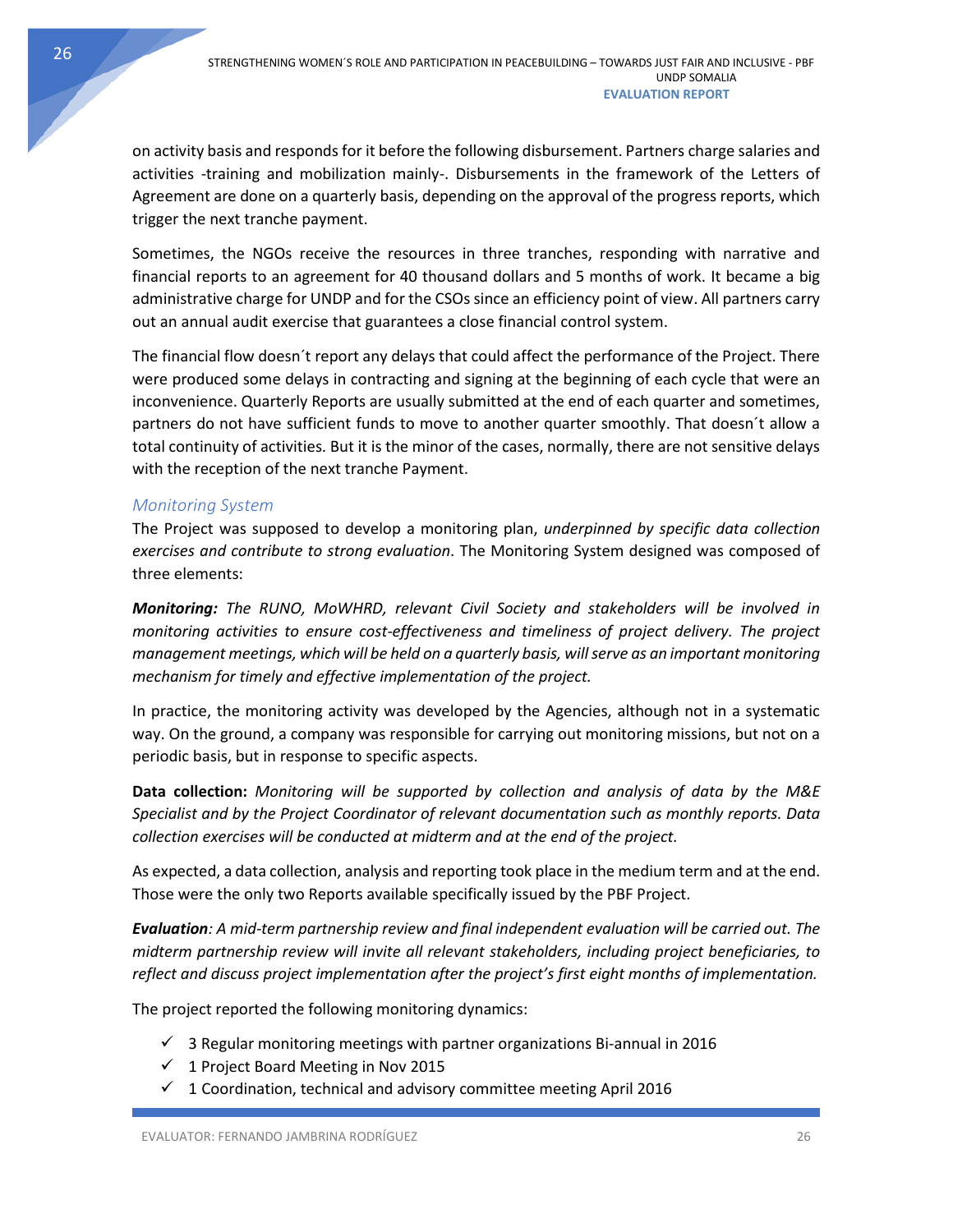The Project's reports imply there has been a previous planning. Regions had an overall Project planning as well as a quarterly planning that was reviewed and approved by the Regional Head of Office. The Regional Head of Office reviewed all the reports and provided its feedback.

Apart from that monitoring activities, the Monitoring Units M&E in RUNOs was in charge of implementing a monitoring plan. It consisted in a series of field visits. Due to security decisions, those field visits were contracted to a local company that realized those visits once a year and issued the correspondent reports. The information provided by that field visits has been part of the different reports. Those reports had the added value that provides with the point of view of the beneficiary in the communities.

The Project Reports could be improved if they were more oriented to report changes. The Project was designed under the methodology of Theory of Change, so it would be opportune to report also in terms of changes generated.

The monitoring must be moved gradually to the partners, specially Government partners. The dynamic of results based management must be implemented by the Project Unit in UNDP, but it must be also moved to the partners into a logic of capacity building and sustainability. It is necessary to be assumed by the institutions to produce appropriation and strengthening of capacities. Monitoring is not possible to be driven by UN all the time, it is not sustainable. The generation of data was also a component of work proposed for this Project, and it helps also in terms of governability with gender approach. The data generated is used to design local projects and national policies.

### <span id="page-27-0"></span>*Execution*

The project was jointly implemented by UNDP, UNSOM and UN Women, with UNDP as the lead agency, and funded from the Peacebuilding Fund (PBF). The MoWHRD was expected to facilitate the in-kind contributions for the Project.

This evaluation does not have precise data on the execution of the PBF Project. There was only information on the execution of the GEWE Project, of which he became a part, as an administrativefinancial integration. There are some elements for analysis such as the initial budget of the Project, which give an idea of what was intended. There are also reflections that come from the execution analysis of the GEWE Project.

The initial budget shows coherence in that the most important item is that of Grants to Counterparts, with 386,400 USD, meaning 38%. It is what is effectively addressed to the partners. There is also USD 175,600 in Contractual Services, which responds to consulting hiring. It is understood that mainly training. There is a 10% directed to staff, which is very balanced. But there are also high operating expenses for a small intervention, which accounts for the logistical difficulty in the country. Supplies, travel and direct costs, total 272,579 USD.

### PBF PROJECT BUDGET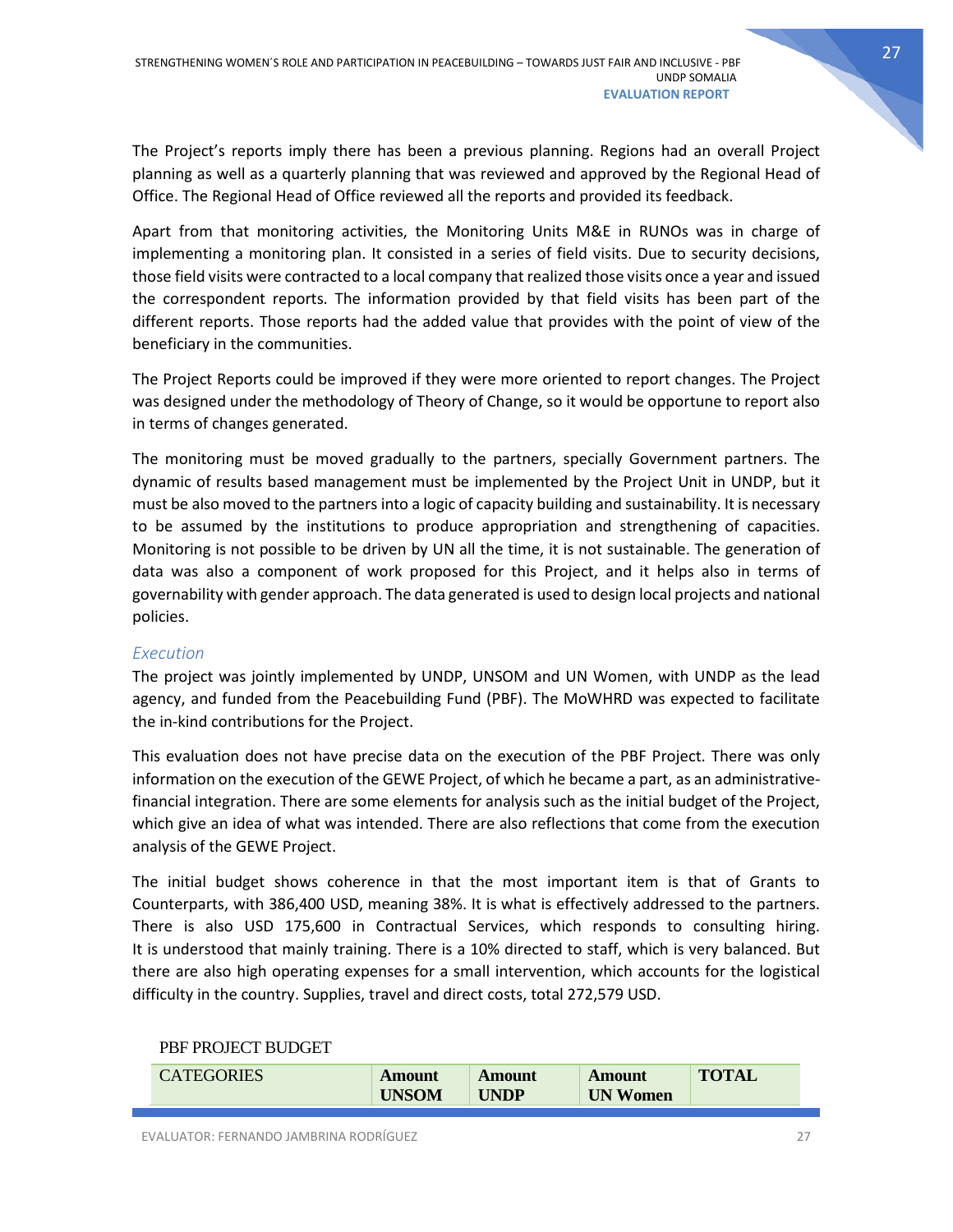| 1. Staff and other personnel                             |                       | 60,000 USD  | 40,000 USD  | 100,000 USD             |
|----------------------------------------------------------|-----------------------|-------------|-------------|-------------------------|
| 2. Supplies, Commodities,<br><b>Materials</b>            | 10,000USD             | 50,000 USD  | 50,000 USD  | 110,000 USD             |
| 3. Equipment, Vehicles, and<br><b>Furniture</b>          |                       |             |             |                         |
| <b>4. Contractual services</b>                           |                       | 30,000 USD  | 145,600 USD | 175,600 USD             |
| 5.Travel                                                 | 70,458 USD            | 22,198 USD  | 21,923 USD  | 114.579 USD             |
| <b>6. Transfers and Grants to</b><br><b>Counterparts</b> |                       | 266,400 USD | 120,000 USD | 386,400 USD             |
| 7. General Operating and other<br>Direct Costs (M&E)     | 13,000 USD            | 20,000 USD  | 15,000 USD  | 48,000 USD              |
| <b>Sub-Total Project Costs</b>                           | 93,458USD             | 448,598 USD | 392,523 USD | 934,579USD              |
| 8. Indirect Support Costs                                | 6,542 USD             | 31,402 USD  | 27,477 USD  | 65,421 USD              |
| <b>TOTAL</b>                                             | 100,000<br><b>USD</b> | 480,000 USD | 420,000 USD | 1,000,000<br><b>USD</b> |

The distribution of the budget is related to the expected roles for each Agency. UNDP and UN Women with a more executive role than UNSOM.

The performance in the execution of the GEWE Project indicates a stable and permanent execution in time, without peaks of execution that imply a delay or a hasty execution. The Outcome 1 was the most developed, due to the great activity developed in the lobby for 30% representation of women in the legislative chambers. This Outcome was also the most successful.

The Federal level absorbed the greatest amount of resources. This is related to a greater action of the Project in advocacy, but also to a part of the salaries of the Project staff are charged at this level.

### <span id="page-28-0"></span>*A Joint Initiative*

As a joint program, it is about pooling the different capacities and mandates of each Agency in favor of a common goals. The Project document highlights from the beginning what are the capacities of each Agency and the expected contribution of each of them. An initial and basic distribution of roles is that of UNDP as lead agency and the three agencies as technical support in different areas, making available their specialized personnel.

*As lead agency, UNDP will supervise the Project Coordinator and provide overall oversight to the*  day-to-day running of the project activities. Technical support will be provided by UN Women as well *as by national and field technical gender teams located in UNDP and UNSOM. In special situation, technical advice can be obtained from UN Women and UNDP through their specialists based in the Regional Offices in Nairobi and Cairo and from headquarters in New York.* 

More specifically, the technical role of each Agency is determined:

*UNDP: In joint collaboration with UNSOM and other UN entities, UNDP's current work relates to all PSGs and all cross-cutting issues including the mainstreaming of gender. UNDP will be privileged to*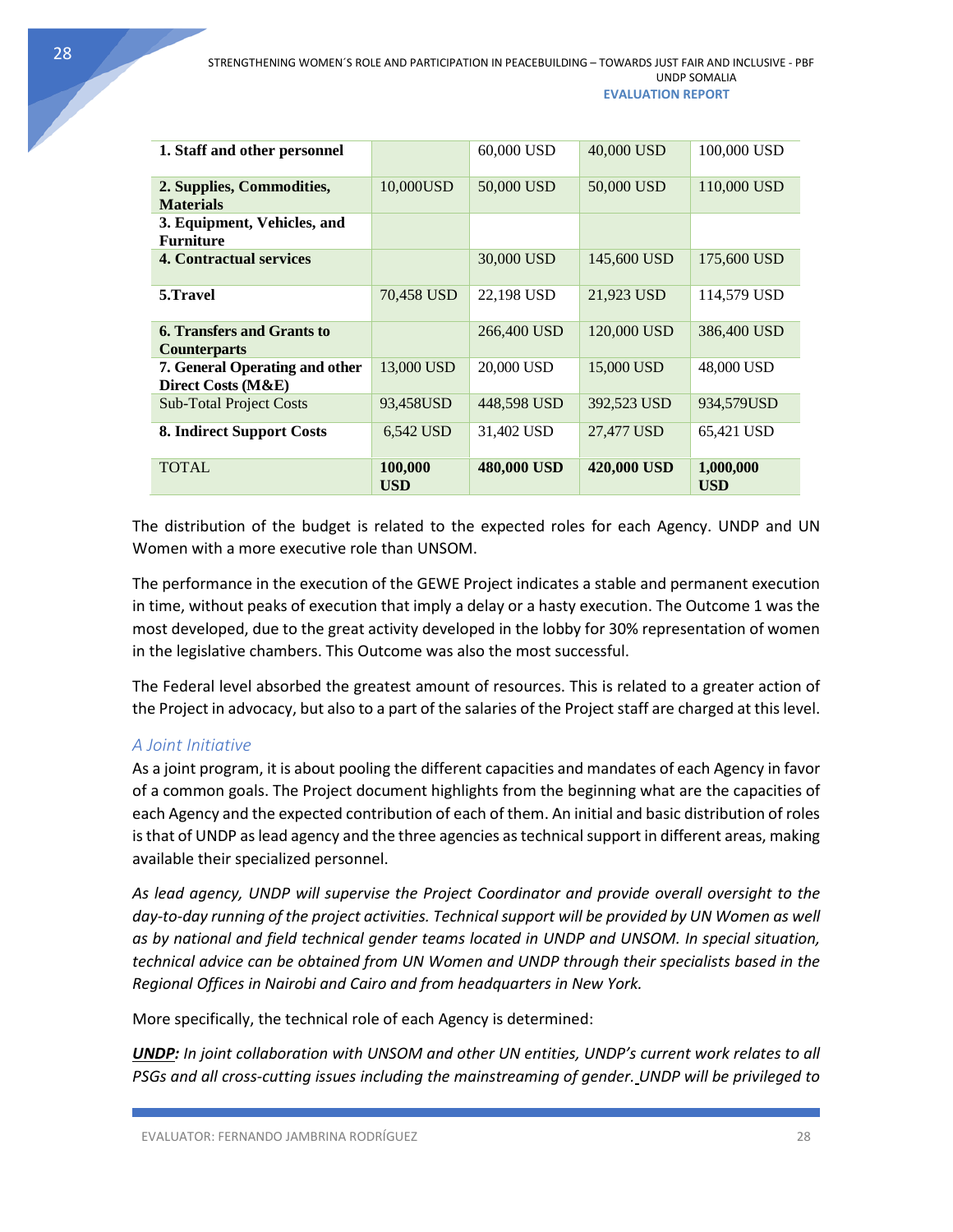*extend full support of its Gender Unit to the implementation of the project, also specialists in areas relevant to electoral process and state formation processes. The project will also benefit from UNDP's strong partnership with the Federal as well as regional governments and authorities and CSOs, women's groups.* 

UNDP is the Agency that offers its strength in the administration of Joint Programs, its personnel specialized in gender focus, its role as interlocutor with governments, and its presence in the field to reach communities.

*UN Women: UN Women is engaging in strategic partnerships with MoWHRD and MoWDAFA specifically on its key policy and overall strategic work on gender mainstreaming, which will complement the activities of this project. UN Women M&E capacity is located at the country level and benefits from UN joint M&E and risk management structures. Additional technical support for M&E is provided through M&E Units operating in ESARO.* 

UN Women contributes as a specialized agency in gender approach and with its dialogue with the Women's Ministries at Federal and Regional levels.

*UNSOM: The UNSOM Political component and Regional Offices will facilitate access to various political fora, processes, entities and regional authorities, also in security intelligence and logistic. While headquartered in Mogadishu, the members of the team will be fielded in various regional offices; the implementation of the team will benefit from the advisory and coordination support and regional presence of the Integrated Gender Unit situated in the Office of the SRSG.* 

Various UNSOM components contributes to high level coordination within the New Deal Compact implementation, also in Constitutional Review process. They are called to maintain effective communication and coordination with other peacebuilding related initiatives.

Apart from this separation of roles in the programmatic contribution of the Project, an operation such as Joint Programming was also expected. It is not a sum of separate efforts, but an integration of the intervention. The internal structures of coordination and joint articulation did not work and in practice. Constituted more a separation of financial resources and programmatic roles.

### <span id="page-29-0"></span>*Linkages and Partnerships*

Articulating is a model of efficiency. When we join resources and efforts, we are more likely to succeed -harmonization-. Being a Project with limited resources, it was expected that the Project were capable to develop many articulations in order to improve its capacity of producing changes. At different levels, the coordination, articulation and develop of linkages, partnerships and synergies was almost an obligation and an essential role of the all levels´ project staff.

### At a Management level

The Project Document call to this articulation at a management level: *The Project will be governed by a Project Management Committee (PMC) which will include representation of the Federal Government of Somalia through the Ministry of Women and Human Rights Development (MoWHRD) and representation of collaborating UN entities, implementing CSOs and other relevant development*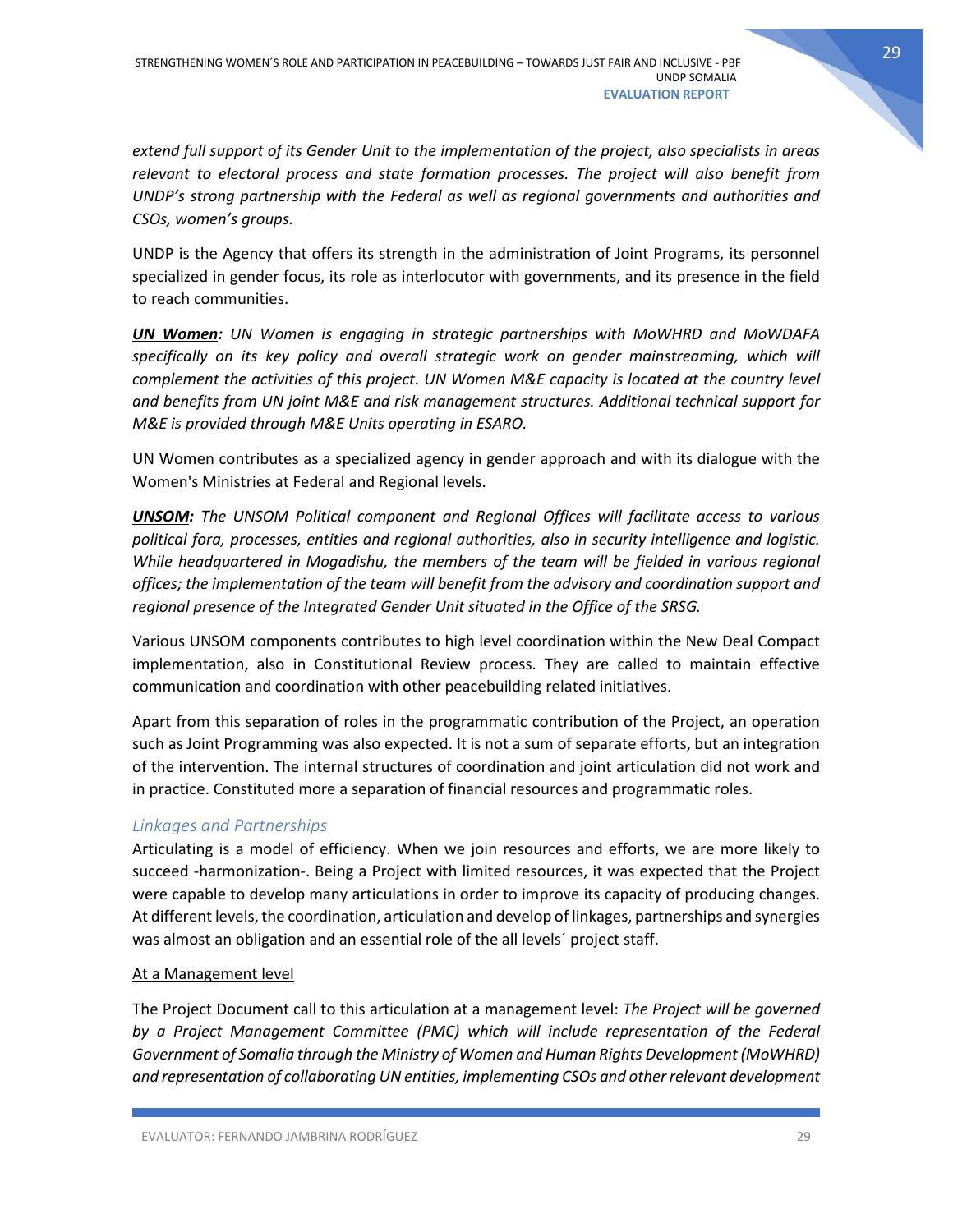30

*partners. UNDP as the lead UN entity will Chair the PMC; and given the mandate and strategic*  position of MoWHRD in ensuring coordination of interventions for the advancement of gender *equality and women's empowerment, the Minister, on behalf of the FGS will Co-Chair the PMC.* 

It was designed as an analysis and decision-making Committee, as part of a results-based management system, led by UNDP management and with the participation of government partners -MoWHRD- and civil society. In practice, there was only one specific PMC for the PBF Project. It was supposed the GEWE Project´s Committee integrate the PBF programming, but most of the discussions were around the objectives set for the GEWE Project, without specific analysis for the PBF Project.

The Project should have a shared opened connection with other programmatic areas -governability, human rights and economic development- in the Agencies. It was very important to impulse the effects of the Project from all the sectors possible, in a strong articulation. Strong efforts were made by UNDP in articulation between areas, but it could have been much stronger, in order to achieve better results.

# At an Executive level

A Coordination and Technical Advisory Committee (CTAC) should have been created *to support the implementation of project activities, ensuring harmonization of interventions as well as effective coordination and communication among recipient UN entities and implementing partners*. *Furthermore, the CTAC will provide substantial technical advice, support and oversight throughout implementation of project activities. The CTAC will include the Project Coordinator as well as representatives from all partner agencies (i.e., UNDP, UN Women, and UNSOM), and it will be chaired by UNDP.*

The Technical Committee should have had an executive function and articulate efforts to generate joint action. In practice, this Committee met only once, which subtracted integrality from the joint response.

The Project Unit staff must also be in charge of operationalizing effectively the articulation with other UN Agencies´ initiatives, especially in Regional Offices where the coordination structures of UN and local institutions are weaker.

At an operative level, GTG was an inter-agency instance called to articulate the different efforts in gender issues. In the practice, GTG did not have a relevant performance. But there were other instances, not necessarily led by UNDP, that impulse and coordinated the specific efforts:

- $\triangleright$  GBV Working Group + CSO + Gov;
- $\triangleright$  Integrated Election Support Group;
- > FGM Task Force;
- Quota Task Force;
- ▶ Constitutional Review Task Force.

The situation on the Regions is more difficult. In the Regional Offices, a UNCT doesn´t work. Specific task groups are coordinated occasionally to address particular issues, but there are not permanent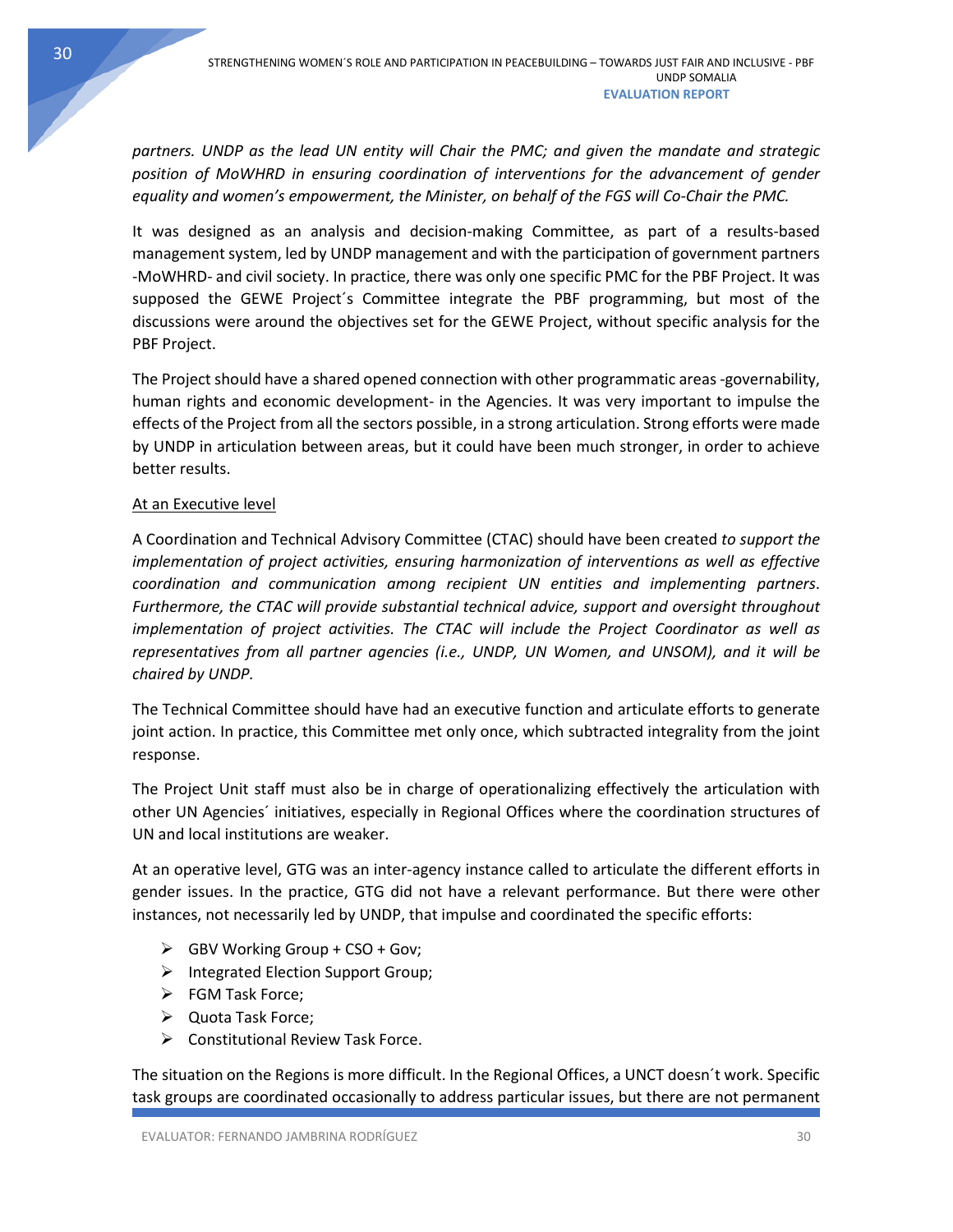groups that develop strategic joint actions. The different approaches do not go beyond that sharing information in order to not duplicate efforts.

#### Articulation among partners:

The Project Document establish the importance of building alliances among the different stakeholders: *Through various interventions and processes, the project will bring women's groups, networks and activists and MoWHRD together and allow them to work closely and collaboratively which is likely to lead to a stronger partnership and eventually enable both sides to gain greater ground, to negotiate and voice concerns, adding a new dimension to advocacy for women's rights and gender justice.*

The weak articulation among UN Agencies on the field, is transferred to the partners in some way. A similar situation can be appreciated in Government instances and in CSOs.

The different Ministries in the different Regional Governments -PL & FL-, show of the same lack or articulation. Being that it is necessary to bring all the efforts for more comprehensive interventions, a closer articulation should have been promoted among the different institutions involved, mainly Ministry of Health, Ministry of Education, Ministry of Labor, Ministry of Justice, Ministry of Social Affairs, Ministry of Planning, Ministry of Religion, …

It is true that the Regional offices also report institutional efforts to generate an articulation, such as Mowdafa and Molsa, that tried to advance their institutional plan and mainstream the gender approach in the other governmental institutions. They worked from the local and try to maintain an institutional vision of direct contact with women. But these efforts require more presence and persistence when it comes to promoting and implementing concrete activities.

Being that they are weak governmental structures, its capacity to articulate efforts suffer of deficits. That's why it is necessary to provide a close accompaniment to stimulate that reaction. The Project tried it in articulating gender focal points in the 12 ministries, that finally had not much relevance, so it was decided that they were General Directors of the different ministries, in order to provide them with capacity of decision. It did not success either due to the high rotation in those positions, and finally the initiative faded out.

In the case of CSOs, the situation is similar. The organizations act separately and are hardly articulated among them. This subtracts ability to produce impact.

Normally, organizations do not have an institutional vision. They work according to particular plans and are mere executors of projects. It is necessary to support NGOs in generating alliances around prioritized themes; search alliances with specialized NGOs and with their own programming; and strengthen their capacities for a joint vision of approaches and promote complementarity and training between them.

There is another important area of articulation with other social actors that were reached and were the object of the lobby, although it was not developed responding to strategic planning.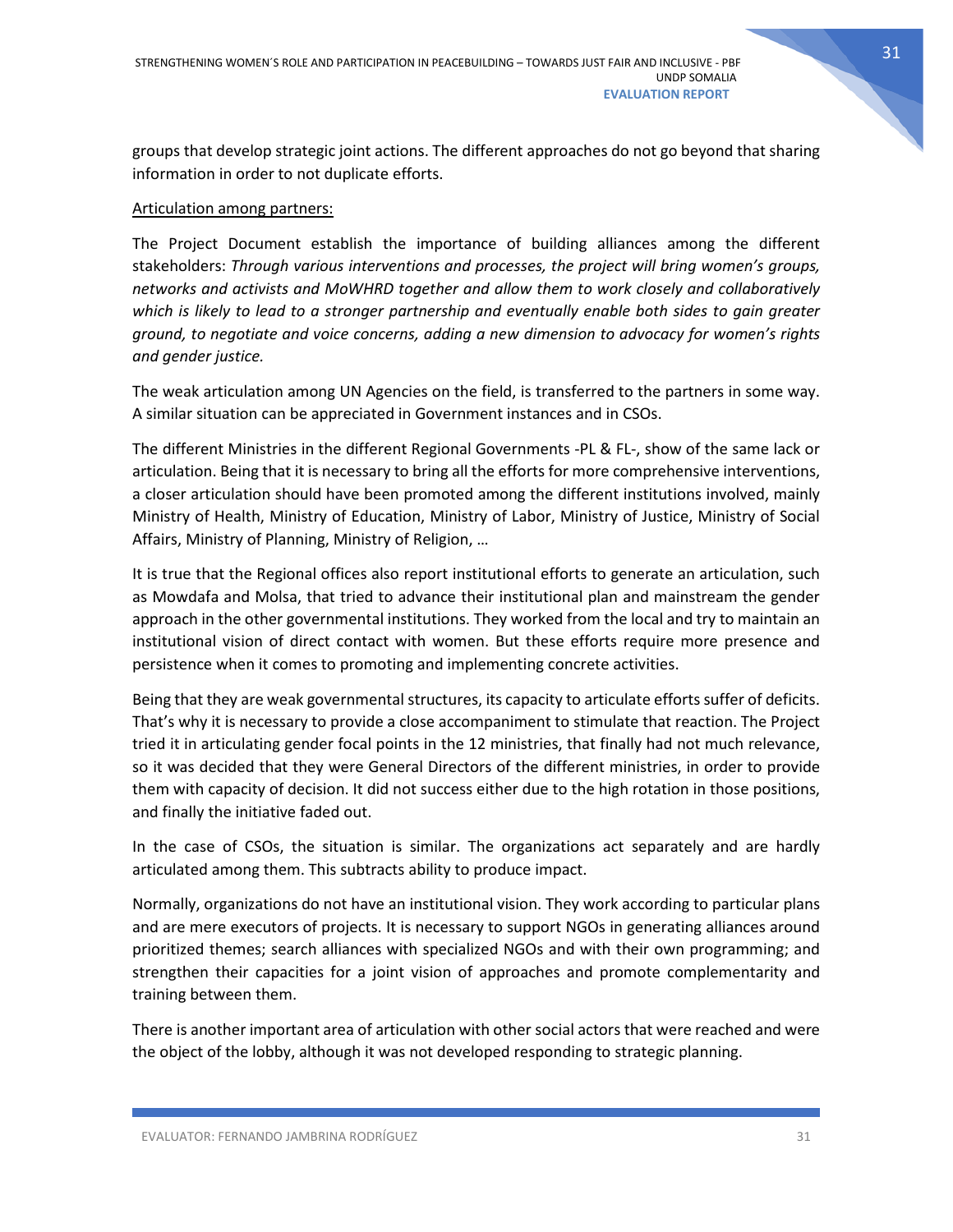*Assistance to establish alliance and mobilize community elders, a vital strategy of the project, will help women's groups and lobbyists as well as ordinary community women gain greater legitimacy within and across communities and eventually breaking the boundaries of traditional gender norms, role and division of labor.*

There is no evidence of articulation with other peacebuilding initiatives to share experiences and good practices. *UNSOM will also ensure effective communication and coordination with other peacebuilding related initiatives.*

### <span id="page-32-0"></span>*Conclusions*

The structure of the Project was small and operational, just two people hired in coordination. In addition, a coordinator in each Implementing Agency -UNDP and UN Women-. It is coherent, given that the management had to rely on the structure of the Agencies themselves. This was an advantage and also the cause of a dissolution of the programming in the Agencies. In the case of UNDP very clearly, the PBF Project became part of the GEWE Project, with similar programming, but a different approach, since PBF was more focused on Peacebuilding and State-building.

The GEWE Project did not develop a close programmatic relationship with other programmatic strategic areas -governability, human rights and economic development-. The weak articulation among UN Agencies on the field, had also a reflect in partners -government instances and in CSOs-, that show the similar weaknesses and attitudes towards articulation.

The operational structures of the Agencies provided solidity and sustainability. The existence of regional offices makes it a larger structure. Heads of Area Offices had the role of articulation with other programs or initiatives inside or outside UN. That function was difficult at the Federal level and more limited in Regional Areas due to disjointed UN structures.

Coordination and Technical Advisory Committee was called to be a strategic instance for coordination. It did not work, but there were other instances, not necessarily led by UNDP, that articulated specific efforts with significant success: GBV working group; Integrated Election Support Group; FGM task force; Quota Task Force; and Constitutional Review Task Force.

The Project document proposed some monitoring tools. Not all the instruments designed were operationalized. The reporting system rested on the Agencies and was part of the implementation of its own programming. The specific follow-up of this programming was minor and was confused with the monitoring and reporting of the agencies' programming, with more or less success or impulse. However, the monitoring must be moved gradually to the partners, specially Government partners, into a logic of capacity building and sustainability.

The project was developed in a difficult context, facing a multitude of challenges from the context, such as security issues, emerging federal regions, constitutional review, electoral processes or climate events -drought-. Those challenges conditioned and transformed the orientation of the programming, which means that the management boards developed their expected functions.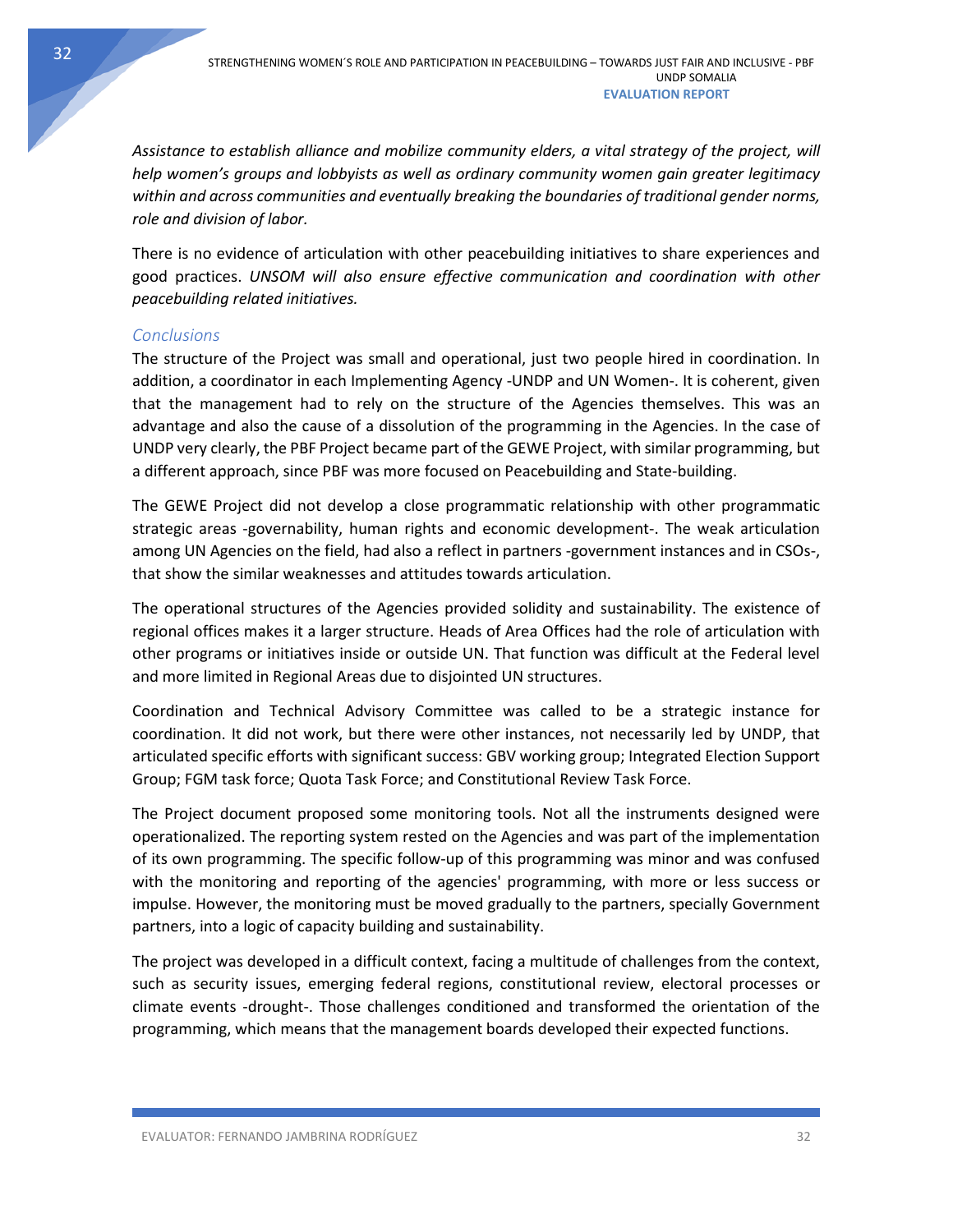# <span id="page-33-0"></span>**Sustainability**

Three lines of analysis for sustainability are proposed: sustainability of results; social sustainability; and financial sustainability. Conclusions are offered at the end of the chapter.

# <span id="page-33-1"></span>*Sustainability of Results. Strengthening of Capacities*

The Project did not consider a sustainability strategy, although some activities in the programming and practices in the implementation conducted to that direction.

Federal and Regional governments were subject of some training components -gender mainstreaming, women's participation in politics, women´s leadership- as a strategy of intervention. To that respect, all the training activities along the Project must be conceived as a formative process to reach a more effective result. Must be results oriented and accompanied by practical activity that must be supervised to assure that new skills are effectively implemented. It is opportune to carry out the training work towards partners, including the CSOs, in a more structured way. Greater emphasis has been placed on working with the UN staff. It is necessary, but also towards partners.

Many working dynamics have been institutionalized, which guarantees sustainability. Federal and Regional governments and its institutions have experimented new logics of work -mainstreaming gender focal points in ministries-, trying to give sustainability to the dynamics established, but changes in elected local principals and officials -GDs in ministries- are a challenge. The tendency, in terms of sustainability, must be institutionalize working dynamics, protocols and normative. In that sense, the Project was strongly oriented to the review of the national legislative framework, so it can introduce and institutionalize permanent dynamics.

Coordination between Regional and local instances is weak. A bottom-to-top/top-to-bottom relationship has not been built in transferring work dynamics, neither within and among institutions. The lack of this flow doesn´t allow to improve the local work, and a regional and local institutions with a higher level of coordination and awareness.

In the Project document it was expected the participation of academia in some components. It is an important element to be considered in the sustainability approach. Academia can be an ally in introducing thematic of women´s rights into the curricula of some disciplines as human rights, women´s rights specifically, and the international law framework. Also in the schools in its different levels. Academia can carry out necessary researches in strategic thematic, to provide with useful evidence to define policies and Programs. It was no sufficiently developed by the Project.

CSO show also a lack of approach to results. Most of them do not have an institutional plan or strategy of intervention inside an institutional mission and vision. Do not work internally under a planning with yearly goals. Mainly they implement activities responding to the demand or the international cooperation, even covering disparate thematic. There is a lack of articulation among them to reach common goals.

In terms of harmonization, that lack of institutional vision comes together with a lack of clear national agenda (from every national actor, including international cooperation) that could prioritize issues and do small steps towards common and joint goals.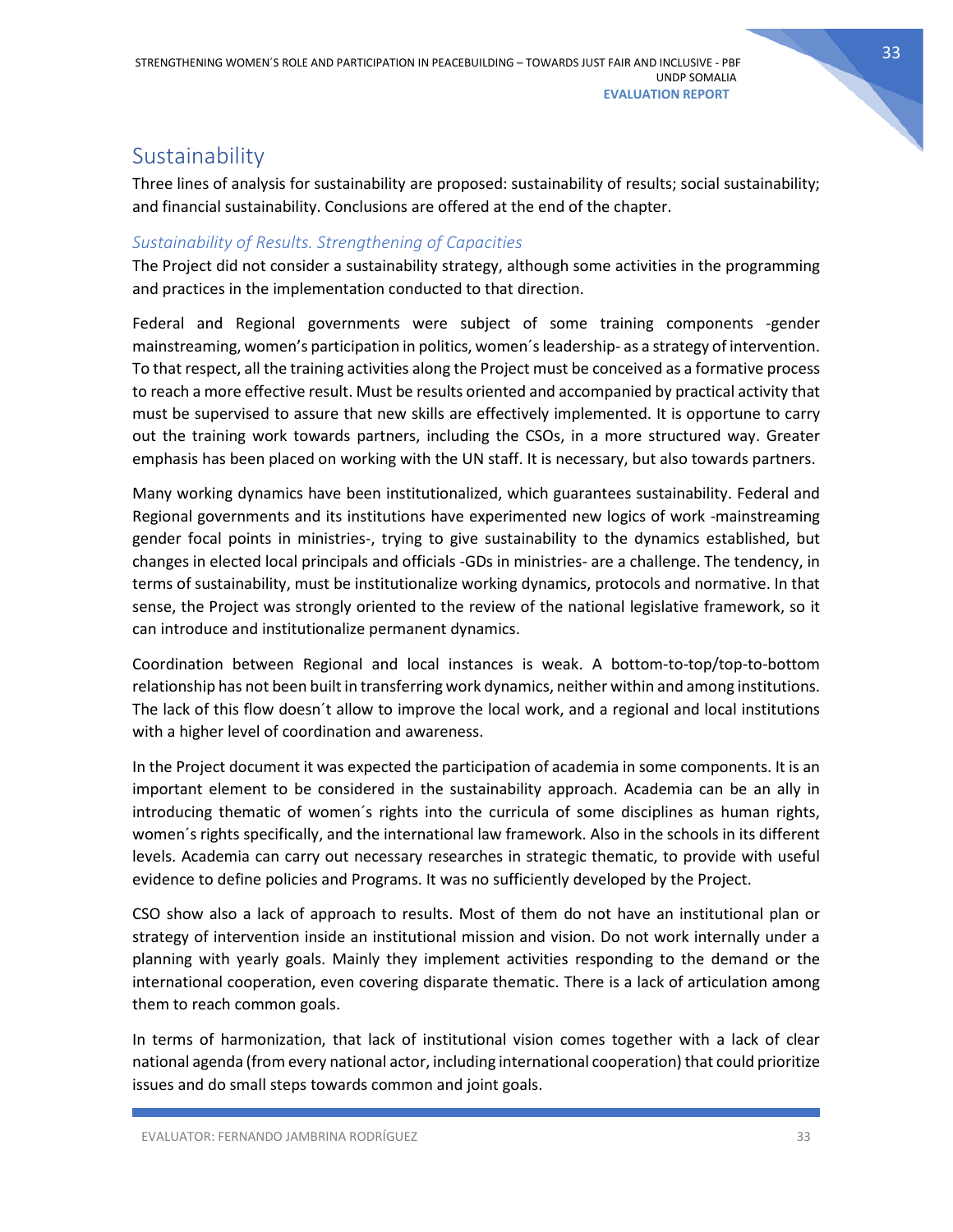All these efforts in strengthening capacities, face the problem of staff turnover in institutions (and probably in CSO´s also). This is a risk that should also have been considered from the design stage.

An important achievement of the Project was the quota obtained in favor of women in some important decision-making spaces. However, a debate is opened from the point of view of sustainability. There is the possibility that those achievements suffer a set-back in a fragile political situation with external and strong factors (fundamentalism) playing against. A strong legal framework -ratification of international law, adapted to national law- won't permit set-backs. The Outcome 3 of the Project is aimed to that important function.

There was not (implicit or explicit) a logic of collecting experiences that allow create models of intervention that can be replicated in other Regions in a scaling-up strategy of the effects of the Project. Documentation of success stories and life stories has not been developed. Those use to be an important tool to generate cascade effects of achievements and contribute to sustainability.

# <span id="page-34-0"></span>*Social Sustainability*

To maintain the achievements, all intervention that promotes social changes must have a social sustainability approach. An effective way to fight against the set-backs at a medium and long term, is the capacity to mind-set population into new points of view. That creates an irresistible current towards the changes promoted.

The whole intervention was oriented to provoke changes in the society. Some actions were made specifically in that sense, for example in the work with women candidates in communities. Those were isolated actions that did not respond to a strategic line formulated from the Project.

It would have been very effective to have a communication strategy aimed at changing knowledge, attitudes and practices in the population, using different media -radio broadcasting and the creating of videos for enhancing public awareness and project visibility-. UNDP at a global level has guidelines to carry out Communication for Development C[4](#page-34-1)D<sup>4</sup>, focused on social changes.

It is opportune to involve the different agents of the educational community and Ministry of Education. Internalize the expected changes within the educational curricula at all levelsin thematic as human rights, women´s rights, governability and rule of law. It is a form of appropriation and the best way to produce sustainability. It is an alternative to the traditional training of the projects.

However, it is necessary to search for other methodologies that allow a more sustainable effort. Strategies implemented must be aimed at duplication of its effects in housekeeping, leave mechanisms installed for it, and make an accompaniment to its realization.

The advocacy strategies to produce changes must be comprehensive and involve all the sectors. Not only working with institutions, but also communities, CSO´s, diaspora, Elders, religious leaders and society in general. That was the success of the demand of 30% of women´s participation in politics. The same approach must be applied in the other different issues.

<span id="page-34-1"></span> <sup>4</sup> [http://www.undp.org/content/undp/en/home/librarypage/democratic-governance/civic\\_engagement/c4d-effectivenessofun.html](http://www.undp.org/content/undp/en/home/librarypage/democratic-governance/civic_engagement/c4d-effectivenessofun.html)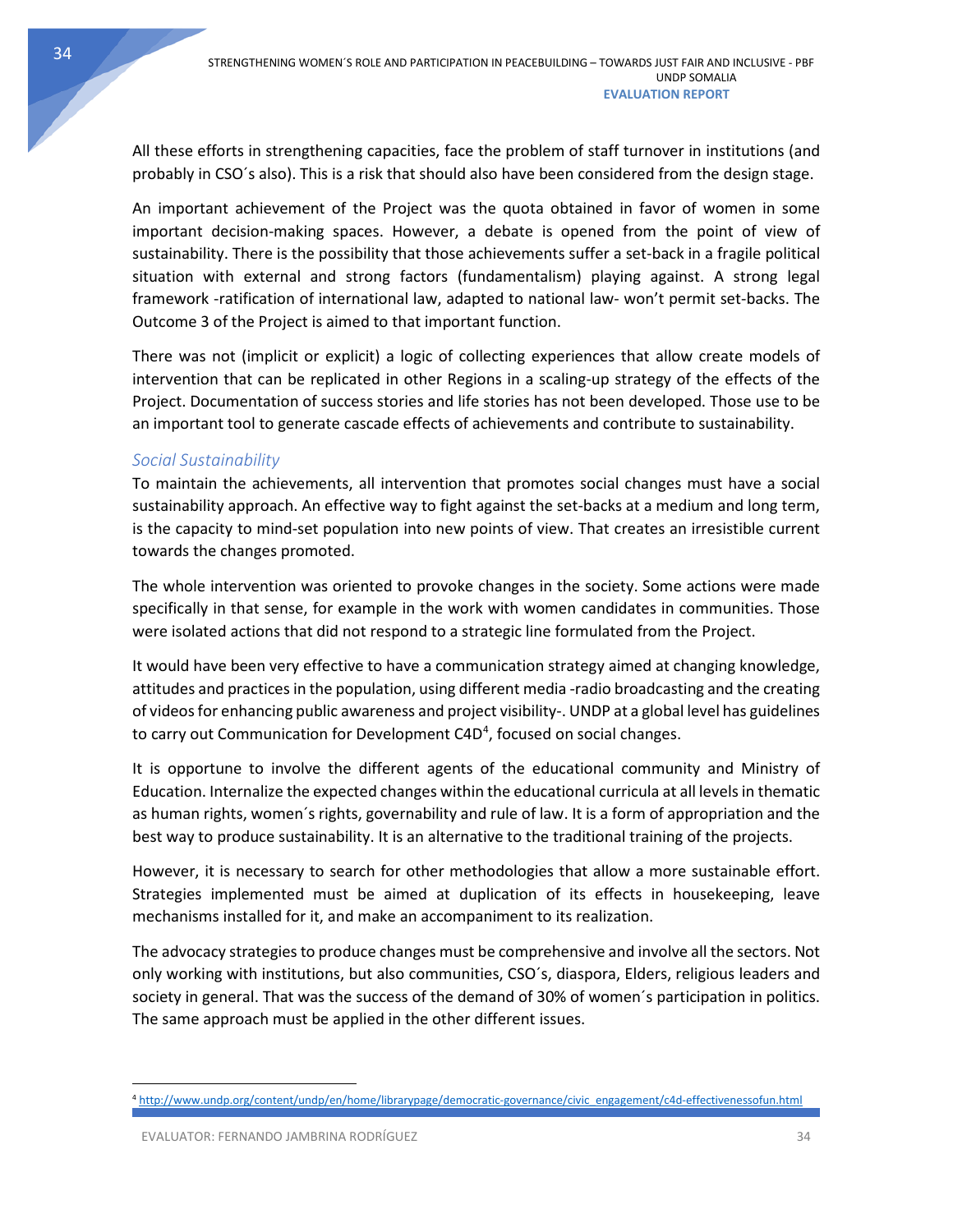### <span id="page-35-0"></span>*Financial Sustainability*

It is necessary to look for the implication of national, regional and local institutions and authorities. Some sectors are crucial, as education is. A commitment must be shown from the government in terms of appropriation. If this do not occur, we´ll be fighting alone and the results are lower.

Institutionalization permits a more integrated approach. The strategy of including specialized staff focal points- in institutional units is a very adequate way to guarantee it. The difficulty is the low professional capacities of officials in governmental sectors and the low resources available to implement strategies and activities. But it is not always a question of resources. There is a big quantity of actions that do not need resources.

Another option is fundraising from cooperation agencies. That is the more common dynamic operated to mobilize new initiatives from different donors to continue the dynamics and tools created. In that sense, the best way to mobilize resources use to be demonstrating the capacity of the Project to produce changes. A good monitoring strategy and a robust reporting activity are the most efficient way to mobilize resources.

Monitoring must be institutionalized as much as possible, to generate ownership and sustainability. When the monitoring is done from the Project and there is no appropriation, no installed capacities are left.

A knowledge management strategy allows to work in that sense and is very useful to put into relevance the achievements of the Project. It becomes also a tool for the resource mobilization. The Project expected to have worked in this direction, but no efforts were developed in this regard.

*Best practices will be drawn from UNDP and UN Women programmes related to promotion of gender equality and women's empowerment for peace-building and state-building both at the national and international level. The implementation of the project will benefit from and contribute to other ongoing initiatives and mechanisms, in particular those involving UN entities and the national counterparts. Strengthening institutional capacity is a key area of support and the experiences and lessons learned will be documented to promote and draw evidence based analysis and conclusion and contribute to the body of knowledge.*

There must be an understanding with donors to support those more strategic lines of action that are prepared to produce changes. It must be planned based on very focused actions, but within a long-term agenda.

In that sense, one of the early gains made through the contribution of this Project is that *the responsible UN entities have been able to attract more resources from bilateral donors. The UK's Department for the International Development committed additional resources to upscale the work being done through this project. They have made £3.5 million available through a new joint programme for women's political leadership and empowerment.*

### <span id="page-35-1"></span>*Conclusions*

The Project did not consider a sustainability strategy. However, some activities in the programming and practices in the implementation conducted to that direction.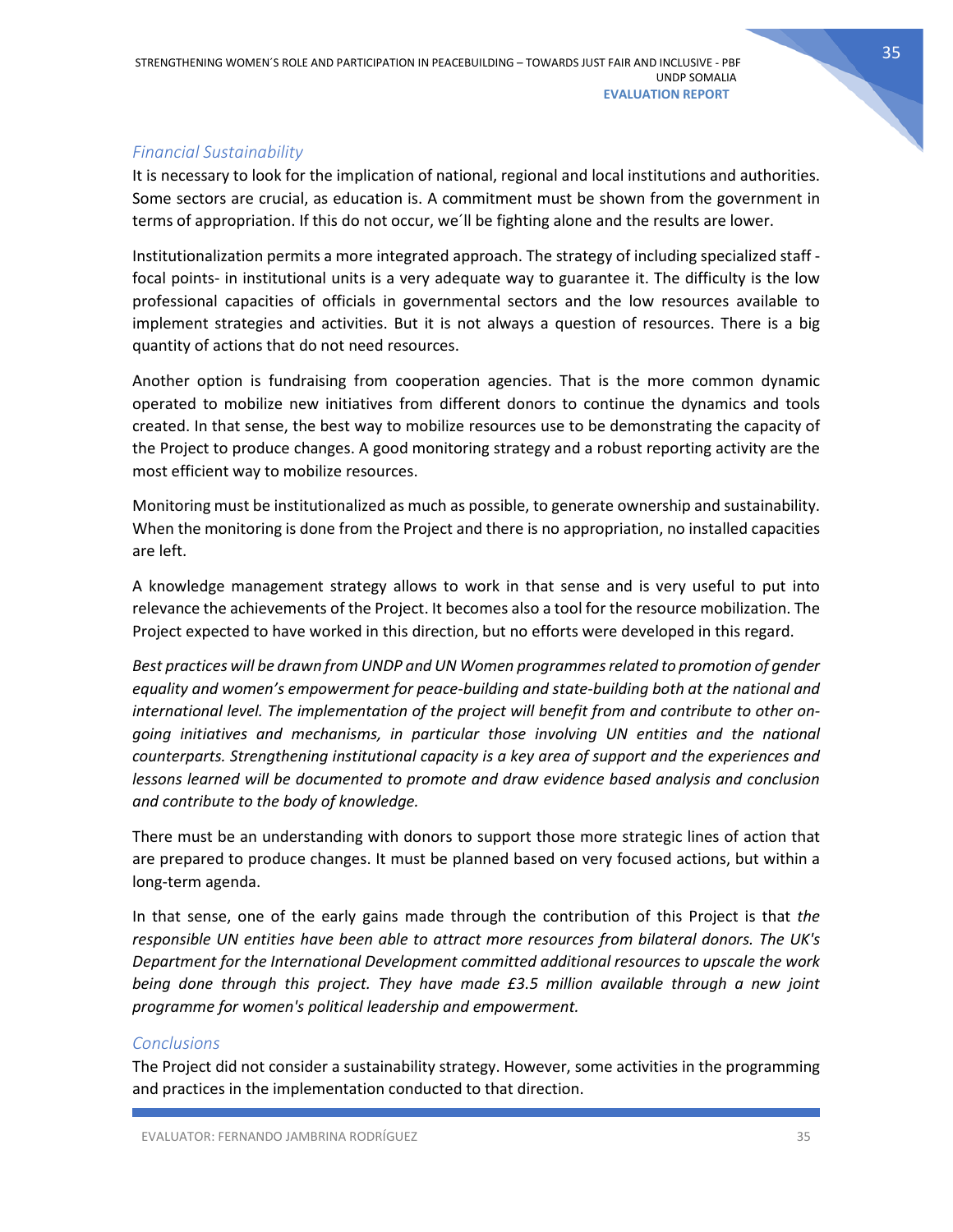Training processes are adequate elements to generate permanent work dynamics, but those must be accompanied by a monitoring process to ensure the correct implementation of the new knowledges. A transfer of knowledge must be produced from UN Agencies to the partners and also to promote the transfer of capacities among them.

The mainstreaming and articulation is another element that favors sustainability. It must be done firstly inside UN Agencies, to transfer that dynamic to the partners. This is more evident in Regional Offices, were the coordination is even more difficult. UN agencies must improve its relationship, but also the internal coordination in Ministries and among CSOs.

A dynamic of collecting experiences that allow create models of intervention that can be replicated in other Regions in a scaling-up strategy of the effects, can be an important tool to generate cascade effects on achievements and contribute to sustainability.

The social sustainability allows that the society support the changes generated to avoid a set-back in the progress achieved. Some activities of the Project were oriented to that purpose, specifically the work with communities in women´s political participation, although it was a limited action given the availability of resources.

The advocacy strategies towards the 30% of women in parliaments were a good example of action oriented to change knowledges, attitudes and practices, for generating social sustainability. Advocacy was accompanied of communicative elements, sensitization and training. Society was more prepared to those changes.

A resource mobilization strategy would have been interesting for a more fruitful effort. Those efforts must be accompanied by evidence generated to demonstrate the capacity to generate changes and reach results.

# <span id="page-36-0"></span>General Conclusions

RELEVANCE

- The Project was designed in a very complex context, with many external constraints: logistics, security, cultural rooted beliefs and practices, groups of power contrary to the aims of the Project, and emerging situations such as the political-administrative dismemberment of the territory, and climatic events such as the drought.
- There is a timely alignment of the proposal with the national framework and cooperation in the country.
- The design of the Project is adequate in terms of coherence in its construction and logical framework instruments -activities, indicators, risks and assumptions/theory of change-. Nonetheless, a weakness is identified in proposing an area of intervention that is too large, programmatically and territorially, for the available resources.
- It is proposed to influence structural problems with a big dimension, which require specific and much larger and more comprehensive interventions, being that proposes rooted cultural changes.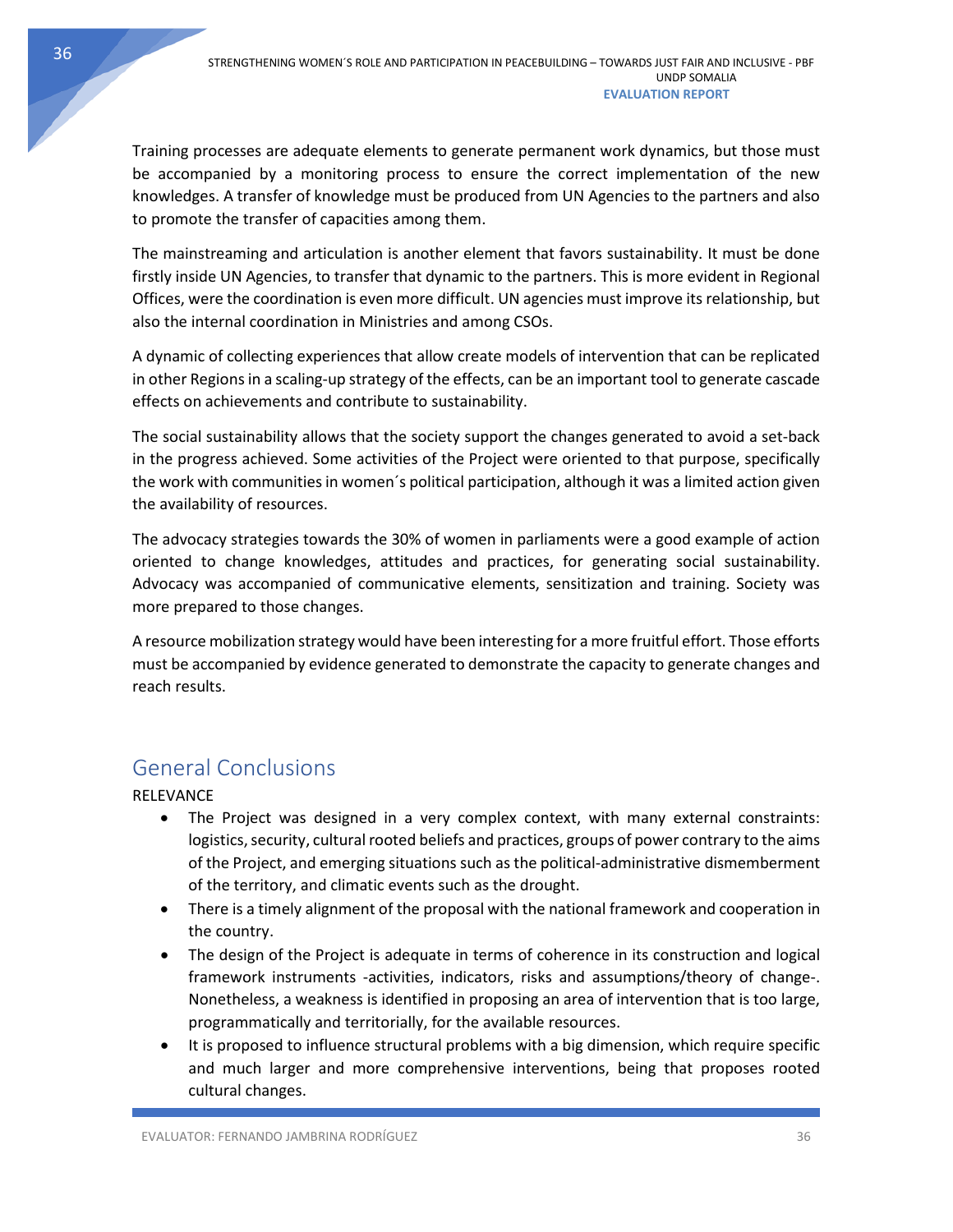- The main emphasis of the Project is on advocacy, which entails a very interesting strategic approach from the point of view of sustainability and programmatic-financial coherence.
- The design did not include interesting programmatic instruments that should have contained minimal strategic guidelines for intervention such as: communication, sustainability, or knowledge management.

### **EFFECTIVENESS**

- There are remarkable achievements produced with the contribution of the Project, mainly in Outcomes 1 and 3. The lobby for the 30% of the representation of women in Federal and Regional Parliaments was a big success. At Federal level it is a reality with a 24% of women in Parliament. In the Regional level, strong commitments have been funded. The progress in the Policy and Legal reform has reached important milestones: GBV Policy, Gender Policy, FGM Policy, SOB, Constitutional review, CEDAW ratification.
- They are not achievements attributable exclusively to the Project, but to the action of all the actors involved. Project´s success must be measured in terms of contribution.
- The progress achieved has been more in the general area of women's empowerment and gender equality. The specific achievements related to women's participation in national discussion spaces regarding Peacebuilding and State-building are more difficult to identify. This is since the Agencies integrated the Project into their macro programs without so much emphasis on this specificity.
- This success lies in a coordinated and comprehensive action of all social and political actors: donors, cooperation, the UN, Federal and Regional governments, CSOs, diaspora, and with the support of many sectors of men.

### **EFFICIENCY**

- The Project is based on a functioning structure and uses the administrative structure of the RUNOs, and its management staff and programmatic gender specialists. This is a positive aspect that favors the internal articulation. At the same time, the structure becomes a difficulty because of its dimension. In a Project with limited resources for three years and three Offices, it is a heavy burden. On the other hand, UNDP is shown as an agile administrator, and all the difficulties in logistics were handled with solvency.
- The concept of the Joint Program appeals to a management mode in which there is an integration and coordination of efforts, not a mere sum of separate efforts. A Project with limited resources and aimed to such complex objectives, necessarily required a strong dose of articulation and coordination to generate complementarities. These complementarities were necessary within the RUNOs, within the UN in Somalia, with other donors and cooperation agents, with governments and their various bodies, and with CSOs and between them.
- This articulation occurred in the case of the most successful Project's line of action, the advocacy for 30% representation of women in Parliament. Lobby for the adaptation of the legal framework and policies, also was strongly coordinated.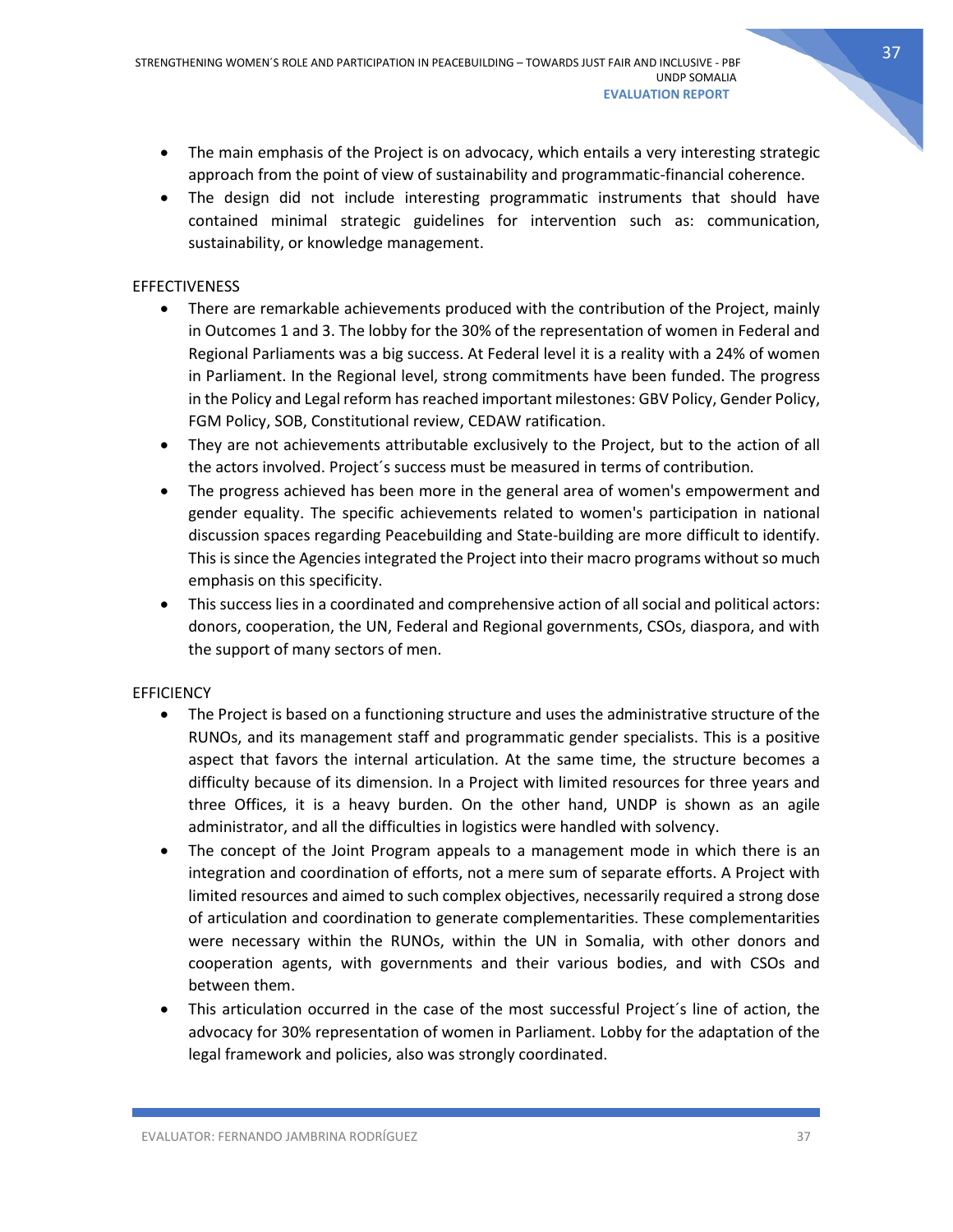- The gender mainstreaming efforts within the UNDP Office have been remarkable. An attempt was made, to impulse the gender approach within the new CPD structure, consisting in the transition from having a specific Outcome (3) to a thematic Portfolios system, which always constitutes a challenge of internal articulation.
- The interagency articulation is weak in its maximum mechanism of articulation in gender thematic, the GTG. However, there have been interesting and operational initiatives that have emerged in the practice, to address various thematic: elections and women participation task force; Constitutional review task force. They have proven to be very effective. The interagency coordination is an even greater challenge in the Regional Offices. There are not UNCT at that level, and although there are specific thematic instances of coordination, the overall performance is low.
- There is weakness in the articulation with the implementing partners and among themselves. Collaboration agreements do not include necessarily a transfer of skills and close technical support, or this is weak. Governments have made efforts to promote an articulation between the ministries, which reached a modest success due to structural causes. NGOs are disjointed and their efforts are more isolated.

### **SUSTAINABILITY**

- Sustainability is part of the strategic proposal of the Project. In its essence, it is a Project focused on advocacy to produce solid changes in decision-making bodies. Although the Project did not have a specific guideline for the sustainability approach, part of the lines of action developed had this orientation, mainly the advocacy to achieve 30% representation of women in Parliament, and the advocacy for the reform of the legal and policy framework.
- Not many actions were developed to strengthen capacities of partners. Capacity transfer through permanent accompaniment to the activities is a gap identified between RUNOs and the partners, that can be improved.
- Training actions towards the change of behaviors of beliefs in population, unless they are mass communication campaigns, usually lack a focus on sustainability. The Project lacked a communication strategy aimed at changing attitudes and practices towards certain topics. In this sense, the work with the formal or informal educational instances would be sustainable than the training processes from the cooperation.
- An intervention aimed at producing profound social changes, since they touch on aspects related to tradition and even religion, is more than a mere isolated action of advocacy. To avoid setbacks, it is necessary to generate a current of social support that sustain those changes. There must be a population prepared for these changes. The work in communities in the theme of women´s political participation and leadership were focused on producing permanent changes.
- Financial sustainability is always a challenge. The best way to generate financial sustainability is through the institutionalization of favorable dynamics within the different instances of Government and in partner CSOs. The Project proposed an innovative solution by installing gender focal points in the different ministries and stimulating their functioning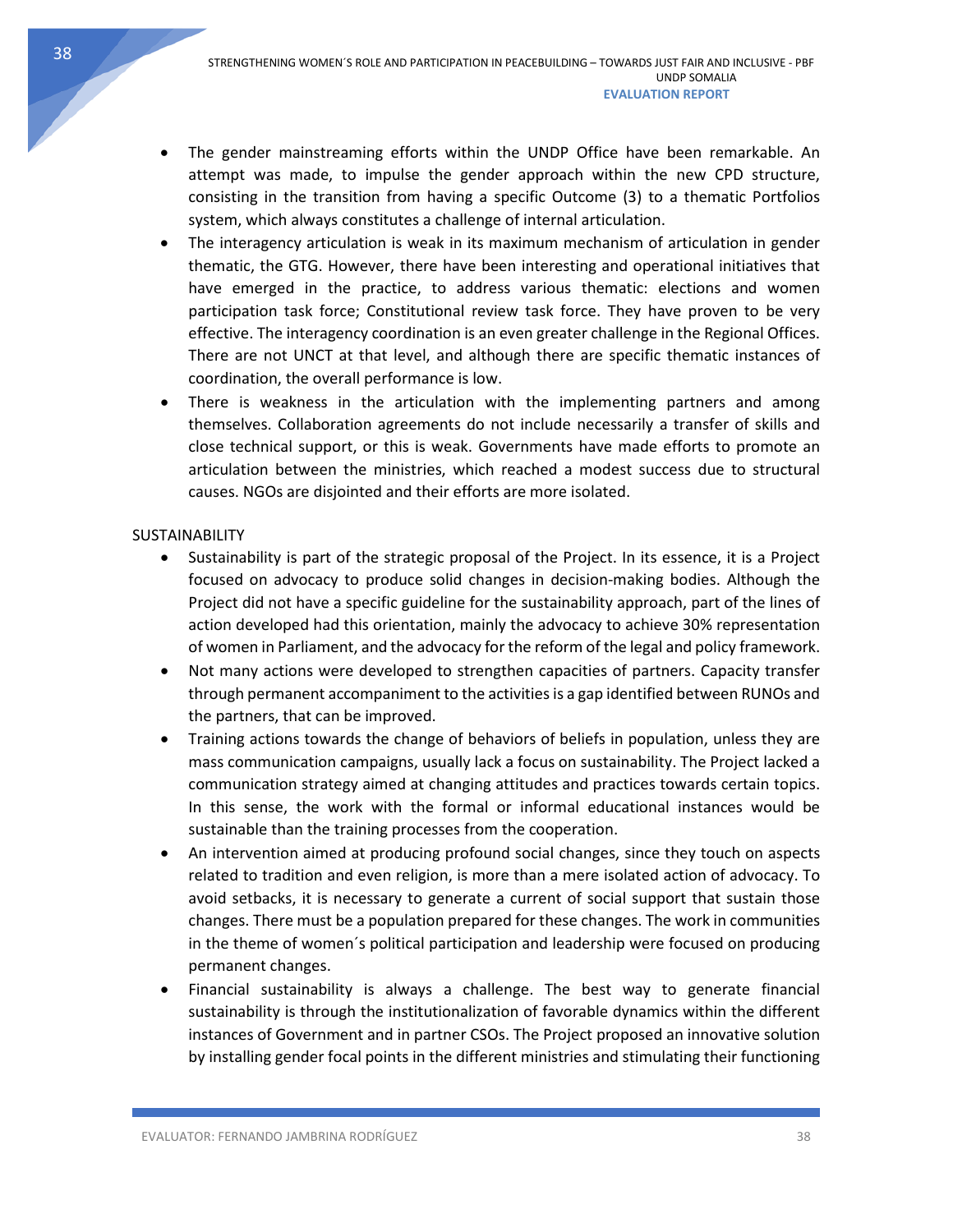as a network. For different reasons, it had a modest success, but it stimulated an awareness of the need for internal articulation.

• There was no a strategy for mobilizing resources, that would have expanded the scope of the effects. Knowledge management for the cascade duplication of the effects of the Project would also have been a useful tool that also helps to demonstrate the capacity to produce changes and, therefore, mobilize resources.

# <span id="page-39-0"></span>Lessons Learnt

• A focused and coordinated action between all the different social, institutional and international cooperation agents is an effective and efficient approach in a complex context, with many factors against it and with limited resources. It was demonstrated with the lobby for the 30% of seats for women in Parliament. A focused intervention, in the frame of a wider strategy, is a proper strategy to produce small changes inside a bigger agenda.

# <span id="page-39-1"></span>Recommendations

RELEVANCE

- The planning should be very focused and oriented to address those specific issues agreed upon as priority within a clear agenda in the longer term. A clear and wide consensus among all the agents involved on the priorities is fundamental, as well as a precise agenda of action within the national and UN strategic frameworks in Somalia. This clearness provides with common and precise immediate goals and it is the beginning of the articulation and coordination.
- In the design of the Project, it is very useful to expressly include guidelines that define some strategic approaches regarding some programmatic approaches such as: communication, knowledge management, capacity building, sustainability, mobilization of resources, and cross-cutting approaches such as: gender, human rights or governance. It helps for a common understanding about the essence of the programming and the elements that define the intervention.
- Given that interagency coordination and with partners is difficult, it will also be important to establish precisely the degree of articulation expected with and between the different agents -Project staff in Agencies, RUNOs Managers, Government, CSOs- involved in the Project. In this way, the board committee must be the instance called to monitor its performance.

### **EFFECTIVENESS**

- It is appropriate to direct efforts towards those priorities, sectors and places that are most prepared to assimilate the changes and to adopt the expected capacity building dynamics.
- In agreement with donors, it is necessary to design long-term programming for structural problems and more small and immediate projects on agreed priorities among all social, political and cooperation actors. The priorities must be based on mature themes to be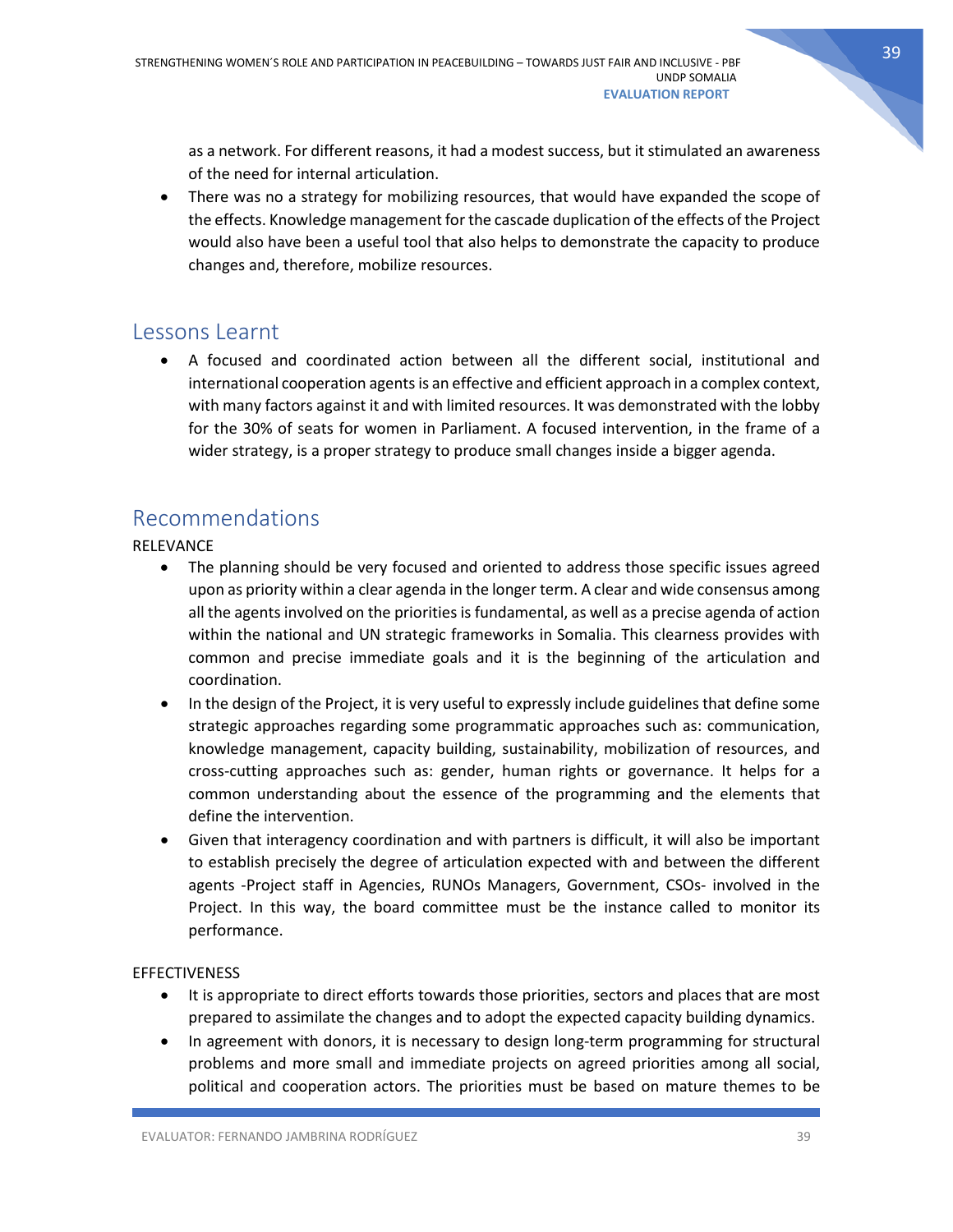addressed, very focused, and under the commitment and coordination of all actors involved, for a true mainstreaming and joint action.

- Some thematic intervention recommendations identified from this evaluation are:
	- o Once the effort has been made to get a representation of women in parliament, it would be opportune to work with them so that they know the roadmap of a specific agenda around women's rights and the interests of women in the framework of negotiations for Peacebuilding and State-building.
	- o It is necessary to strengthen the link between these women and their communities. Communities is the origin of the electoral system and were it is possible to contribute to produce more permanent social changes. Given that a space was created for the participation of women in political life, it is necessary to expand work in the communities so that women can continue demanding for political participation in their communities and local governments.
	- o It is necessary to have a specific route or agenda from women at the national level, in the field of Peacebuilding and State-building. There is no clarity in this regard. The general statements related to the contribution of women to these processes are known, but not a specific agenda or roadmap with specific goals.
	- $\circ$  A dialogue should be opened from the upper UN management with the Ministries of Education to introduce some topics -gender equality, human and civil (women´s) rightsin the curricula of the different levels of formal education. Projects with isolated training actions are not sustainable and its impact is limited. The commitment of the governments must be reflected in agreements for the gender approach from the ministries of education.
	- o The reform of the legal framework and policies has been promoted and has produced relevant progresses. These actions must continue, but it is important not to expand further the scope of action. There are many open fronts and efforts should be directed to a few prioritized instruments. The most opportune moment must be found for its approach to strike when there are favorable conditions to act more effectively. The actions of political work cannot be separated from actions of preparation of conditions at a grass-root level to assume the changes and generate sustainability for them.
- From a results-based management point of view, short term programming must be aimed at producing small changes. The theory of change must be a useful management tool in practice to define activities and measure progress. In that sense, the reports should be oriented to show the production of changes. This will enrich the quality of the reports and the programmatic discussions of the board committee, and will favor the mobilization of resources.
- Capacity transfer activities should be oriented to constitute long formative processes, not mere single training. It must involve a permanent follow-up of the technical staff of the Project in accompaniment and monitoring of the implementation of the knowledge acquired. Women´s participation in Peacebuilding instances is a highly recommended activity, due the focus of the PBF Proyect.
- The strategies for human rights and governability approaches must be evidenced in the proposed activities. The human rights approach generates awareness of rights subjects among the population, and bearers of obligations among the officials of the different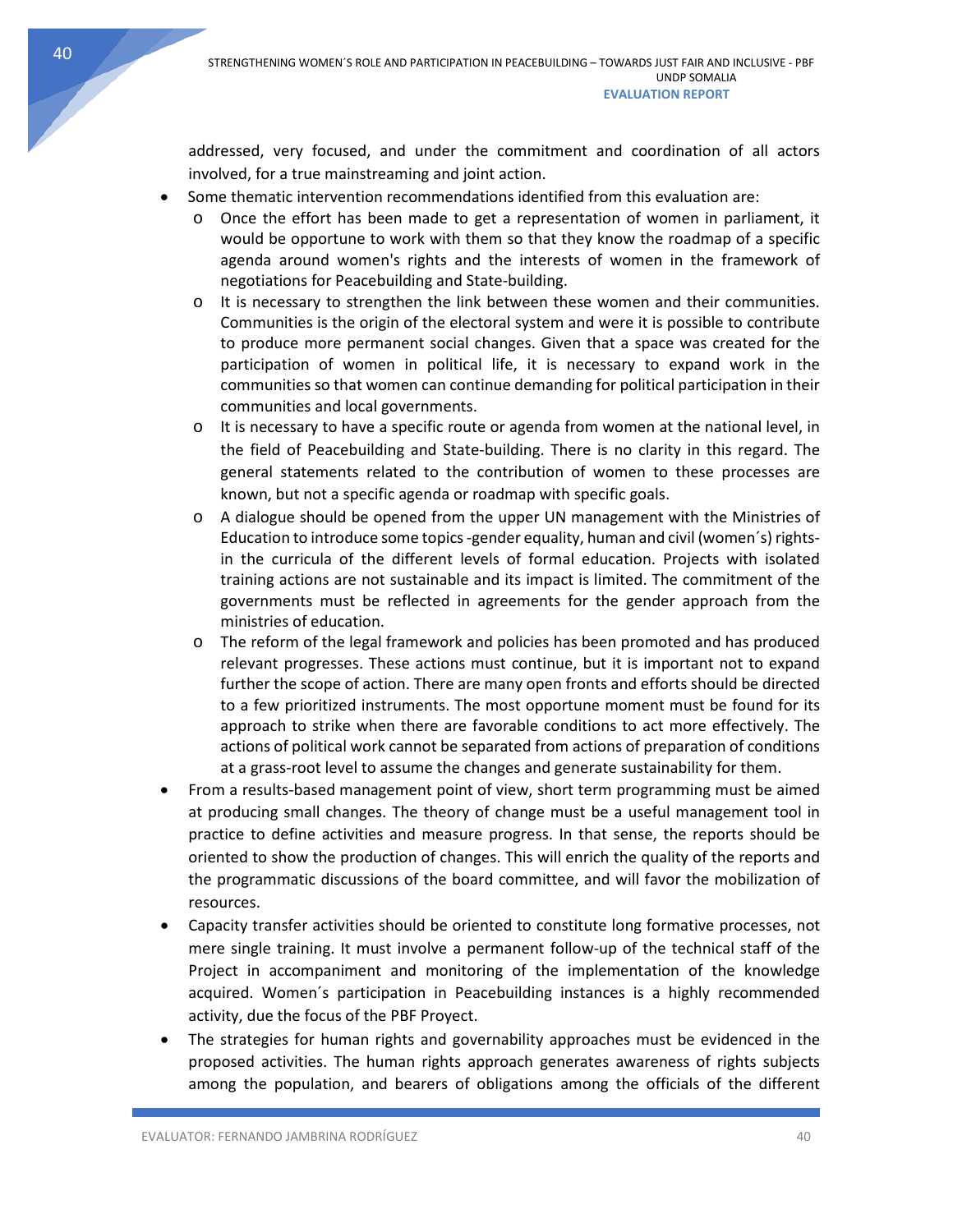government instances. The governance approach allows to establish a dialogue between the community and the government to define planning and to involve the population in public life.

- The gender approach must do a bigger effort in working with men and include them in the planning for more comprehensive efforts. Production of data is a necessity, not only in sex disaggregated data, but also in specific studies that contribute to define policies and action plans.
- Interventions must maintain a link with the community. People should be reached as much as possible. Working with decision makers to advance certain issues must be accompanied by the corresponding work in the communities. Work in political participation must be reflected in local communities and governments for a more solid sustainability of the progresses. In addition, women parliamentarians must maintain a link with the communities and represent the interests of the women´s agenda.

### **EFFICIENCY**

- A Joint Project must make greater efforts for coordination and articulated delivery of the results. It must be avoided being a mere sum of efforts and become a single joint action.
- The Project's main intervention strategy is advocacy. Having a large Project staff structure, means that part of the resources is allocated to this function. Therefore, the performance of this task must be greater. The work content of the gender staff members -at all levelsand Project staff should be defined more precisely, so that it includes mainstreaming tasks within the RUNOs, within UN, with the government partners and between its different instances, and with the partners of civil society and between them.
- The Project has demonstrated that the articulation of all social, political and cooperation agents towards the same purpose is an efficient strategy. This type of strategy should be oriented, as far as possible, towards objectives that are ripe to be addressed at a certain time and place. The articulation and coordination with all actors towards specific and reachable goals is essential when we count with limited resources. In this way, RUNOs position its role and added value as interlocutors with governments and key actors in the different national processes.
- Regional Offices must make a greater effort for articulation in gender issues. Inside RUNOs, it should be easier, because normally the staff articulates several initiatives. At the interagency level, it is necessary that there be an interagency coordination instance in which integral approaches to problems that require comprehensive responses are discussed.
- Acting under this logic, these dynamics can be transferred to the different government instances involved, so that they can develop integrated responses as Government. The Heads of Regional Units are responsible for their impulse, but also the Project Officers must perform the operational part by spending more time with the partners and transferring capacities and installing work dynamics in partners.
- In the same way, greater involvement with civil society partners should be achieved. CSOs should be accompanied by the gender staff for an effective skills transfer, but also, an articulated work dynamic should be encouraged among them. For this purpose, it is